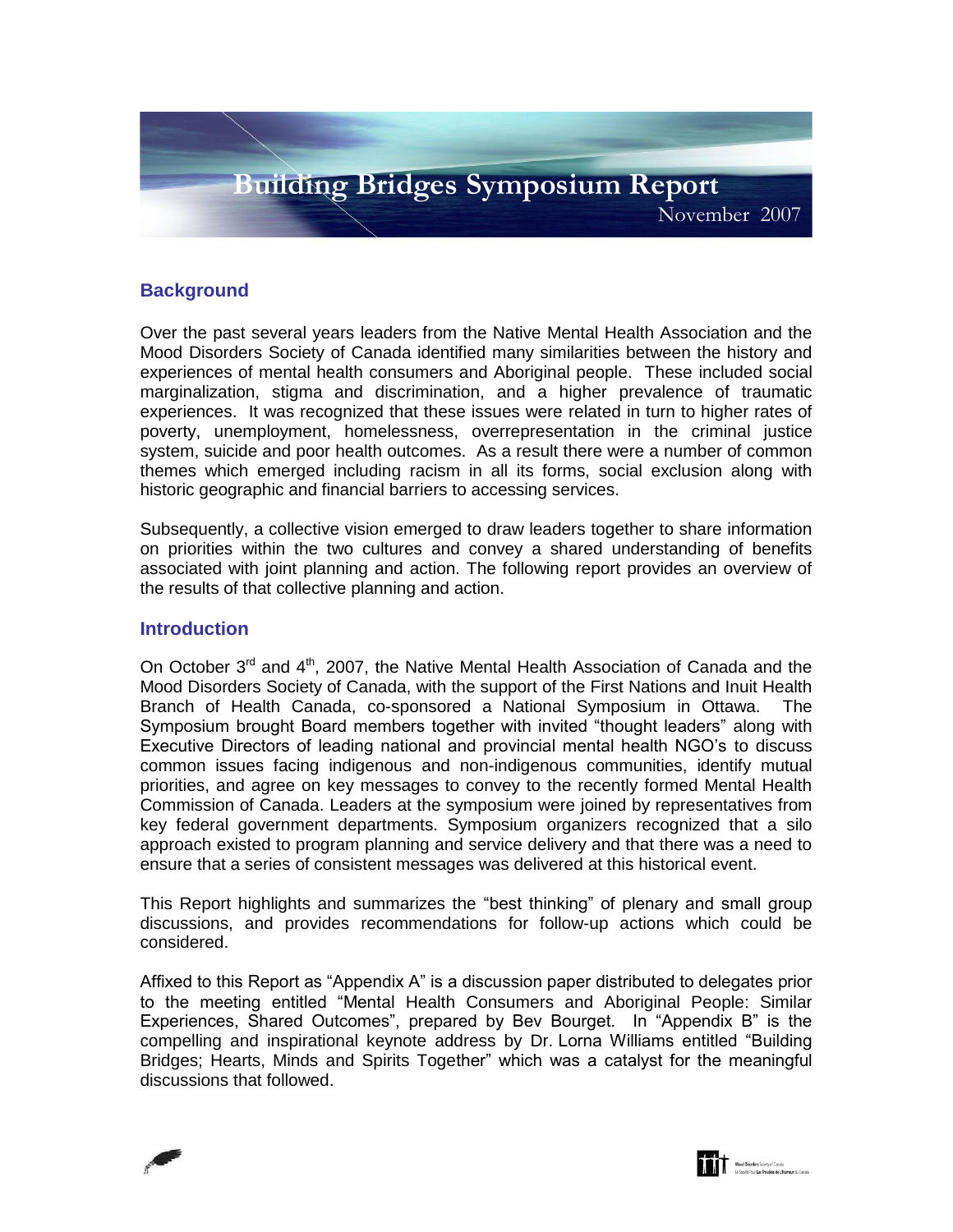*The metaphor of the bridge reflects the need to bring resources together in a collective effort. Bridges need to be built between levels of government, between the mental health consumers, their families, professionals, and the public. It is an inclusive metaphor, which extends beyond professionals and consumers to engage as many people as possible, to enlarge the communities of those working for change. To build bridges, we need to know what it is we share in common, what brings us together, not what separates us. For the survival of the planet and humankind, we need to adopt as a core value that all life is equal; none is greater or lesser than another.*

\_\_\_\_\_\_\_\_\_\_\_\_\_\_\_\_\_\_\_\_\_\_\_\_\_\_\_\_\_\_\_\_\_\_\_\_\_\_\_\_\_\_\_\_\_\_\_\_\_\_\_\_\_\_\_\_\_\_\_\_\_\_\_\_

Following the keynote address and panel presentation, the Honourable Michael Kirby brought greetings from the Mental Health Commission of Canada. Mr. Kirby noted the historical significance of the symposium and challenged delegates to collaboratively identify key systemic issues and bring forward creative recommendations to the Commission.

# **Systemic Issues**

The symposium focused on identifying common systemic issues facing indigenous and non-indigenous communities in Canada along with identifying those common factors preventing access to Canada"s health care system with particular emphasis on diagnosis and treatment of mental illness and/or access to mental wellness support.

Participants identified four major common systemic issues:

- Labeling and discrimination
- Colonialism
- Racism
- Stigma and discrimination

Stigma and discrimination are not unique to those suffering from mental illnesses, their families and caregivers. However, stigma and discrimination are widespread and persistent toward them. Stigma causes serious economic, health and social consequences to consumers, patients, families and caregivers as well as to society at large. The experience of stigma, and its resultant discrimination, is a profoundly personal one and is best understood by those who have experienced its effects.

From early childhood, there is little or no discussion of lived life experiences, including those of discrimination and segregation. Nothing is done to help children name what they are living and seeing. This is why segregation persists and is echoed in bureaucratic silos. When you are not taught to question, you do not become a critical thinker and unthinkingly take your place in the institutional bureaucracy. Education prepares you to take your place in the system but not to question the legitimacy of the system or the status quo.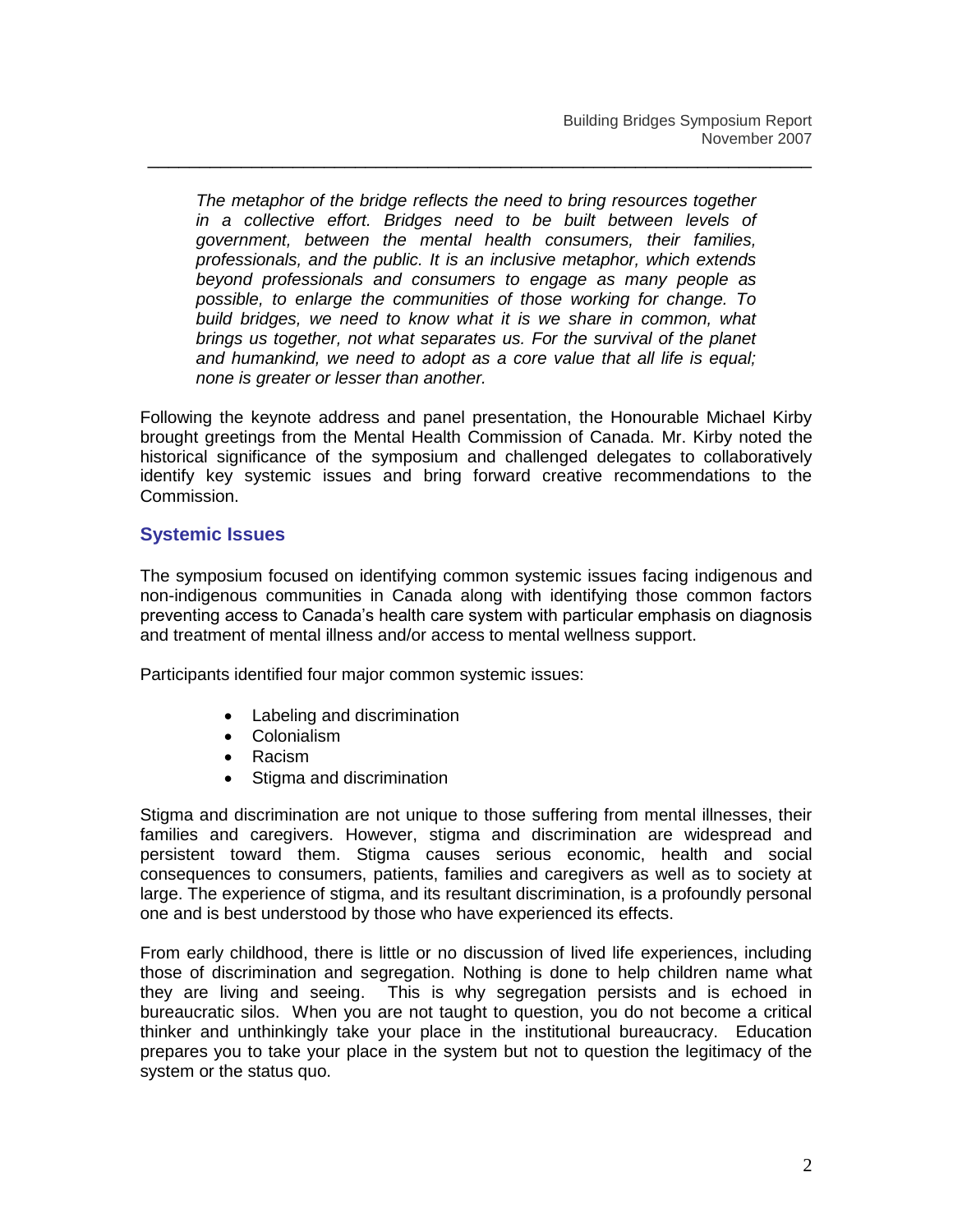Labels stigmatize and marginalize. The power of the label is shown in the stigmatization not only of the consumer but also of the worker delivering the service, and in the fact that mental health services are not funded to the same extent as other health care services. Without adequate services, the mentally ill become more of a burden on other social systems, such as addictions and corrections.

\_\_\_\_\_\_\_\_\_\_\_\_\_\_\_\_\_\_\_\_\_\_\_\_\_\_\_\_\_\_\_\_\_\_\_\_\_\_\_\_\_\_\_\_\_\_\_\_\_\_\_\_\_\_\_\_\_\_\_\_\_\_\_\_

The lack of a level playing field also applies to First Nations people who aren"t eligible for or in receipt of the same quality of services as other Canadians; because their needs are often not adequately met, problems compound.

The training of professionals needs to include study of the use of labels and the intent of such, as a way for them to get in touch with barriers to equitable services, like discrimination and racism. Labels are designed to focus on deficits, not strengths.

What is the function of the DMS4? It is to label people so they are eligible for service, and so the service provider can bill for payment. This is the only service system in the country based on needs of the provider to be compensated rather than needs of the consumer. Labels affect the consumer life-long.

Who defines "normal"? It is people who conform to society, the dominant culture, who obey the laws and norms. This draws attention to culture; it must be considered as a vital health determinant. Furthermore, relationships between cultural groups greatly affect the well-being of group members, especially when a dominant group devalues and oppresses a minority group.

The Western worldview dichotomizes and fragments. The medical model of Western society is not holistic; its primary strategy is pharmacological, which ignores or minimizes the importance of the emotional, spiritual, and environmental realms. What is needed is human intervention in a holistic way, not just drugs.

Labeling creates walls, keeps people segregated, apart from, when they need to be actively engaged in the community.

Chances of creating integrated services are remote if you have stratification amongst service providers, which is an integral part of the bureaucratic structures of the Western world.

It is important to confront and challenge the tyranny of the "medical model" and the tyranny of "normal", which continues to support the system of providers, not the consumers and imposes a template which obstructs multi-modal approaches and alternatives. This results in a loss of individuality and self-determination. To address this, we need to build social relationships and collective determination.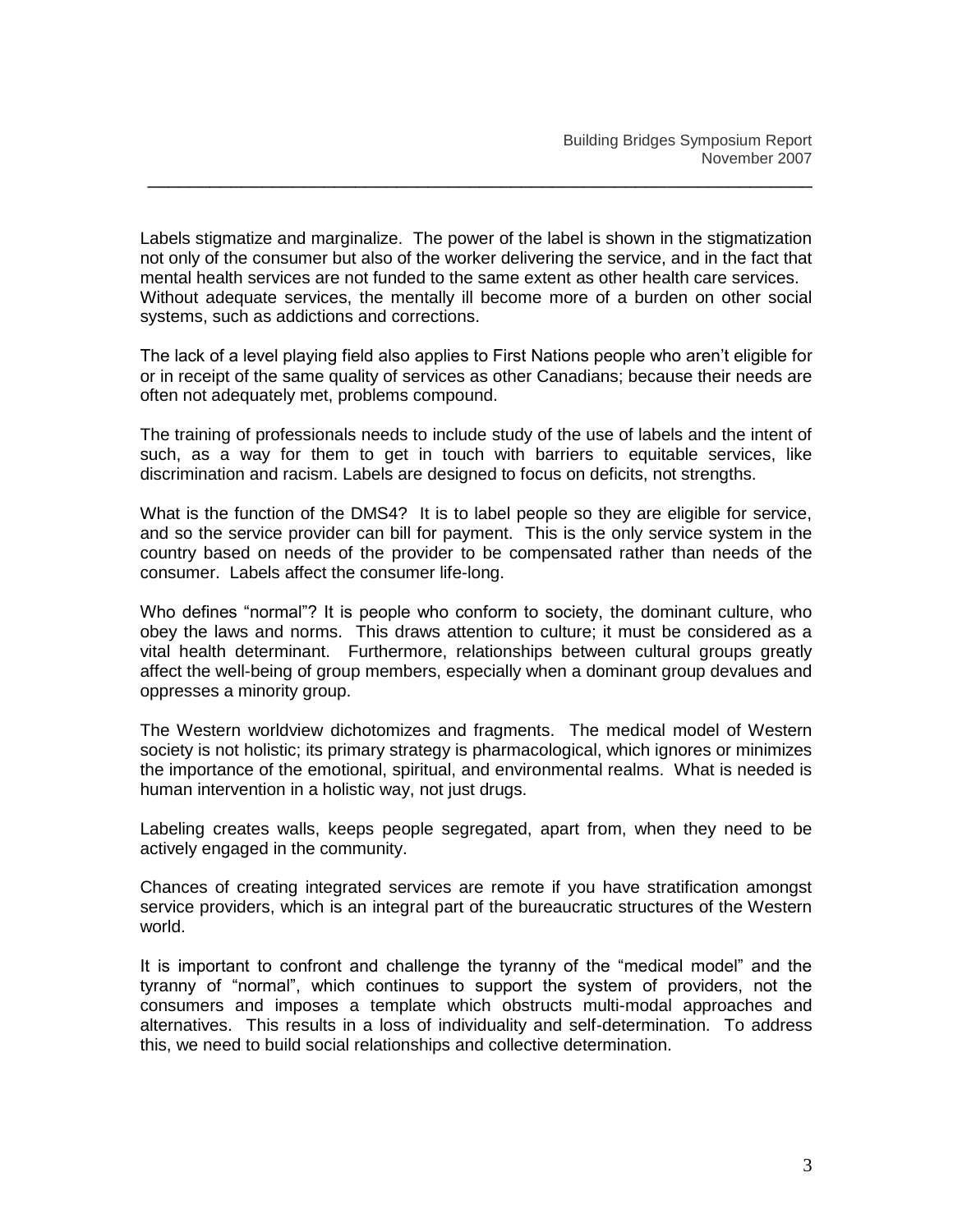The loss of land, language, life and community, and the trauma connected with these affects the lives of all aboriginal people. These historical realities and the negative labels associated with them, continue to oppress the aboriginal population.

\_\_\_\_\_\_\_\_\_\_\_\_\_\_\_\_\_\_\_\_\_\_\_\_\_\_\_\_\_\_\_\_\_\_\_\_\_\_\_\_\_\_\_\_\_\_\_\_\_\_\_\_\_\_\_\_\_\_\_\_\_\_\_\_

Elders are products of these traumatic forces. They have lived with stigma their whole lives and most have not dealt with it because they do not feel they have a voice or are important. Connected with this is the deprivation of their language. They do not have literacy, which would help them transmit to others the knowledge they have acquired through living. As well as lacking their own language, they may not have mastery of English or French. They have no voice, yet are the parents and grandparents of the present generations. To understand their lives, is truly to understand stigma.

Similarly, the mentally ill may have contributions to make but are segregated, medicalized, their potential contributions blocked. They, too, are challenged to find voice.

Many First Nations and people with mental illness have retreated from any behaviour that has high cost and little return, and as a result, no longer use their voice. Based on what they have learned, the risks involved are too great, the forces arrayed against them too powerful, to risk challenging.

That is why the Symposium is so important. It is a gathering of people who have voice, both First Nations and mental health advocates who have experiences that can help them begin to understand what needs to be done, and the willingness to do it. From the Symposium can come practical suggestions on actions we can take on to change attitudes of people, and to engage the support and involvement of community members.

## **Barriers to Access**

*Access can be thought of in terms of accessing both external resources and ones inner resources; for both kinds of access, you need acceptance, safety, and trusting relationships. When you are oppressed and stigmatized, you are not in touch with or do not value your inner resources enough to act on them, and you may not have any confidence in external resources either, if you have any.*

Trauma is so pervasive in First Nations communities that ordinary people need to be mobilized to help, not just professionals. They need to understand what families go through in a process of grief and loss when a member is diagnosed with a mental illness. The family"s initial rejection of the diagnosis may be a form of denial in the face of the loss of their family member, as they have known him or her. Stigma is complex and needs to be carefully analyzed in context in order to be understood and addressed properly.

Aboriginal people and mental health consumers in correctional and other institutions may not reach out for help because they do not believe that help would be forthcoming.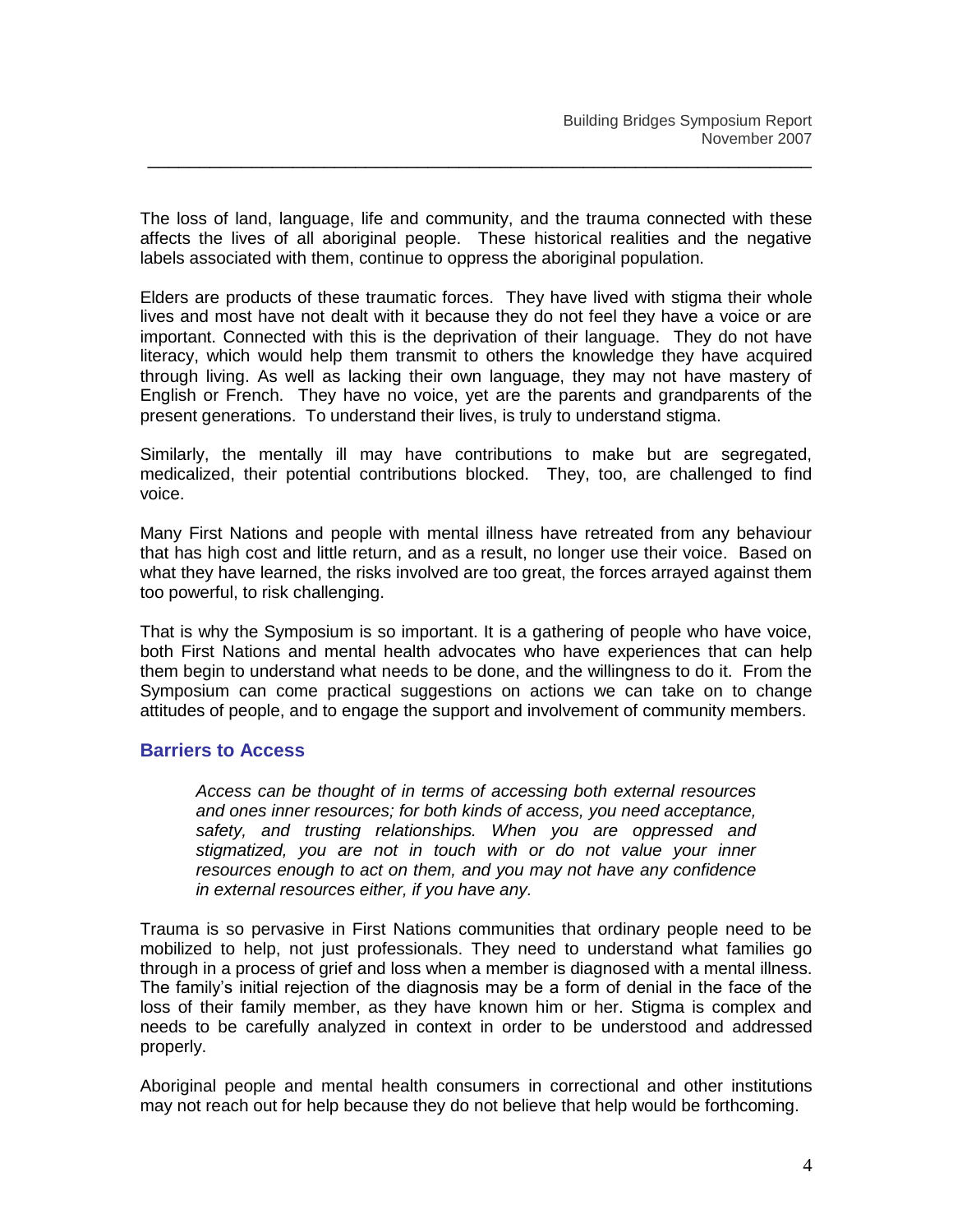Their experiences prior to institutionalization were likely also of isolation, disconnection and absence of inclusion in their communities.

\_\_\_\_\_\_\_\_\_\_\_\_\_\_\_\_\_\_\_\_\_\_\_\_\_\_\_\_\_\_\_\_\_\_\_\_\_\_\_\_\_\_\_\_\_\_\_\_\_\_\_\_\_\_\_\_\_\_\_\_\_\_\_\_

Sometimes help is not forthcoming because service providers are unsure of what is culturally appropriate and so do not take any action.

It is important to remember that self-stigma, family stigma, and community stigma are barriers to accessing the system, which can be overcome only through education and awareness, and family and peer support.

A major barrier to access is families" fear of the negative impact on their lives of engaging with mental health services. It is not unusual for parents of a child with a mental illness to choose not to pursue recommended treatment because of stigma, lack of education, and fear. Sometimes, the consequence of this is the early entry of the child to the corrections system.

For children, labeling, the bed in which the seeds of stigma are sown, can begin early in life, especially when parents or foster parents do not have the literacy to understand the implications of the medications or the skills to deal otherwise with the child"s behaviour. The label shapes the child their entire life and results in a "non-person".

There are many people for whom the issue is not their diagnosis and labeling; it is how to live with their woundedness. We need to learn from them and to assist them in finding meaning, purpose, and belonging in their lives.

Another barrier to access can be language itself when the provider is trained in the Western paradigm of regarding mental illness as a disruption of cognitive functioning requiring pharmacological intervention, with all the associated terminology. This is counter to the indigenous paradigm, which is holistic and looks at relationships and context, and seeks cultural interventions meaningful to the person.

Existing mental health services are based on Western values, worldviews and practices, manifested in structures and systems that hold a lot of bureaucratic power. These must be critiqued and evaluated. Concurrently, indigenous paradigms, values, perceptions of mental illness, and cultural interventions need to be acknowledged and assessed. In a true democracy, through such a process, a balance can be found between the two that will serve the best interests of the people.

A major issue for indigenous people is not lack of access to services, but rather access to the holistic paradigm, which offers good cultural ways to reestablish balance in life, guided by reconnection to ones personal and cultural identity. The Maori of New Zealand address this through the inclusion of the concept of cultural safety in the professional training of all health care providers.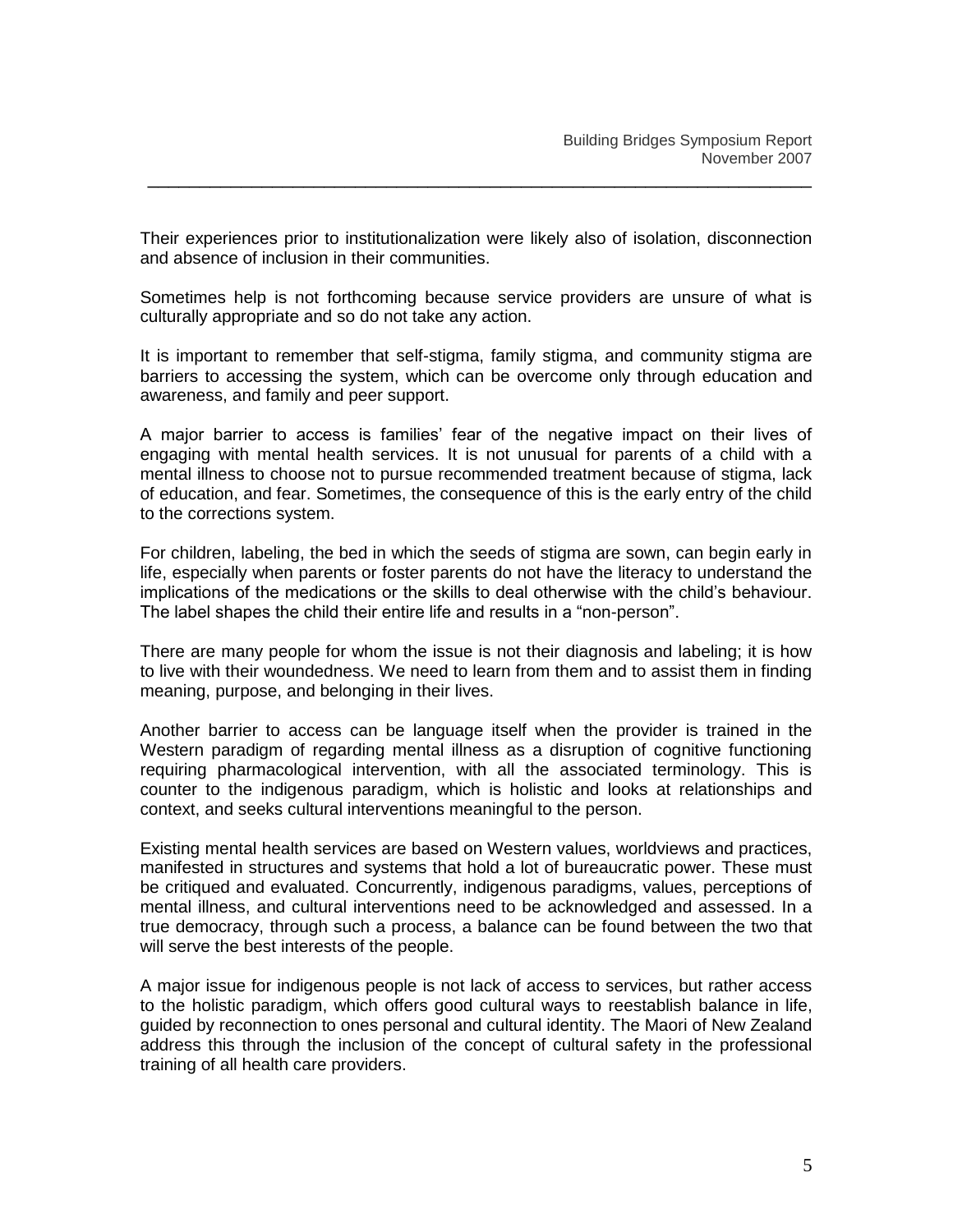We should also give priority to teaching our own community leaders, managers, and workers what we choose to teach non-aboriginal health practitioners about First Nations, Inuit, and Métis people. The teaching must not be confined to book learning; it has to be experiential, and thus reach into other realms of a complete person-physical, emotional, spiritual- as well as cognitive. Cultural safety is more a process than a "content" or "curriculum". In true dialogue, people can discover the cultural knowledge they carry and appreciate the cultural knowledge of others with which they may not have been familiar.

\_\_\_\_\_\_\_\_\_\_\_\_\_\_\_\_\_\_\_\_\_\_\_\_\_\_\_\_\_\_\_\_\_\_\_\_\_\_\_\_\_\_\_\_\_\_\_\_\_\_\_\_\_\_\_\_\_\_\_\_\_\_\_\_

Through the exchange of information and experiences, participants in such a process begin to integrate and take ownership of what is learned. They begin to see through other "lenses", perspectives other than their own. They also begin to get in touch with emotional and spiritual sources of information, in addition to cognitive, that enrich their learning.

The dominant cultural perspective has invaded the minds, lives, and practices of indigenous people. Most seniors in indigenous communities are not in touch with what they know. When they do know a great deal about healing, they are not eligible for compensation for their work, because their knowledge and associated competencies are not acknowledged and validated by the mainstream.

As indigenous people decolonize themselves, they begin to discover that contrary to their colonization, they do have valuable history and culture to transmit and to use in the design and delivery of services. Belief of indigenous people in their own ways has been undermined and must be rebuilt. With the growing recognition of indigenous knowledge and the owning of it by indigenous people comes a resumption of responsibility for their own health and wellness, instead of dependence on external or mainstream systems that foster abandonment of self-responsibility.

Because mainstream society lacks a commitment to holistic strategies, there is a lack of readiness on its part to learn from indigenous people. To the degree that colonization still shapes indigenous peoples" thinking, they may be constrained in their readiness to teach. As well, their isolation from mainstream creates challenges to relationship building and mutual understanding. We are at a pivotal point where we have to address the absence of readiness on the part of indigenous people to teach and of mainstream society to learn.

Unstructured public consultations are vital in order for all parties to share insights and build bridges of understanding; between professionals, consumers, peer supporters, family members, different cultural groups, and other stakeholders. The needs are so great; we can no longer continue to invest power and responsibility in the hands of experts only. Community members must re-empower themselves and we have to be part of that empowerment. It is a process of discovering what people already know and how to build on it. People do not have to concede their power and knowledge to the professional. People themselves can teach each other, and the professionals, what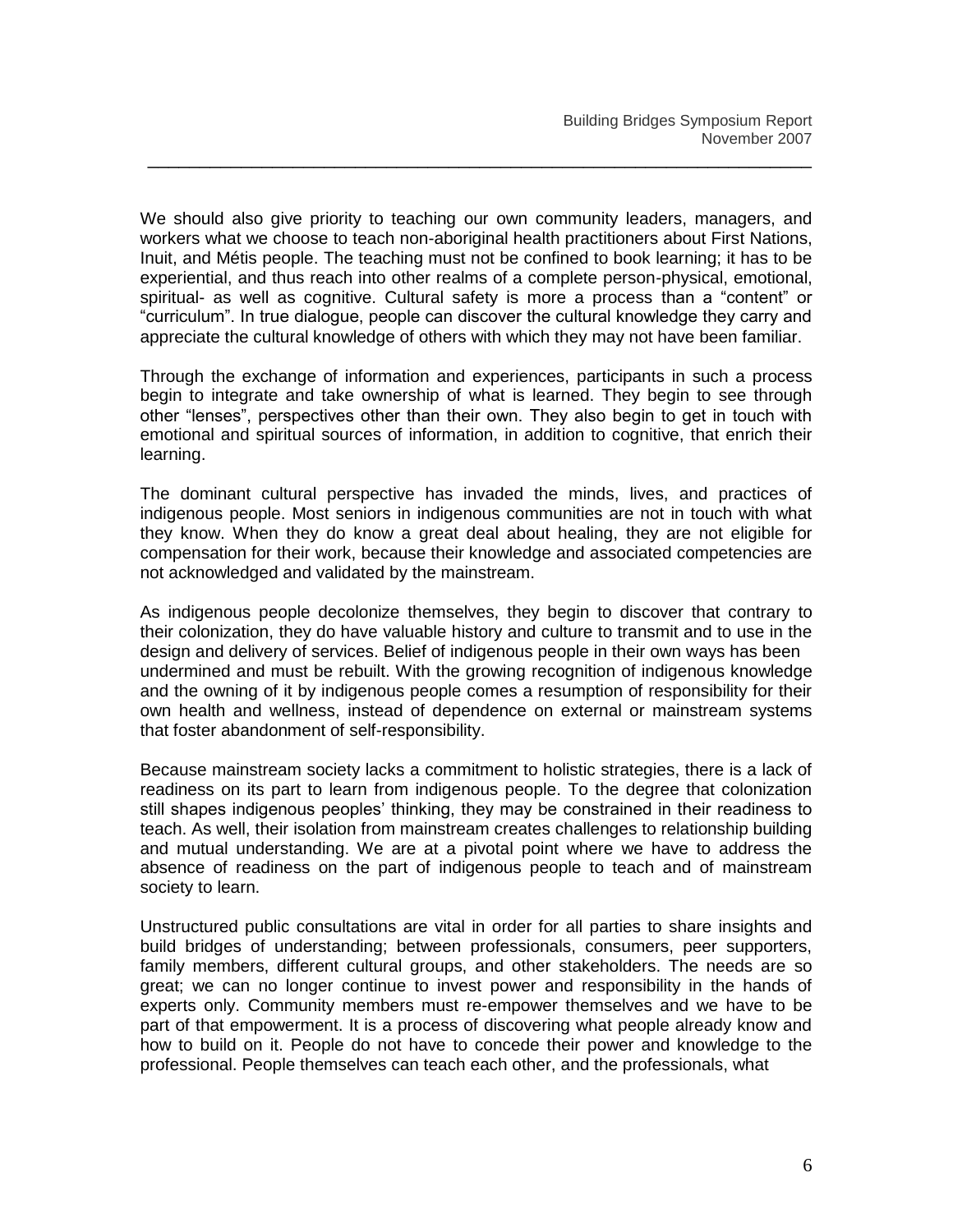works. They can become empowered to take responsibility back for their own health and well-being.

\_\_\_\_\_\_\_\_\_\_\_\_\_\_\_\_\_\_\_\_\_\_\_\_\_\_\_\_\_\_\_\_\_\_\_\_\_\_\_\_\_\_\_\_\_\_\_\_\_\_\_\_\_\_\_\_\_\_\_\_\_\_\_\_

*Traditional knowledge is what is transmitted generation to generation and practiced: it is another name for indigenous knowledge and ways of knowing. Indigenous knowledge is "tacit" knowledge, knowledge about "right relationships", "right conduct" in all ones interactions with people, creatures, the land and its resources. It is vital that it not be seen as lesser than mainstream, or co-opted into mainstream. It is a rich resource from which important answers can be found to dilemmas in mental health.*

*Elders who carry traditional knowledge can be identified and validated by their own community.*

## **Recommendations**

As a result of the Symposium the following seventeen (17) recommendations have been formulated:

- That elders be selected and honored for their gifts as educators and healers by their communities, in reshaping mental health services in this country.
- That Mental Health Resource Teams be promoted and established, particularly in the North, where there are clusters of communities that can be served by a team. Include selected elders in such teams. The potential of the Truth and Reconciliation Commission to re-stimulate trauma, makes these teams particularly important. Members of such teams are to be equally valued; their value is not to be based on their credentials. Mental Health Teams are not to be seen as emergency response teams but as resources for building mental wellness. Consumers are to be included in such teams.
- That funding be provided for Participatory Action Research concurrent with the activities of Mental Health Resource Teams to demonstrate that what is done is effective. PAR is the desired type of research because when it is designed with the input of the people for whom it is done, then it is of benefit to them and knowledge is transferred.
- That a "College of Elders" be established to investigate how traditional knowledge can be a resource for problem solving in the field of mental health and addictions.
- That peers and families be respected as important advocates and resources to the mentally ill person and their service providers, and be included in the mental health team.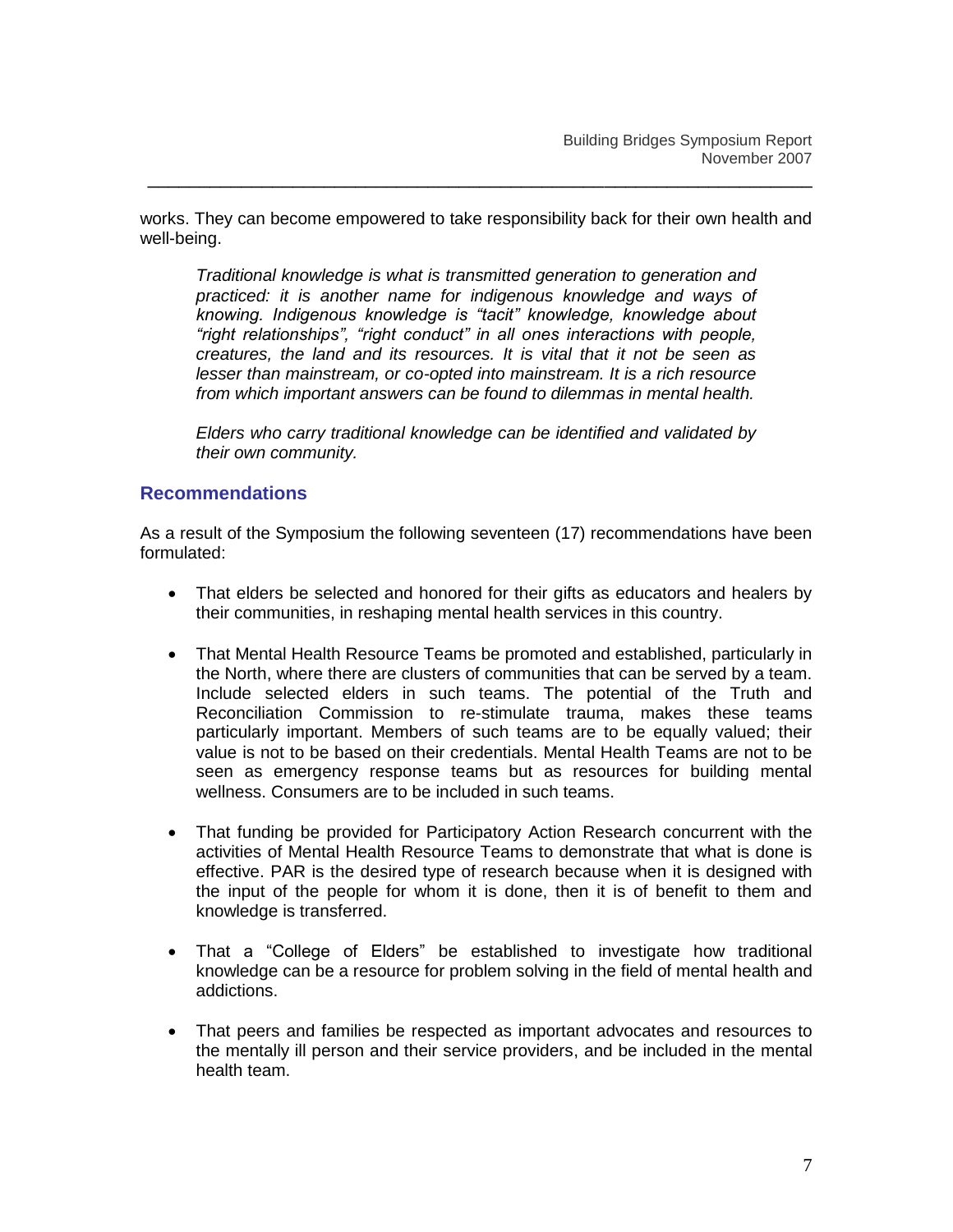• That a process for accreditation of peer support workers be established.

- That systems be developed which allow the consumer and their family support system to guide and be in control of their own care. Promote collective consumer self-determination from the ground up.
- That small mutual support groups be established in which people can help themselves, gain self-respect, and learn how to navigate systems and clinical situations.
- That a new system be created not dominated by psychiatry rather than repair the old system, after first analyzing carefully the value base and deficits of the medical model. It is important to base strategies on a thorough understanding of the problem.
- That strategies and solutions be community generated, otherwise they won't be embedded.
- That mental health services be established which are equal in quality and funded as generously as physical health services for all Canadians, including those incarcerated.
- That the Mental Health Commission of Canada"s meetings be dialogical processes in which sufficient time is devoted to problem analysis and practical understanding of the issues.
- That it is understood that unstructured public consultations are vital for all parties to share insights, to build bridges of understanding between professionals, consumers, peer supporters, family members, and cultural groups. The needs are too great to be addressed solely by experts; community members must be empowered.
- That the Mental Health Commission of Canada gives careful consideration to the Mental Health Wellness Plan.
- That it is formally recognized that quality mental health systems and services are a human right. The federal government should affirm the rights of the mentally ill and provincial/territorial governments should be required to meet a minimum standard of service.
- That government supports multi ministry approaches to achieve seamless integration of services that will adequately address health determinants (e.g. shelter, food security).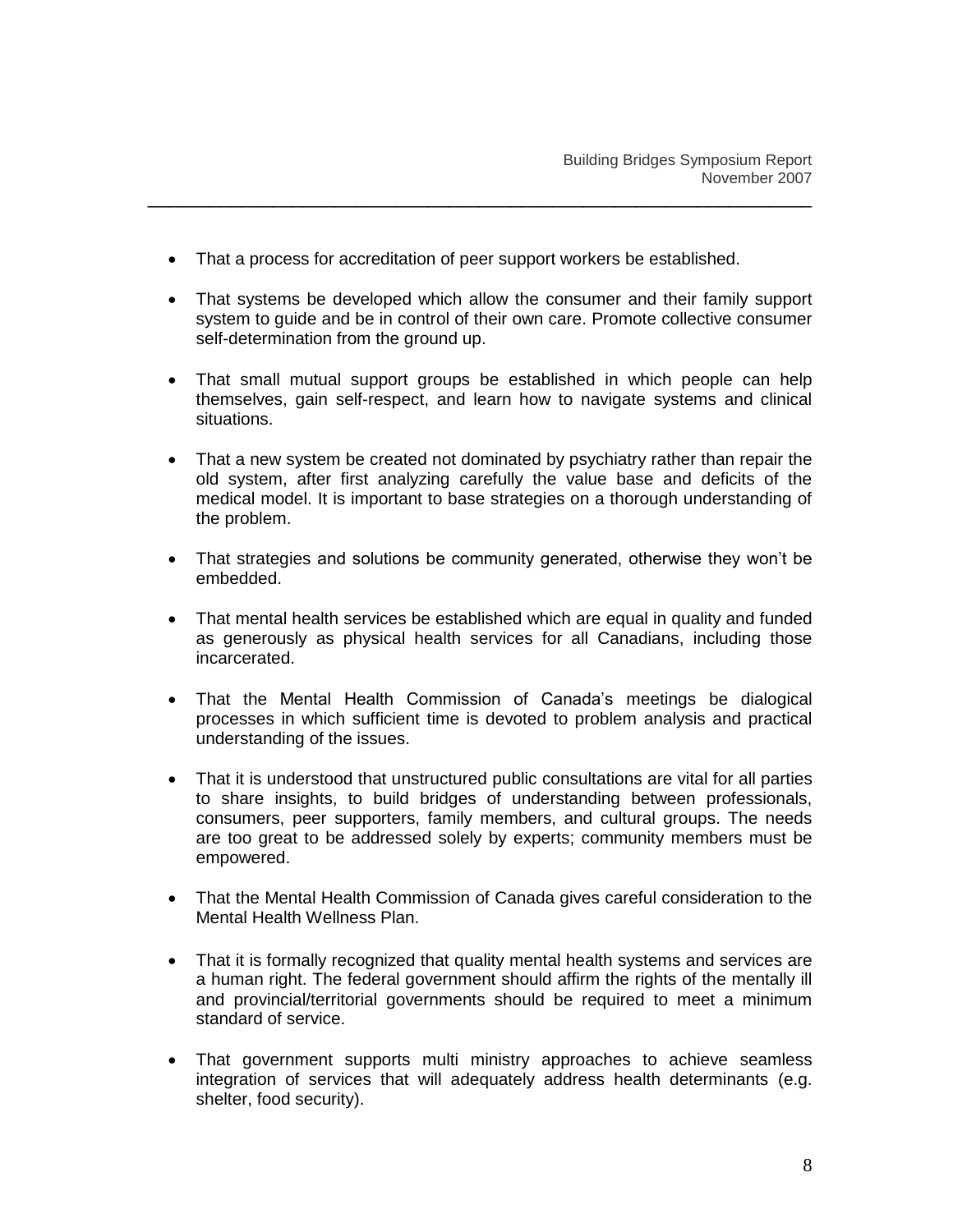That a National Steering Committee be established to develop a comprehensive five-year action planned aimed at collectively dealing with the systemic issues and recommendations emanating from the national symposium.

\_\_\_\_\_\_\_\_\_\_\_\_\_\_\_\_\_\_\_\_\_\_\_\_\_\_\_\_\_\_\_\_\_\_\_\_\_\_\_\_\_\_\_\_\_\_\_\_\_\_\_\_\_\_\_\_\_\_\_\_\_\_\_\_

## **The National Symposium in Perspective**

The Symposium represented a very successful and unique national experiment in health and social policy. The following overall objectives as established at the outset of this historic event were met:

- To articulate the importance of applying population health determinants and spirituality as keys for making meaning of life in Indigenous families/communities as it was, is, and could become;
- To show that holistic concepts of mental health and well-being are fine working concepts to employ while doing developmental work with Indigenous communities; namely, as (a) tools to promote understanding "what"; (b) tools to explain "how"; (c) tools to explain "why";
- To show that definitions of mental health are changing and, in fact, are shifting towards a more holistic approach to mental health which affirms Indigenous cultural perceptions of wellness. Balance between the physical, emotional, intellectual and spiritual dimensions of life is a sign of health and wellness and may also be viewed as an indicator of a healthy lifestyle;
- To show the importance of "walking with our ancestors", knowing their teachings, and living by those teachings as we live today for tomorrow while at the same time living within a framework guided by core values that feature "community" and the need for "community of care" where there is safety and feelings of security, nurturance, stimulation, and belief in an optimistic future.
- To demonstrate how the mood disorders movement in Canada can work with Indigenous communities to identify priorities and promote appropriate training for professionals, especially culturally relevant training;
- To explore how Indigenous ways and best/promising practices can be shared with under-serviced communities in rural and remote areas of Canada. People are connected to their communities, but resources are inadequate to support their needs.
- To challenge funding practices and traditions that encourage the creation and maintenance of silos;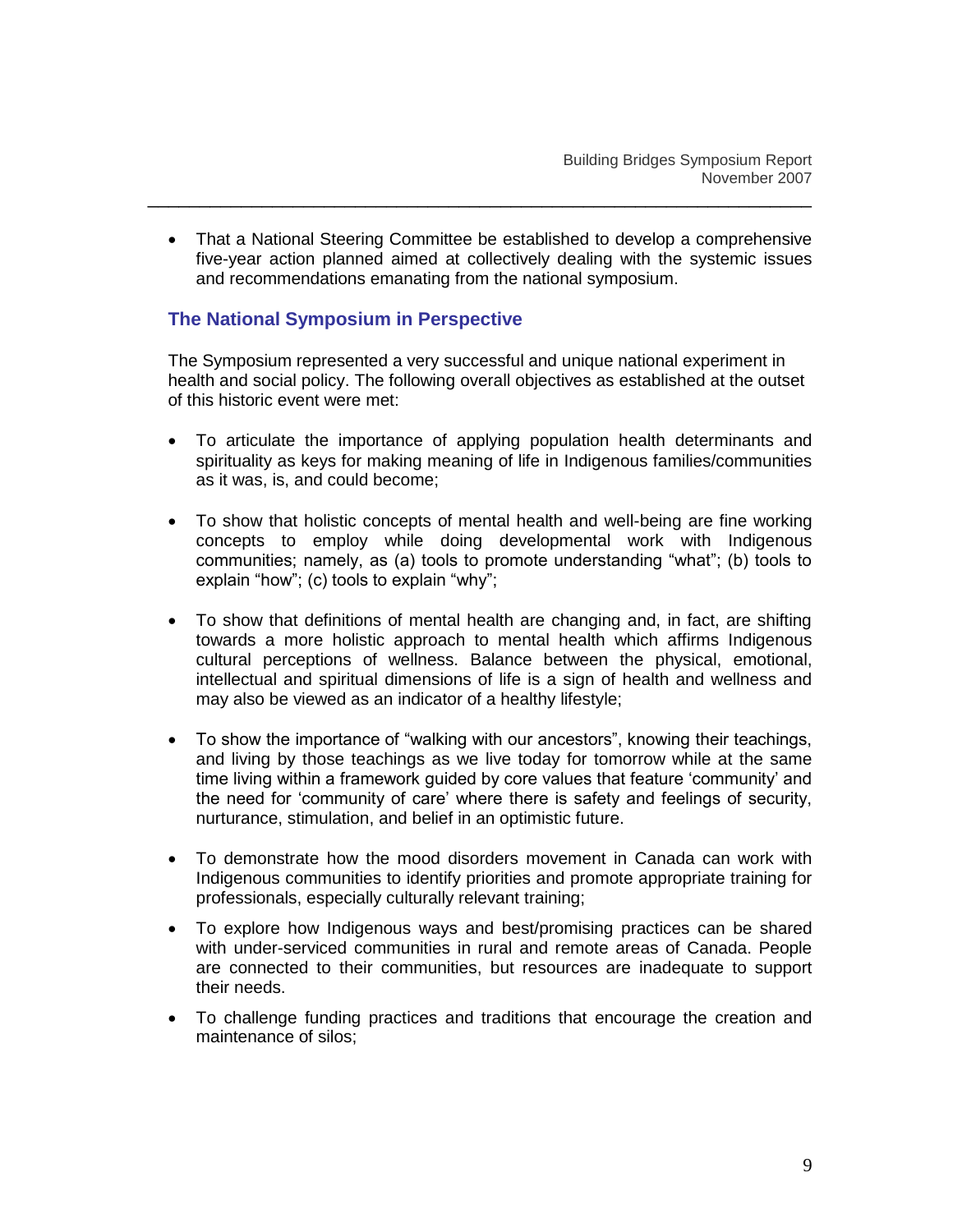To promote the importance of spirituality and connectedness (belief and belonging) as key factors in prevention, recovery and mental health.

## **The Next Steps – An Agenda for Action**

The Symposium has resulted in the development of a concrete framework for planning and future action. Major systemic issues and barriers have been identified and a series of recommendations have been formulated. The Symposium has clearly demonstrated that cross cultural planning and service delivery along with resource sharing and sharing of best/promising practices will benefit all communities.

New paradigms, new ways of thinking are needed because what actually works doesn"t always fit the existing models. New ways of solving problems may not be understood because of the persistence of previous paradigms and bureaucracy. A new system is called for. Additional resources will be required to serve as a catalyst for change in the way in which programs and services are delivered in both urban and rural settings.

The restorative justice model holds promise to address on reserve and off reserve realities and challenges in which traditional community systems of support may be broken. These must be rebuilt because they are key vehicles for mental health and wellness, and restorative justice offers potential for community rebuilding, reducing suicide, incarceration rates of youth, family violence, and abuse of elders. Instead of topdown priorities, there must be community driven action plans and solutions.

The trust, cooperation, transparency and success of the Symposium will serve as the cornerstones and catalyst for the development of a national strategy and a series of strategic initiatives in 2007 and beyond.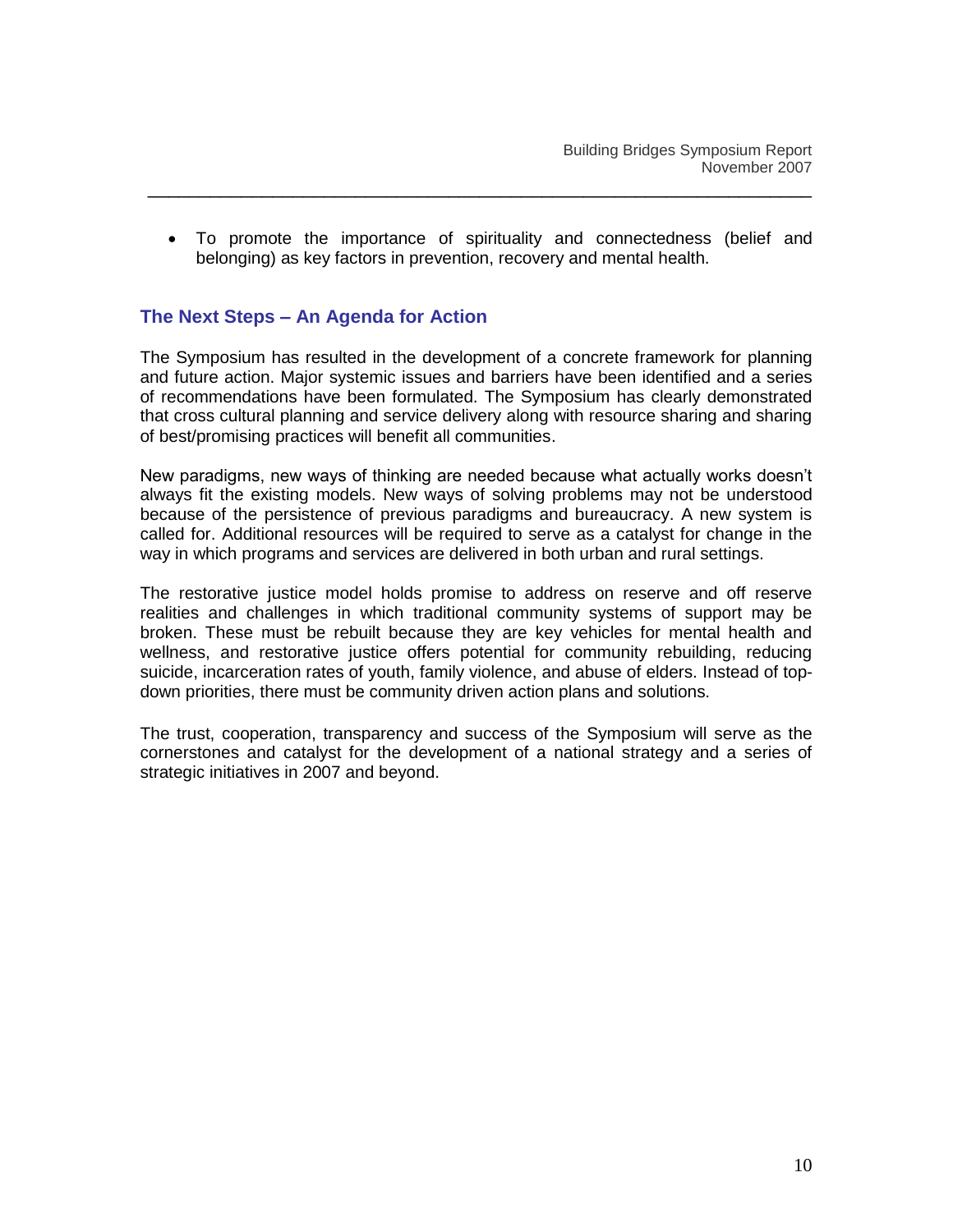#### **APPENDIX "A"**

\_\_\_\_\_\_\_\_\_\_\_\_\_\_\_\_\_\_\_\_\_\_\_\_\_\_\_\_\_\_\_\_\_\_\_\_\_\_\_\_\_\_\_\_\_\_\_\_\_\_\_\_\_\_\_\_\_\_\_\_\_\_\_\_

#### **MENTAL HEALTH CONSUMERS AND ABORIGINAL PEOPLE: SIMILAR EXPERIENCES, SHARED OUTCOMES**

Discussion Paper for the MDSC/NMHAC Symposium B. Bourget, Bourget Management Consulting

"What you see in every group the law has ever disenfranchised, whether it be First Nations people, Chinese Canadians, women, people labelled disabled (including people with mental illness or kids who were deaf)—anybody for whom we had created a law making them second-class citizens—is that we create a subcategory of people, and they are the ones that are abused. So, because we take away all their rights, including their right to be safe from harm, those are the people that get hurt."

Dulcie McCallum, 2006

## **INTRODUCTION**

A scan of the research literature and relevant policy documents reveals many similarities between the history and experiences of mental health consumers and Aboriginal people. These include social marginalization, stigma and discrimination, and a higher prevalence of traumatic experiences. These are related in turn to higher rates of poverty, unemployment, homelessness, overrepresentation in the criminal justice system, suicide and poor health outcomes.

#### **SOCIAL OPPRESSION, HUMAN RIGHTS ABUSES, AND DISCRIMINATION**

#### **History**

Aboriginal people and mental health consumers share a long history of social marginalization, discrimination, oppression and human rights abuses. In the case of Aboriginal people, first contact with European colonists brought into opposition two very different worldviews. Aboriginal people had a deep respect for the natural environment, and they did not view humans and human culture as separate from or above the natural world. Nature, humans, and human culture were inter-connected (Wesley-Esquimaux and Smolewski, 2004). Europeans arrived in the Americas with tendency to view the world as being made up of two categories: spirit and nature. Nature was seen as inferior to spirit and therefore subject to domination and control (Metzner, 1993). Typical examples of these categories would be heaven/earth, humans/animals, mind/body, male/female, and civilized/primitive. It is this world view that has driven policy and practice toward Aboriginal people, people with mental illness, and other vulnerable groups.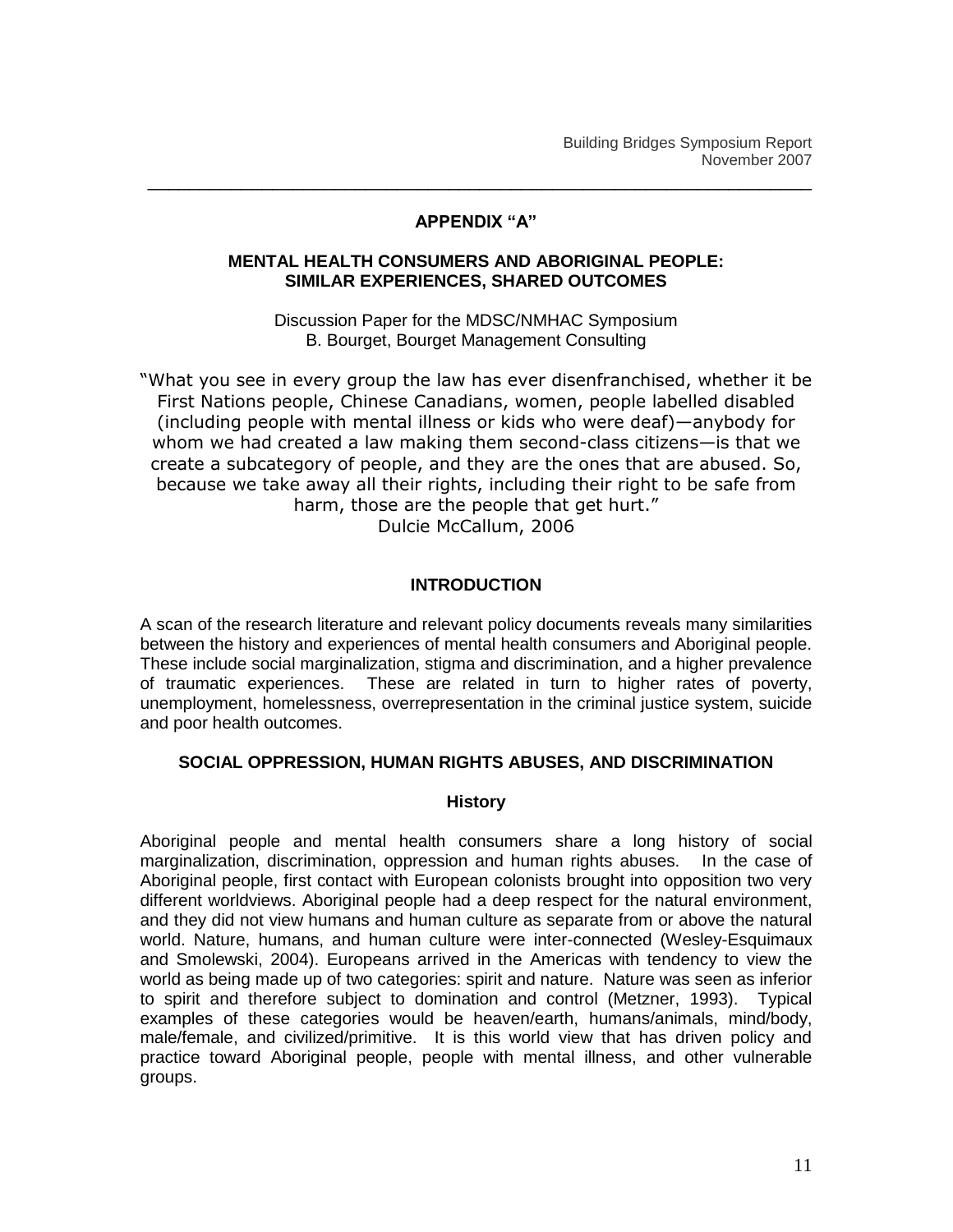In the European view, Aboriginal fell into the primitive category and they were therefore inferior. The devastating effects of the resulting persecution and oppression of Aboriginal people have been well-documented. They include the catastrophic collapse of as much as 90% of the original Aboriginal population in North America between 1500 and 1900 (Thornton, 1997), waves of epidemic disease, famine, and the destruction of social relationships and social support (Wesley-Esquimaux and Smolewski, 2004). This was followed by a process of forced assimilation to the European way of life, including changes to traditional diets, the introduction of alcohol, and the promotion of male control and domination of women and children (Hanki, 1994; Wesley-Esquimaux and Smolewski, 2004). To make way for the newcomers' cities and farms, large numbers of Aboriginal people were displaced from their traditional lands and moved to settlements and reserves in locations not of their choice (RCAP, 1995; Kirmayer *et al*, 2000).

\_\_\_\_\_\_\_\_\_\_\_\_\_\_\_\_\_\_\_\_\_\_\_\_\_\_\_\_\_\_\_\_\_\_\_\_\_\_\_\_\_\_\_\_\_\_\_\_\_\_\_\_\_\_\_\_\_\_\_\_\_\_\_\_

From the 1880s to the 1970"s, First Nations children were sent to residential schools, operated first by missionaries and then by the Government of Canada, where abuse was rampant, a policy designed to complete the destruction of Aboriginal social and cultural identity (RCAP, 1995; Wesley-Esquimaux and Smolewski, 2004). The typical residential school experience is well documented and often involved multiple forms of abuse (Chrisjohn *et a*l, 1997; Kirmayer *et al*, 2000). Children were used as unpaid day labourers and were punished for a variety of rule infractions including speaking their language and engaging in traditional spiritual practices. Punishments were often extremely brutal and involved physical, sexual, emotional and verbal abuse. Historical documents show that as many as half of the children who attended the schools died of tuberculosis, even though the federal government was repeatedly warned that "overcrowding, poor sanitation and a lack of medical care were creating a breeding ground for the rapid spread of the disease" (Curry and Howlett, 2007)

The child welfare practice of apprehension with no access to family reunification services was another feature of ongoing oppressive practices of assimilation. By the late 1960"s, so many children had been taken from their families that 30-40% of the children in care were Aboriginal (Kirby *et al*, 1993; Kirmayer *et al,* 2000; Kelm, 1998 in Hanki, 2003).

Two Canadian provinces, Alberta (1928) and British Columbia (1933) instituted Eugenics Programs involving the forced sterilization of "unfit" individuals Towards the end of Alberta's sterilization program, which went on until 1972, Aboriginals and Métis made up 25% of the sterilizations performed, although they were less than 3% of the population. Many of these were women, especially young women and teenagers (Dyer, 1996). The convergence of all of these policies came near to causing complete cultural genocide of Aboriginal people (Chrisjohn *et al*, 1997).

The history of the treatment of people with mental illness in Western society is similar in nature if not in scope. The mentally ill were perceived as brutes, and like all wild beasts, they needed to be confined and controlled (Whitaker, 2002). The long and welldocumented series of cruel interventions imposed on people included forced confinement in appalling conditions, beatings, cold baths, starving, electric shock,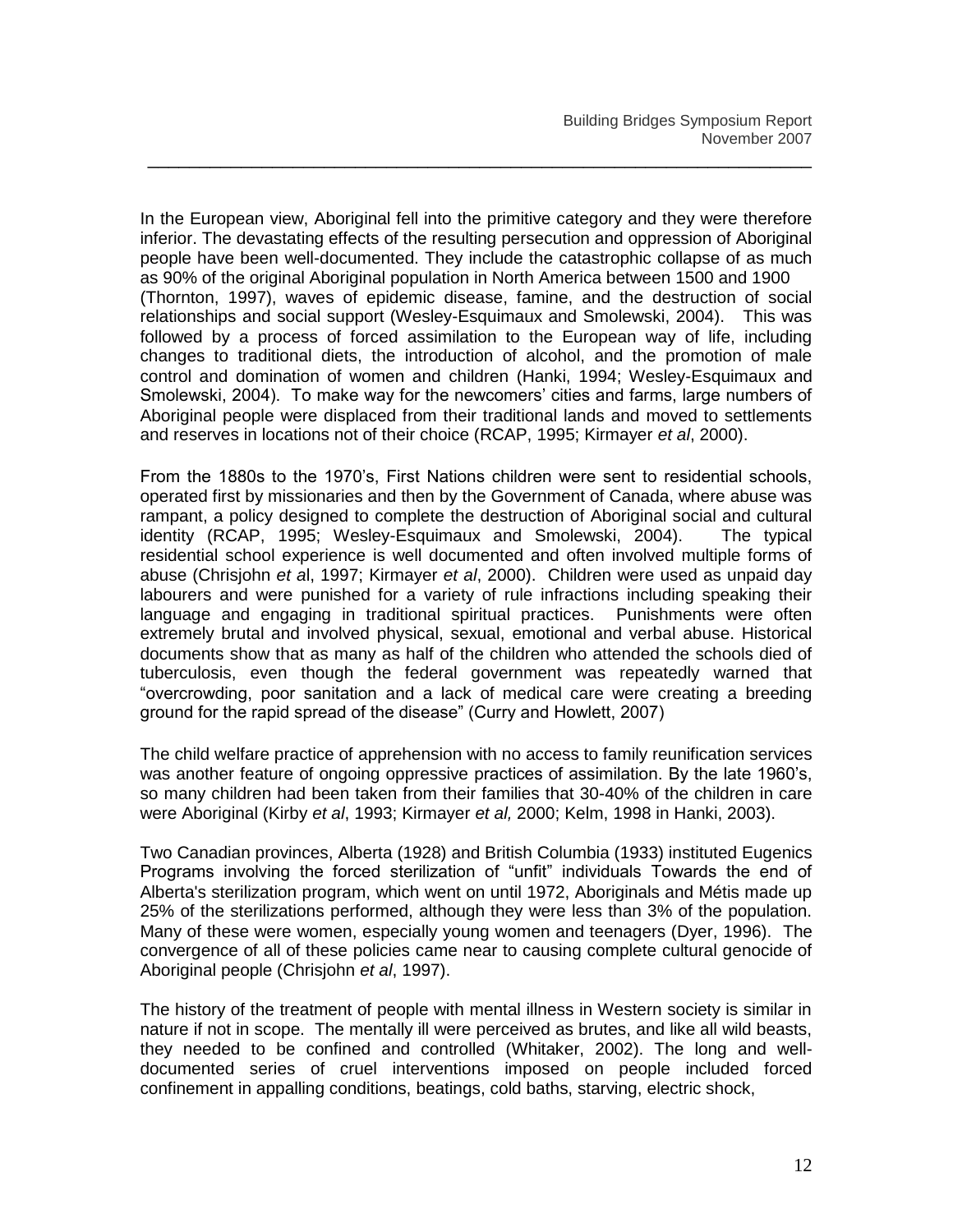induction of insulin coma, and surgical removal of various body parts (Whitaker, 2002; Szasz, 2003). Between 1935 and 1950, more than 20,000 people in the United States were subjected to psychosurgeries like frontal lobotomy. This practice ended with the introduction of the first psychiatric medications in the 1950"s (Eisenberg, 2000). As late as the 1960"s, however, researchers were still debating the merits of sterilization of people with mental illness, and twenty-two states had laws on the books permitting compulsory eugenic sterilization without patient consent (Birnbaum, 1961).

\_\_\_\_\_\_\_\_\_\_\_\_\_\_\_\_\_\_\_\_\_\_\_\_\_\_\_\_\_\_\_\_\_\_\_\_\_\_\_\_\_\_\_\_\_\_\_\_\_\_\_\_\_\_\_\_\_\_\_\_\_\_\_\_

Aboriginal people and mental health consumers have also been denied full citizenship and participation in democracy. It was 1960 before all Aboriginal people qualified to vote, when the franchise was extended to all women and men ordinarily resident on a reserve (Tremblay, 2003). And it was only in 1993 that the Canadian Elections Act was amended to allow citizens being treated in mental health facilities the right to vote. Canada is now one of only four democracies that have no restrictions on voting by people with mental illness (CBC Archives, 2004). In the U.S. for example, as of 1997, forty-four states barred voting by some subgroups of persons with mental illness or mental retardation, with fifteen using terminology that restricted voting by "idiots," the "insane," or"lunatics" (Applebaum, 2000).

## **Discriminatory Treatment and Human Rights Abuses Today**

Aboriginal people and mental health consumers continue to face discriminatory treatment and human rights abuses today. Despite a persistent culture of denial in Canada about racism and its effects, Aboriginal people are exposed to racism and discrimination in many aspects of their lives, (St. Denis and Hampton, 2002). They are often subjected to verbal abuse in the form of racial slurs and bigoted comments, to psychological abuse through discriminatory treatment (e.g. people walking across the street to avoid them; being served last in restaurants or shops), and to social marginalization and rejection (St. Denis and Hampton, 2002).

Stigma and discrimination are the terms commonly used for similar treatment of mental health consumers. The word stigma means a mark of disgrace or defectiveness (Gray, 2002). Stigma can be felt internally or enacted (acted out by others) (Scrambler, 1998). When enacted, stigma is experienced as social rejection and discrimination, frequently encountered by people with mental illness from landlords, employers, physicians and other mental health professionals (McNair *et al*, 2002; Corrigan *et al*, 2003; Stuart, 2005). Felt stigma is an internalization of negative stereotypes, causing a sense of shame which can lead to social withdrawal, loss of social support, and reluctance to seek help for people with mental illness (Priest *et al*, 1996; Watson and Corrigan, 2001; McNair *et al*, 2002; Gray, 2002; Stuart, 2005). Aboriginal people can similarly internalize racist attitudes, resulting in a low sense of self-worth and self-esteem (St. Denis and Hampton, 2002).

At a systemic level, Canada has been repeatedly criticized by UN treaty bodies for its failure to implement the reforms proposed by the Royal Commission on Aboriginal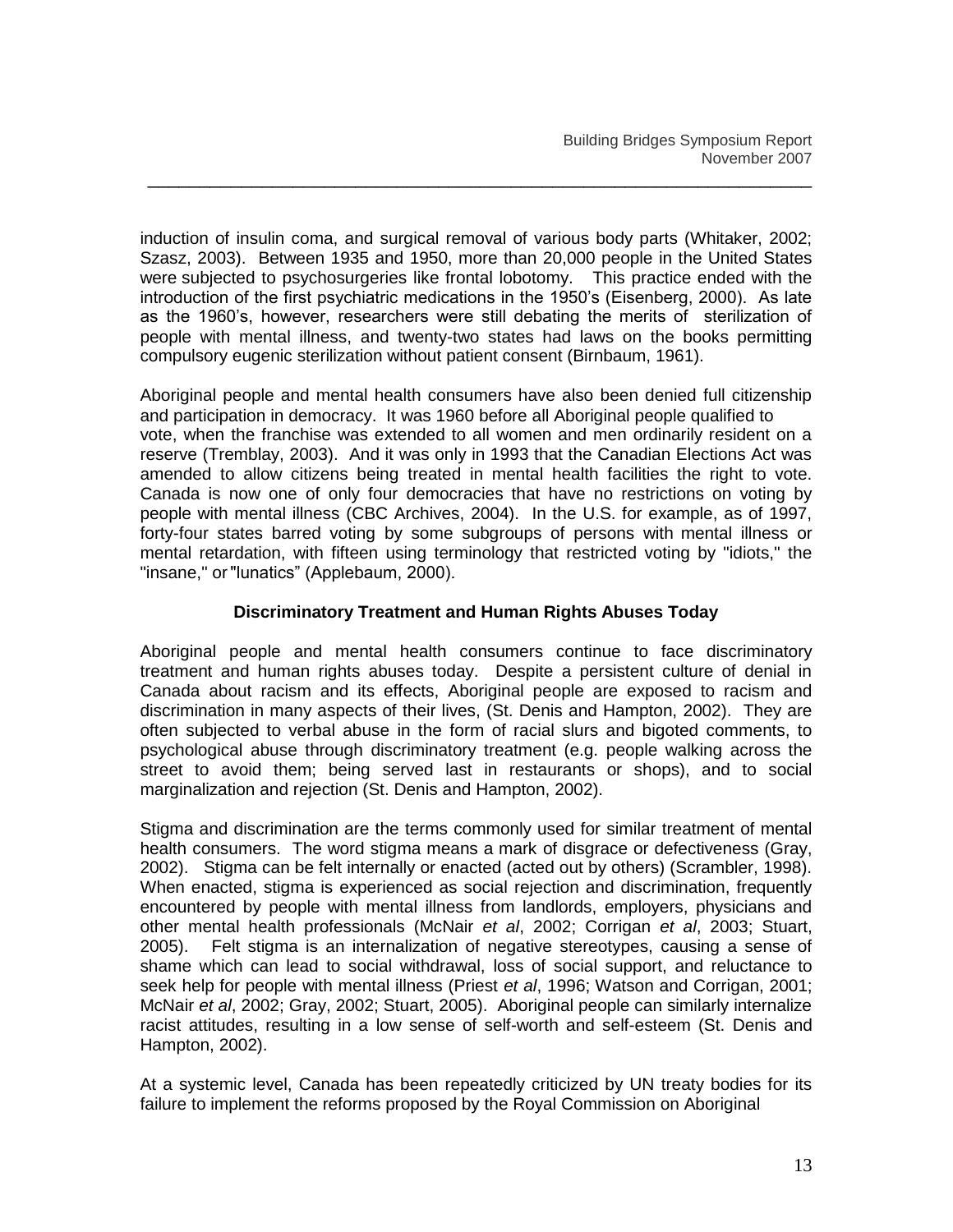Peoples (AI, 2004). In January 2007, the Canadian Human Rights Commission submitted a report to the United Nations Committee on the Elimination of Racial Discrimination, which specifically referenced racist policies and practices that affect Aboriginal people, including under-representation of Aboriginal people in federally regulated workplaces, and limitations on Aboriginal rights to the human rights redress process under the Canadian Human Rights Act (CHRC, 2007). Amnesty International, along with other human rights bodies, has called on government authorities to address discrimination against Indigenous women, which has contributed to a heightened and "unacceptable" level of violence (AI, 2004)

\_\_\_\_\_\_\_\_\_\_\_\_\_\_\_\_\_\_\_\_\_\_\_\_\_\_\_\_\_\_\_\_\_\_\_\_\_\_\_\_\_\_\_\_\_\_\_\_\_\_\_\_\_\_\_\_\_\_\_\_\_\_\_\_

#### **Human Rights Abuse in Mental Health Facilities**

Human rights abuses are still occurring in psychiatric institutions around the world (Katz, 2006). This includes mental health facilities in North America, where cases have been reported of the use of seclusion and restraint leading to death (Katz, 2006; Curie, 2005). It has been estimated that these practices may result in as many as many as 50-150 deaths each year in the United States (Weiss, 1998). There is little published research on other types of traumatic abuse in mental health facilities, especially from a consumer perspective (Cusack *et al*, 2003). However, one study found that 86% of participants had experienced intrusive institutional procedures such as restraint; 44% had experienced physical or sexual assault; 39% had experienced coercive measures, such as being forced to take medication or threatened with involuntary commitment; 26% had witnessed abuse; and 23% had experienced verbal intimidation or verbal abuse. Few had ever been asked about such events by mental health staff (Cusack *et al*, 2003).

In the U.S., investigative reporting has uncovered patterns of neglect, abuse and lack of accountability in mental health facilities in many states. One investigative series of reports revealed that 115 patients died under suspicious circumstances while in the care of mental health facilities in the state of Georgia over a five year period (Miller and Judd, 2007). Another such story was recently reported about widespread mistreatment and suspicious deaths in mental health facilities in Missouri, hidden from the public and with few mechanisms in place to ensure accountability (Tuft and Mahr, 2006). Several studies have been compiled with regard to abuse and neglect in mental health facilities in New York State by the Commission on the Quality of Care and Advocacy for Persons with Disabilities (NYSCQCAPD, 1979-1992). Cases of physical and sexual abuse of patients in mental health facilities have been reported in many other states as well, including Nebraska, where a class action suit has been launched against the Director of Nebraska Health and Human Services on behalf of a number of women patients for failing to protect them from repeated incidents of physical abuse, sexual harassment, sexual abuse and rape by male staff members and other residents (Nebraska Advocacy Services, July 2004).

The literature scan found no evidence specific to the abuse of adults in mental heath facilities in Canada. However, abuse in institutions in Canada is known to occur (PHAC, 2005b,c,d). A study in Quebec surveyed 140 professionals who identified 974 acts of abuse they had witnessed or knew about. Of these, 35.5% were observed in residential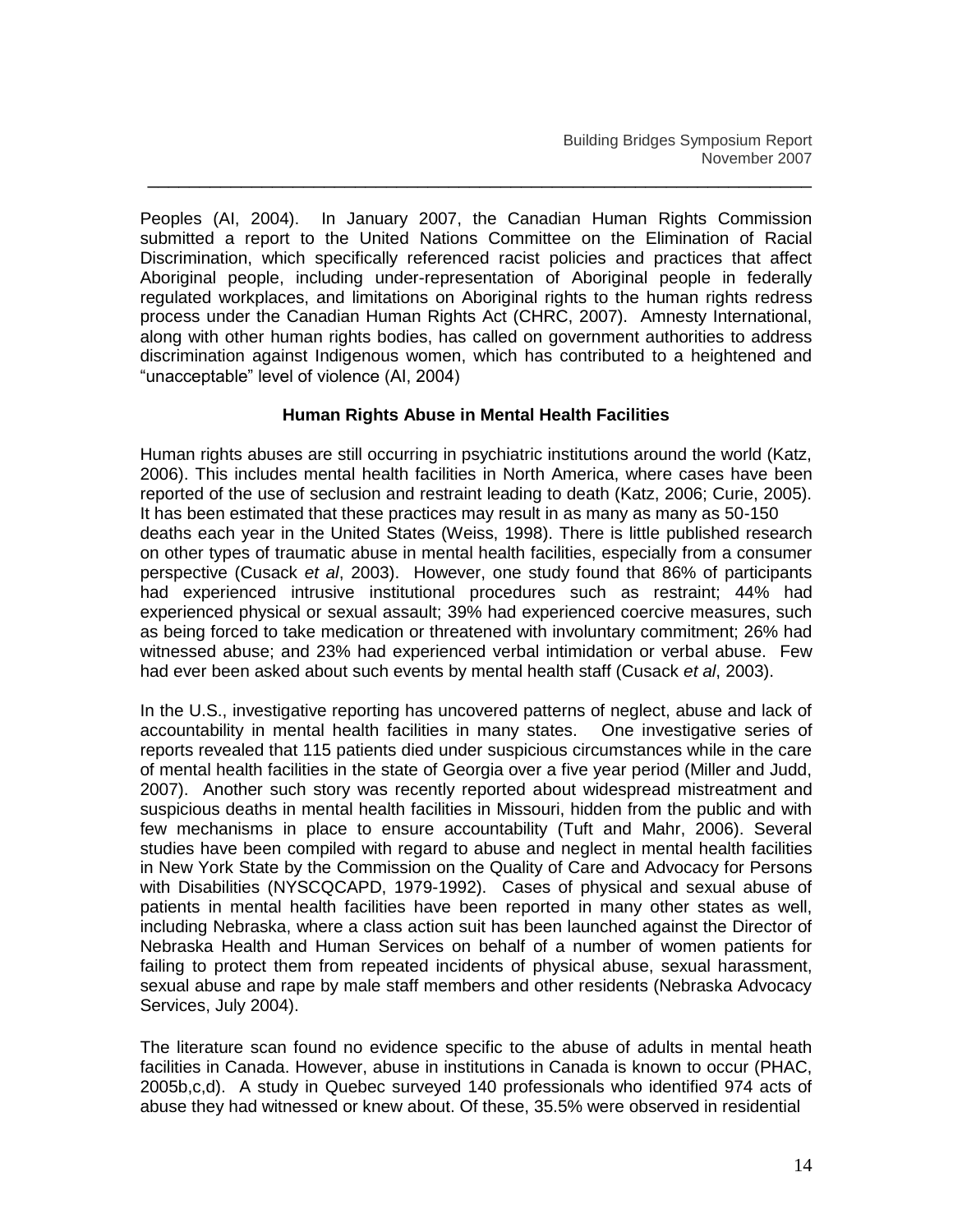Building Bridges Symposium Report November 2007

centres and hospitals, and more than half of the acts were committed by facility personnel or other persons in authority (PHAC, 2005c). In another study done on behalf of the Ontario College of Nurses, 804 registered nurses and 804 registered nursing assistants were asked about abusive incidents committed by nursing staff against clients of any age. Nearly one half of the respondents reported witnessing one or more incidents of abuse in hospitals (85%), nursing homes (29%) and homes for the aged (7%) (PHAC, 2005c). There have also been a number of criminal cases in Canada resulting from the abuse of children in institutional care, including Aboriginal children in Residential schools (Shea, 1999). Institutional abuse has also been suffered by children with disabilities (including mental health issues), orphans, and young offenders or troubled youths imprisoned in facilities (Wolfe *et al*, 2002; PHAC, 2005d).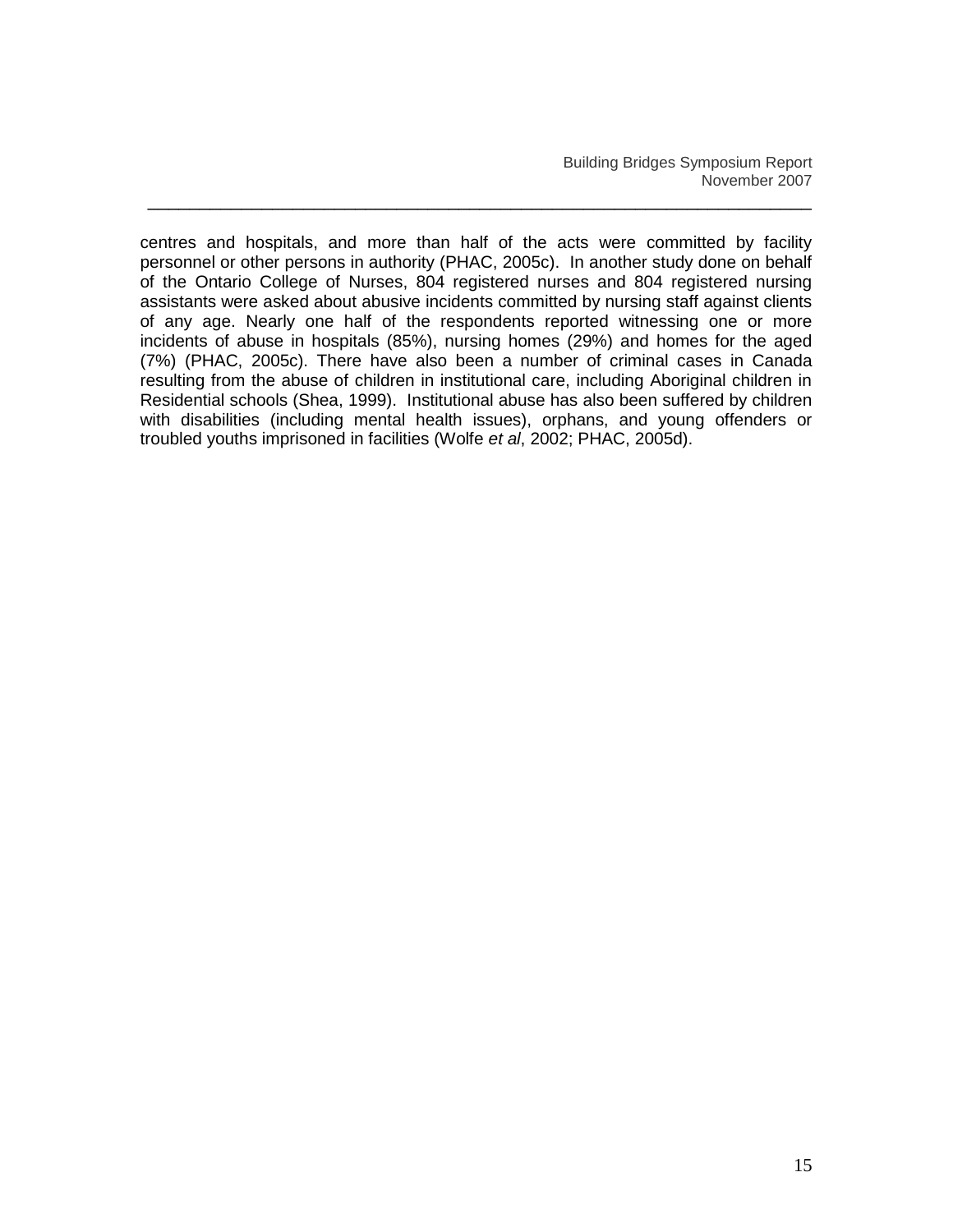#### **EFFECTS OF TRAUMATIC EXPERIENCE**

\_\_\_\_\_\_\_\_\_\_\_\_\_\_\_\_\_\_\_\_\_\_\_\_\_\_\_\_\_\_\_\_\_\_\_\_\_\_\_\_\_\_\_\_\_\_\_\_\_\_\_\_\_\_\_\_\_\_\_\_\_\_\_\_

#### **Historical Trauma and the Residential School Experience**

The high incidence of health and social problems experienced by Aboriginal communities in Canada today cannot be understood without an appreciation of the ongoing effects of historical trauma resulting from colonization. Traditional Aboriginal societies were generally peaceful. They were not entirely crime-free, but the extent of problems existing in these communities today far exceeds any abuses that occurred within traditional Aboriginal communities (Department of Justice Canada, 2006). The Royal Commission on Aboriginal Peoples has indicated that the high rate of crime in Aboriginal communities is directly related to the history of colonization and its continuing effects. Many Indigenous cultures around the world have been subjected to similar processes, the effects of which are akin to the disruptions and collective trauma experienced by victims of war and natural disasters (RCAP, 1995).

In addition to the collective trauma of violence, disease, cultural destruction and forced relocation experienced by Aboriginal people, many Aboriginal children experienced traumatic abuse in church and government run residential schools. The first schools were established in the mid-1800"s and by 1920 attendance was compulsory for all children aged seven to fifteen (AFN). Because of this and a per capita grant arrangement that put a premium on each student taken from a community, many children were forcibly removed from their families by priests, Indian agents and police (AFN; RCAP, 1991). It is estimated that approximately 100,000 children attended these schools over the years in which they were in operation (INAC, 2004a). Overcrowding and under-funding led to many health problems such as tuberculosis; neglect was endemic and many children were emotionally, physically and sexually abused; including being beaten for speaking their language (RCAP, 1991). In some schools, death rates approached fifty per cent (RCAP, 1991).

Several researchers and thinkers have pointed out that trauma, particularly collective trauma, is inter-generational in its effects, as the experiences associated with the trauma are passed on to the next generation (Yehuda *et al,* 1998; Wesley-Esquimaux and Smolewski, 2004; Adler, 2005; Barron, 2004; White, 2005; Daud et al, 2005*)*. The various sources of trauma to which Aboriginal people were subjected have resulted in the transmission of inter-generational trauma within communities, including an increased prevalence of physical and sexual abuse (Department of Justice Canada, 2006).

## **Rates of Traumatic Victimization**

Studies show that as many as 98% of people with severe mental illness have a history of trauma victimization (Cusack *et a*l, 2003). Indeed, most people receiving mental health/addiction services have a history of traumatic events in childhood and/or adolescence: 90% of public mental health clients have been exposed to (and most of these have experienced) multiple traumatic events; 75% of people in substance abuse programs and the vast majority of homeless people report abuse and trauma histories;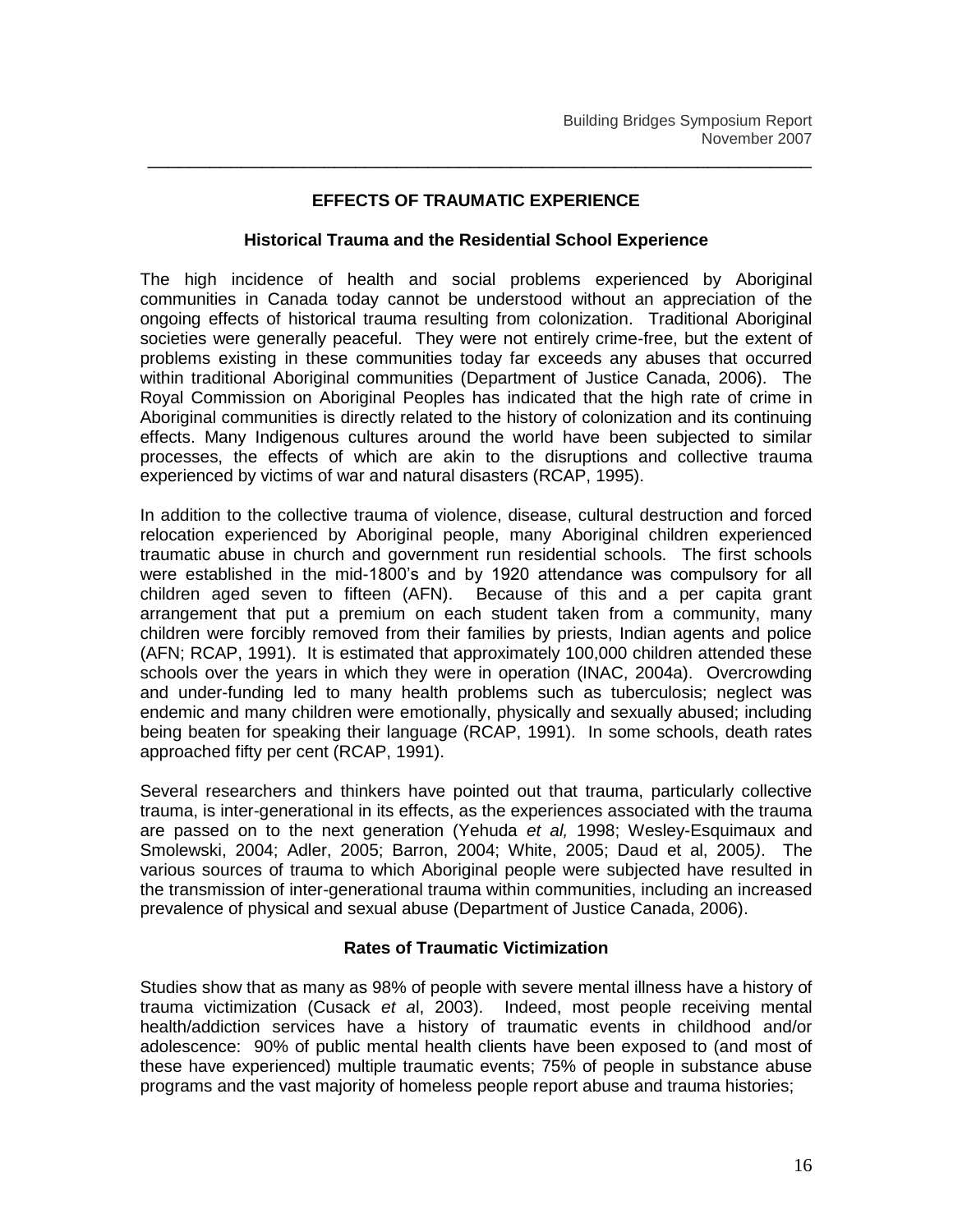and many people with mental illness report having been physically abused by a family member or partner (Jennings, 2004; Burich *et al*, 2000; Cascardi *et al*, 1996). These individuals may carry any psychiatric diagnosis, and many of them have been assigned various diagnoses in their lifetimes, including PTSD, borderline personality disorder, schizophrenia, various mood disorders, anxiety disorders, eating disorders, etc. – all of these diagnoses have been linked to a history of trauma (Jennings, 2004). Few of these persons have ever been screened or treated for trauma by mental health providers (Jennings, 2004; Cusack *et al*, 2003). In fact, individual histories of violence and trauma are rarely taken into account in treatment planning and few clinicians have adequate training to attend to these issues effectively.

\_\_\_\_\_\_\_\_\_\_\_\_\_\_\_\_\_\_\_\_\_\_\_\_\_\_\_\_\_\_\_\_\_\_\_\_\_\_\_\_\_\_\_\_\_\_\_\_\_\_\_\_\_\_\_\_\_\_\_\_\_\_\_\_

Several studies have shown that rates of criminal victimization in the community are also higher for people with mental illness, especially those who are most vulnerable such as people with severe mental illness and/or who are homeless (Walsh *et al*, 2003; Levin, 2005).

Aboriginal People are more likely to experience violence than other people living in Canada, both at home and in the community. They are at least three times more vulnerable to family violence compared to non-Aboriginals and the violence they experience is often more severe (Statscan, 2005). The Public Health Agency of Canada cites several studies showing high rates of domestic violence, with up to 80-90% of Aboriginal women having personally experienced family violence and up to 40% of children in some communities having been physically abused by a family member (PHAC, 2005a). Aboriginal children are removed from their homes and placed in the care of child welfare authorities at much higher rates than non-Aboriginal children (AI, 2004). Rates of criminal victimization in the community are also higher for Aboriginal people, with about 40% reporting having been victimized in a 12 month period compared to 28% of non-Aboriginal people. They are also twice as likely to be repeat victims of crime and three times more likely than non-Aboriginal people to be victims of violent crime, specifically sexual assault, robbery and physical assault (Statscan, 2006).

Patterns of violence in Aboriginal families and communities are considered a direct result of colonization, cultural destruction, and historical trauma (Department of Justice Canada, 2006a).

## **Effects of Traumatic Stress in Childhood**

Exposure to traumatic stressors in childhood has been labelled Adverse Childhood Experience (ACE); this includes abuse (sexual, physical, emotional), neglect, exposure to domestic violence, and growing up in a home with significant dysfunction such as substance abusing or mentally ill parents, parental discord, domestic violence, or crime in the home (CDC, 2006). A large scale study of ACE involving 17,000 participants shows that it is highly prevalent in society (CDE, 2006). Rates of sexual victimization in the general population for example are very high: one in two females and one in three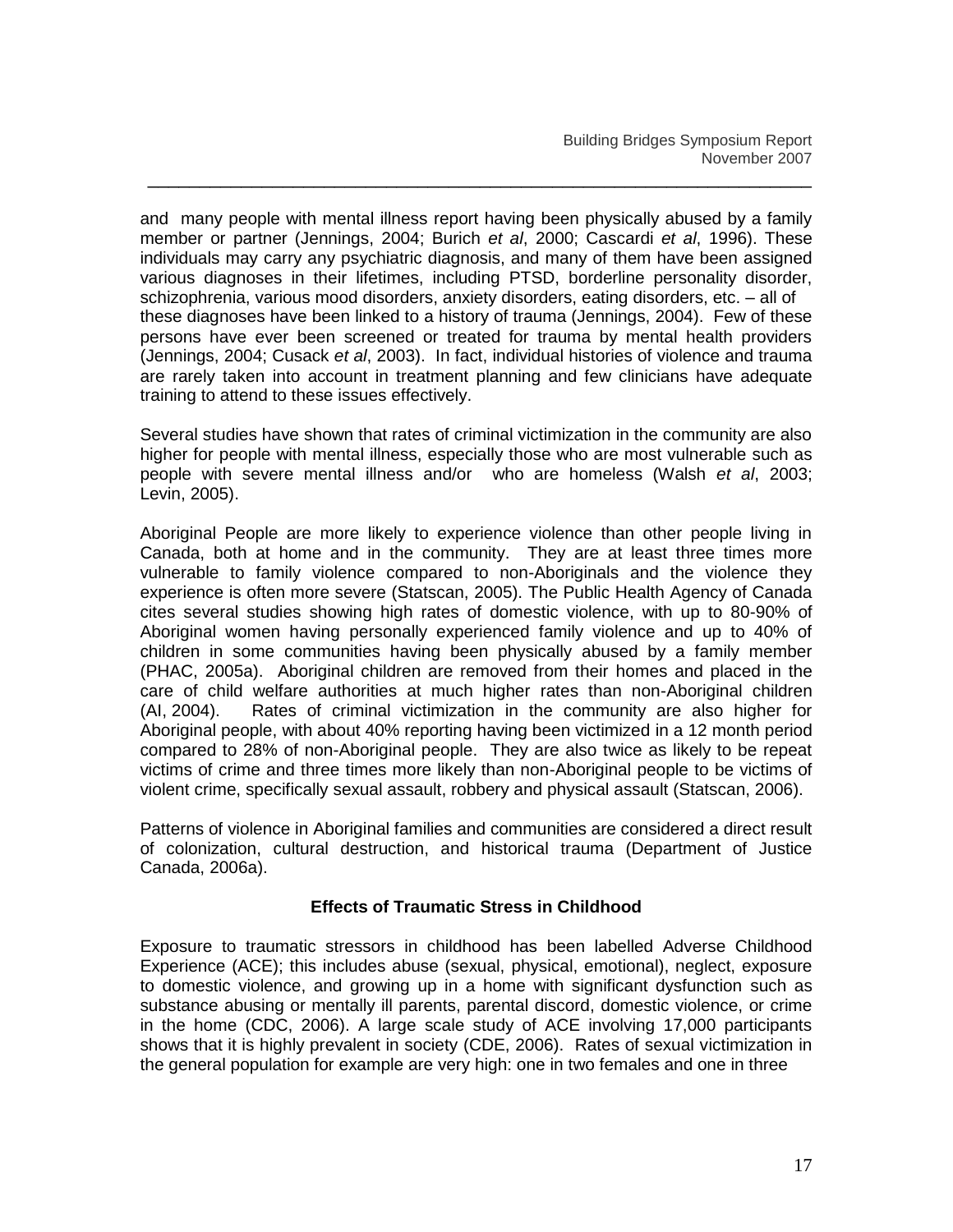males has been sexually abused, most often in childhood (Badgley, 1984). ACE is associated with a multitude of long-term negative health and social outcomes and the risk of these problems increases along with the total amount of stress in childhood (CDC, 2006)

\_\_\_\_\_\_\_\_\_\_\_\_\_\_\_\_\_\_\_\_\_\_\_\_\_\_\_\_\_\_\_\_\_\_\_\_\_\_\_\_\_\_\_\_\_\_\_\_\_\_\_\_\_\_\_\_\_\_\_\_\_\_\_\_

Outcomes associated with ACE are: alcoholism and alcohol abuse, chronic obstructive pulmonary disease (COPD), ischemic heart disease (IHD), depression, illicit drug use, liver disease, risk for intimate partner violence, multiple sexual partners and sexually transmitted diseases, smoking, severe obesity, suicide attempts, and unintended pregnancies (CDC, 2006). A history of abuse also appears to be related to other health problems such as chronic fatigue (Taylor and Jason, 2002), gastrointestinal disorders, chronic pelvic pain, and number of lifetime surgeries (Drossman *et al*, 1990). A recent study shows a strong relationship between the ACE score and utilization of psychotropic medications, demonstrating the contribution of childhood experience to adult mental illness (Anda *et al*, 2007).

Evidence from neuroscience indicates that ACE evokes a stress response which affects the developing brain and disrupts a number of brain functions such as the ability to regulate the stress response and immune system activity (Sapolosky, 1992; Sternberg and Gold, 1997; Perry, 1997; Schore, 2001; Anda *et al*, 2006). These disruptions persist into adulthood, affecting many functions including the individual"s ability to regulate emotions, body sensations, substance abuse, sexuality, memory, arousal and aggression (Anda *et al*, 2006). The negative long-term effects sustain the cycle of abuse, neglect, violence, substance abuse, and mental illness. For example, problems regulating emotions and emotional unavailability due to psychic numbing from trauma impair the capacity of parents to respond their children in a sensitive and nurturing way, especially during times of stress (Schore, 2001; DeOliveira, *et al, 2004*). Similar disruptions in functioning may be related to the well-documented increased risk of revictimization of trauma victims as well as the increased likelihood of criminal behaviour (Greenwald, 2002; Gladstone *et al*, 2004; Sandoff, 2004; Department of Justice, 2006a,b; Smith *et al*, 2006). Indeed, ACE may represent a key underlying cause of many of the seemingly unrelated health and social problems discussed below.

## **CURRENT ECONOMIC, SOCIAL AND HEALTH STATUS**

## **Education, Unemployment and Poverty**

Aboriginal students are half as likely as other students to complete high school (Centre for Social Justice, 2007), and fewer go on to post-secondary education: only 26% have some post-secondary education, compared to 43% of the general population (Mendelson, 2006). Aboriginal students report being subjected to racism and discrimination and often feeing isolated and marginalized in educational settings (St. Denis and Hampton, 2002), a likely contributor to lower levels of academic achievement.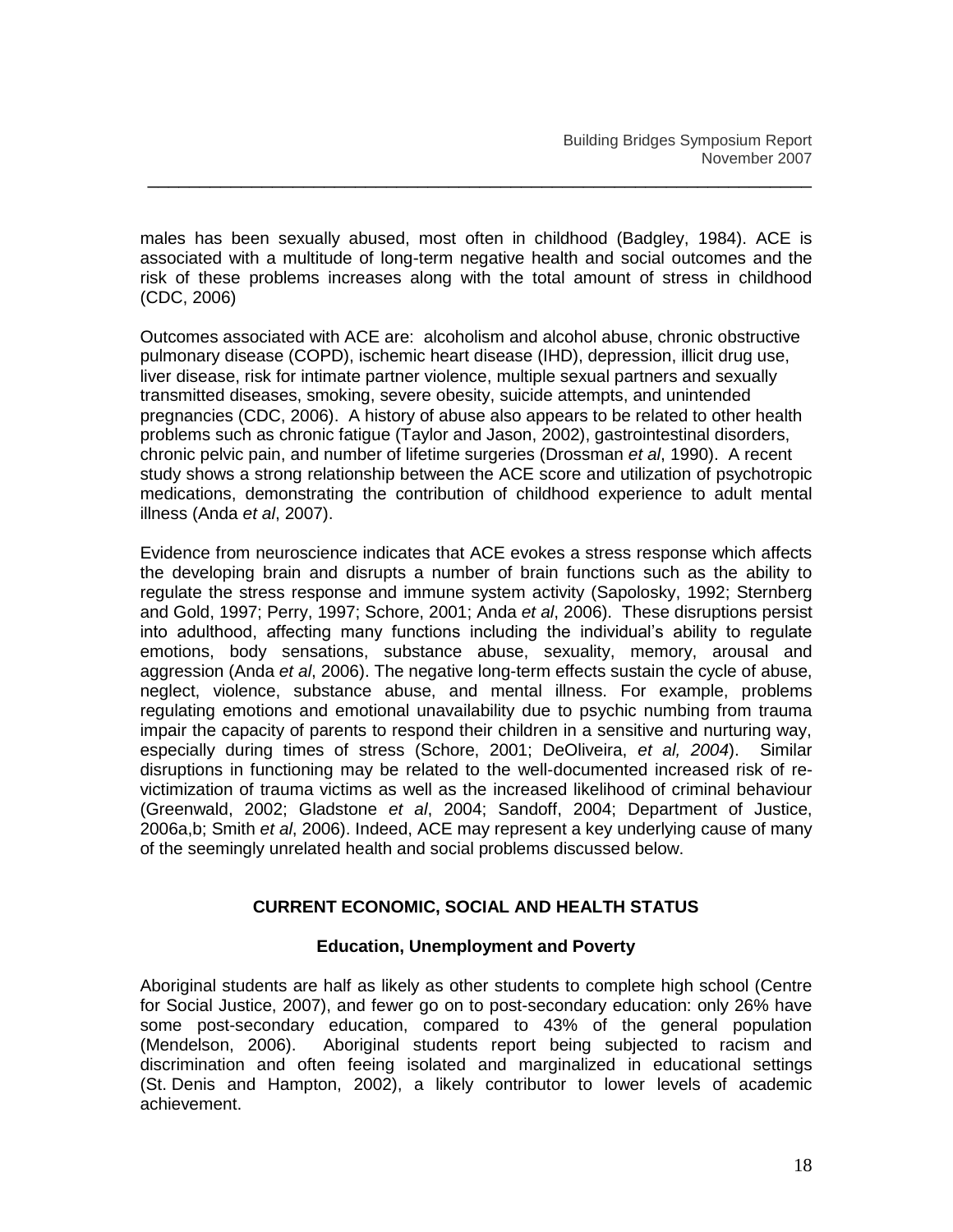It is estimated that one in five children in Canada has a mental health problem and these children are much more likely to drop out of school compared to their peers (Paediatrics and Child Health, 2004). In the United States, 50% of young people with mental health problems do not complete high school, about half the rate of other youth (NAMI, June 2006).

\_\_\_\_\_\_\_\_\_\_\_\_\_\_\_\_\_\_\_\_\_\_\_\_\_\_\_\_\_\_\_\_\_\_\_\_\_\_\_\_\_\_\_\_\_\_\_\_\_\_\_\_\_\_\_\_\_\_\_\_\_\_\_\_

Both Aboriginal people and mental health consumers are more likely to be poor and to be unemployed compared with other Canadians. Unemployment and poverty rates among people living on reserve are three times those in non-Aboriginal communities, and almost half of people on reserve live in poverty, often in Third World conditions (INAC, 2006). Close to 50% of Aboriginal people now live off-reserve, but they are still twice as likely as other Canadians to live in poverty (CCSD, 2003). Overall, the unemployment rate for people with Registered Indian Status is significantly higher than that of other Canadians – 23.3% versus 7.2% (Statscan, 2001).

People diagnosed with a mental illness are more likely to experience long term unemployment, underemployment and dependency on social assistance (Mechanic, 2003; Stuart, 2005; CPA, 2007). The unemployment rate is three to five times higher among persons with any mental disorders than among those with no disorder (Sturm *et al,* 1999). It is estimated that between 75-85% of people with severe mental illness are unemployed in the United States and the rates are thought to be similar in Canada, although surveys consistently show that most of these people are willing and able to work (Crowther *et al*, 2001; Stuart, 2005; The Standing Senate Committee on Social Affairs, Science and Technology, 2006; CMHA; 2007). Studies show that many employers are reluctant to hire people with a history of mental illness and that some would dismiss a worker for not disclosing a history of mental illness. This places mental health consumers in a very difficult position with regard to disclosing a disorder to a prospective employer (Stuart, 2005).

#### **Homelessness**

Aboriginal people are over-represented in the homeless population in every major city where statistics are available (Treasury Board of Canada Secretariat, 2005). For example, in Hamilton Aboriginal people represent 2.0 per cent of the population but 20.0 per cent of the homeless population; in Edmonton, Aboriginal people represent 43.0 per cent of the homeless population while accounting for only about 6 per cent of the overall population (Statistics Canada, 2001). In addition, a disproportionate number of homeless people who sleep on the street rather than in shelters are of Aboriginal origin (Hwang, 2001).

People with serious mental illness are also disproportionately affected by homelessness. Between 30 and 35 percent of the homeless in general, and up to 75 percent of homeless women specifically, have a mental illness (City of Toronto, 1999). Twenty to forty per cent of homeless people are estimated to have affective disorders, six per cent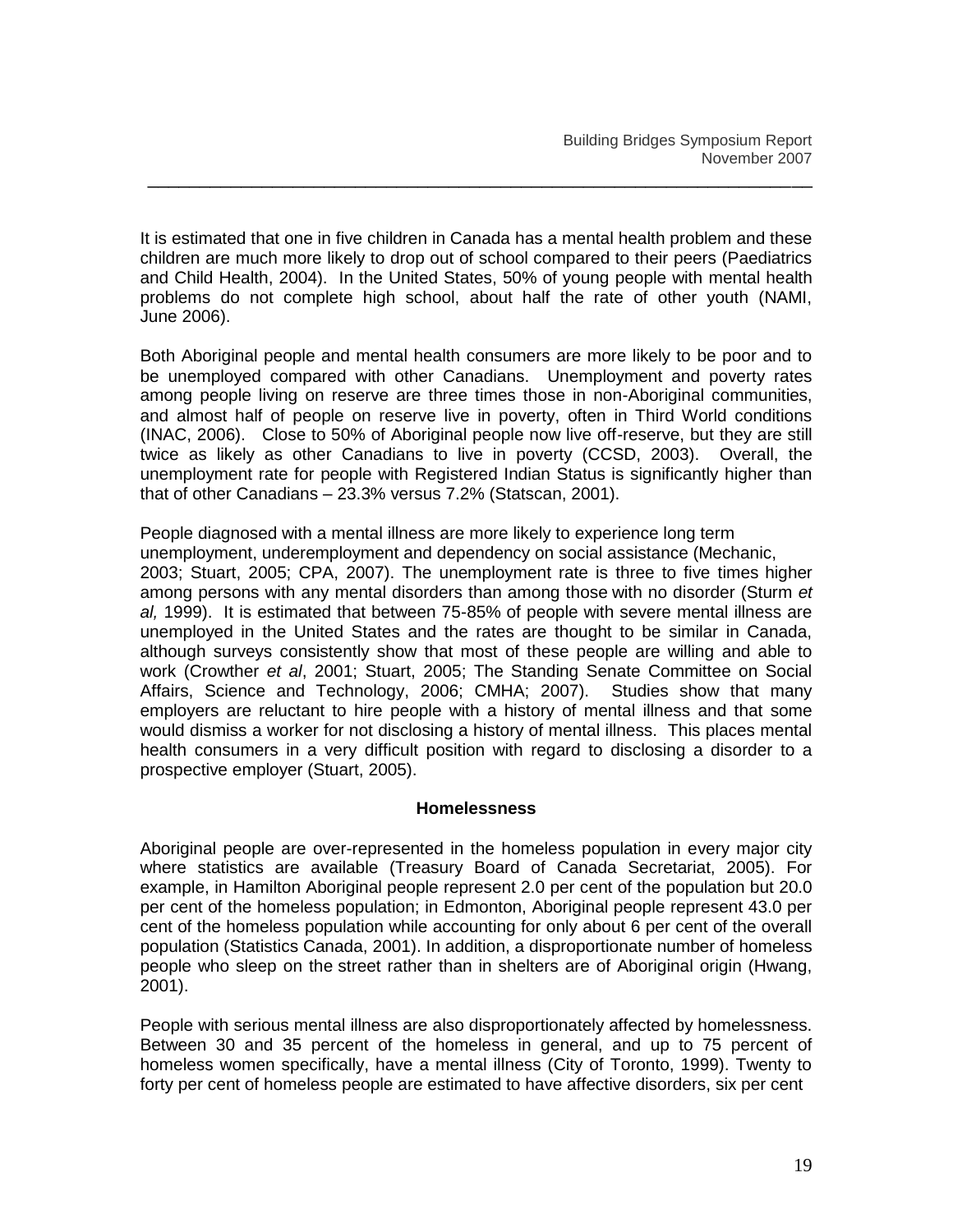have schizophrenia, and 60% have alcohol use disorders; dual diagnosis is also common. Homeless single women are more likely than men to have mental illness alone, without any substance use disorder (Hwang, 2001). Homelessness itself can precipitate mental illness and substance abuse disorders (CPHA, 1997).

\_\_\_\_\_\_\_\_\_\_\_\_\_\_\_\_\_\_\_\_\_\_\_\_\_\_\_\_\_\_\_\_\_\_\_\_\_\_\_\_\_\_\_\_\_\_\_\_\_\_\_\_\_\_\_\_\_\_\_\_\_\_\_\_

#### **Incarceration Rates**

In the U.S. and Canada, people with mental illness are vastly over-represented in the prison system, and this appears to be attributable in large part to under-funding of mental health care systems (Kanapaux, 2004; Arboleda-Florez, 2005). While lifetime prevalence of mental disorders in the general population is about 21%, it is much higher for people in prison. Lifetime prevalence for males in prison is about 84% and 41% for females, and it has often been pointed out that in many ways prisons have become the new mental institutions (Arboleda-Florez, 2005). Few people with mental illness are in prison for violent offences (about 3% in one study), most are there for misdemeanours and crimes of survival (Kanapaux, 2004; Stuart and Arboleda-Florez, 2001). Once in prison, many cannot access mental health services, are victimized and exploited, and are punished for showing symptoms of their illness. (Schizophrenia Society of Canada, 2005).

Aboriginal people are similarly very much over-represented in the prison system in Canada. And the numbers are growing at a staggering rate: Between 1996 and 2004, while the overall federal prison population was declining, the number of male Aboriginals in jail increased by almost 22% and the number of women in prison increased by 74%. Furthermore, younger and younger Aboriginal people are being imprisoned – by 2000 41% of the prison population was Aboriginal people aged 25 or under (NWAC, 2006).

Aboriginal people also face discrimination within the prison system. They are routinely treated as higher security risks than non-native inmates, are released later in their sentences than other inmates, and are more likely to have their conditional release revoked for technical reasons than other offenders. Aboriginal inmates often do not receive timely access to rehabilitative programming and services that would help them return to their communities (The Correctional Investigator of Canada, 2006)

## **Suicide Rates**

Suicide is one of the leading causes of death for people in Canada between adolescence and middle age (Langlois and Morrision, 2002). Suicide rates here consistently exceed those of many countries, including the United States (Leenaars, 2000), and the risk of suicide is higher yet for both Aboriginal people and mental health consumers.

In many parts of the world, Indigenous people have extremely high rates of suicide compared to the general population (UNICEF, 2004). This is the case in Canada as well, where statistics show an Aboriginal suicide rate two to three times greater than the non-Aboriginal rate (Health Canada, 2003). In some areas, Aboriginal suicide rates are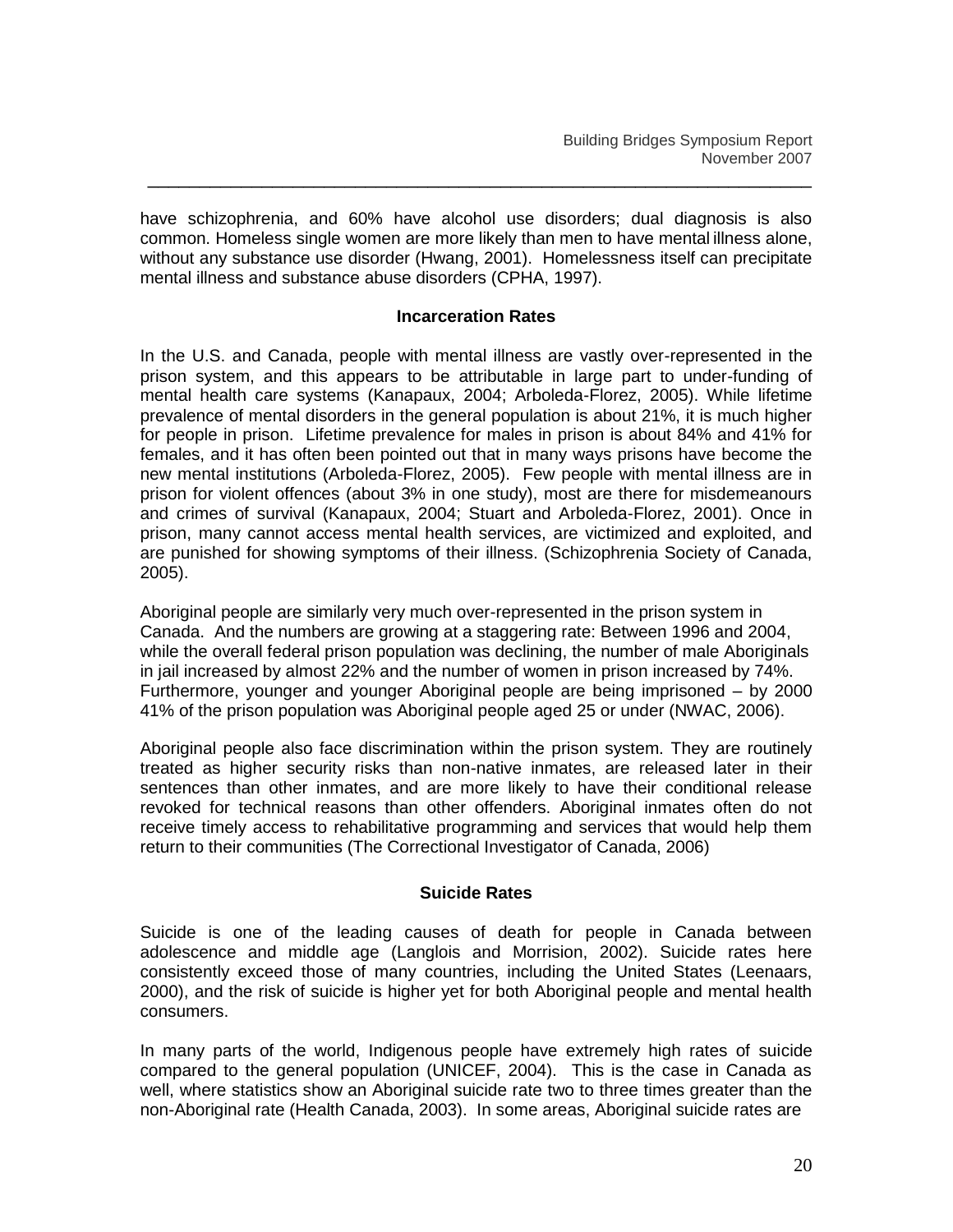even higher, for example Inuit peoples living in the Arctic register a suicide rate between 60 and 75 per 100,000 people, with rates among young males as high as 175 per 100,000 (WHO, 2002). Overall, the Aboriginal youth suicide rate is significantly greater than that of non-Aboriginal youth, by as much as five to six times (Health Canada, 2003).

\_\_\_\_\_\_\_\_\_\_\_\_\_\_\_\_\_\_\_\_\_\_\_\_\_\_\_\_\_\_\_\_\_\_\_\_\_\_\_\_\_\_\_\_\_\_\_\_\_\_\_\_\_\_\_\_\_\_\_\_\_\_\_\_

In recent years, there have been trends toward dramatic and increasing levels of suicide in some communities. Among Nishnawbe-Aski youth in northern Ontario, for example, there was a 400 per cent increase between 1986 and 1995 (Health Canada, 2003), and this trend shows no sign of abating. A recent Globe and Mail article on the deplorable living conditions in Native communities in Northwestern Ontario reported that the recent suicide of one youth in a remote community was the 24th in two decades in a community of 700 people. An equivalent rate for Toronto would have been 4,520 individuals, more than annual suicide rate for the entire country (Philp, 2007).

It is important to note that national data likely underestimate the number of Aboriginal suicides, as they exclude non-status Natives and Métis people along with Inuit people residing outside the Northwest Territories, and they do not include accidental deaths that are possible suicides (Chandler and Lalonde, 1998; RCAP, 1995).

Having a mental health disorder also places people at higher risk for suicide. As noted by the Standing Committee on Social Affairs, Science and Technology in its interim report on mental health, mental illness and addiction, more than 90% of suicide victims have a diagnosable mental illness or substance use disorder. Suicide is the most common cause of death of individuals with schizophrenia and it also accounts for 15% to 25% of all deaths among individuals with severe mood disorders. Addiction can predispose people to suicidal behaviour by intensifying depression and reducing selfcontrol (SCSST, 2004/2005)

## **Health Outcomes**

It has long been known that people with mental illness are less physically healthy than others. People with all types of mental disorders, regardless of severity, have poorer health than the general population, although health status is especially poor for people with serious mental illness (Adler *et al*, 2000; Phelan, 2001; Sanderson and Andrews, 2002; Jones *et al*, 2004; Foti *et al*, 2005). Psychiatric patients have higher mortality rates from all causes compared to the general population, and much of the physical illness of psychiatric patients goes undetected (Felker *et al*, 1996; Phelan, 2001; Foti *et al*, 2005). Rates of obesity, cardiovascular disease, gastrointestinal disorders, diabetes, HIV, and both chronic and acute pulmonary disease are all higher among mental health consumers (Jones *et al*, 2004). The high incidence of substance abuse disorders among people with mental illness contributes to overall poorer health, along with poor eating habits, higher rates of tobacco use and lower rates of physical exercise compared to the general population (Phelan *et al*, 2001; Jones *et al*, 2004).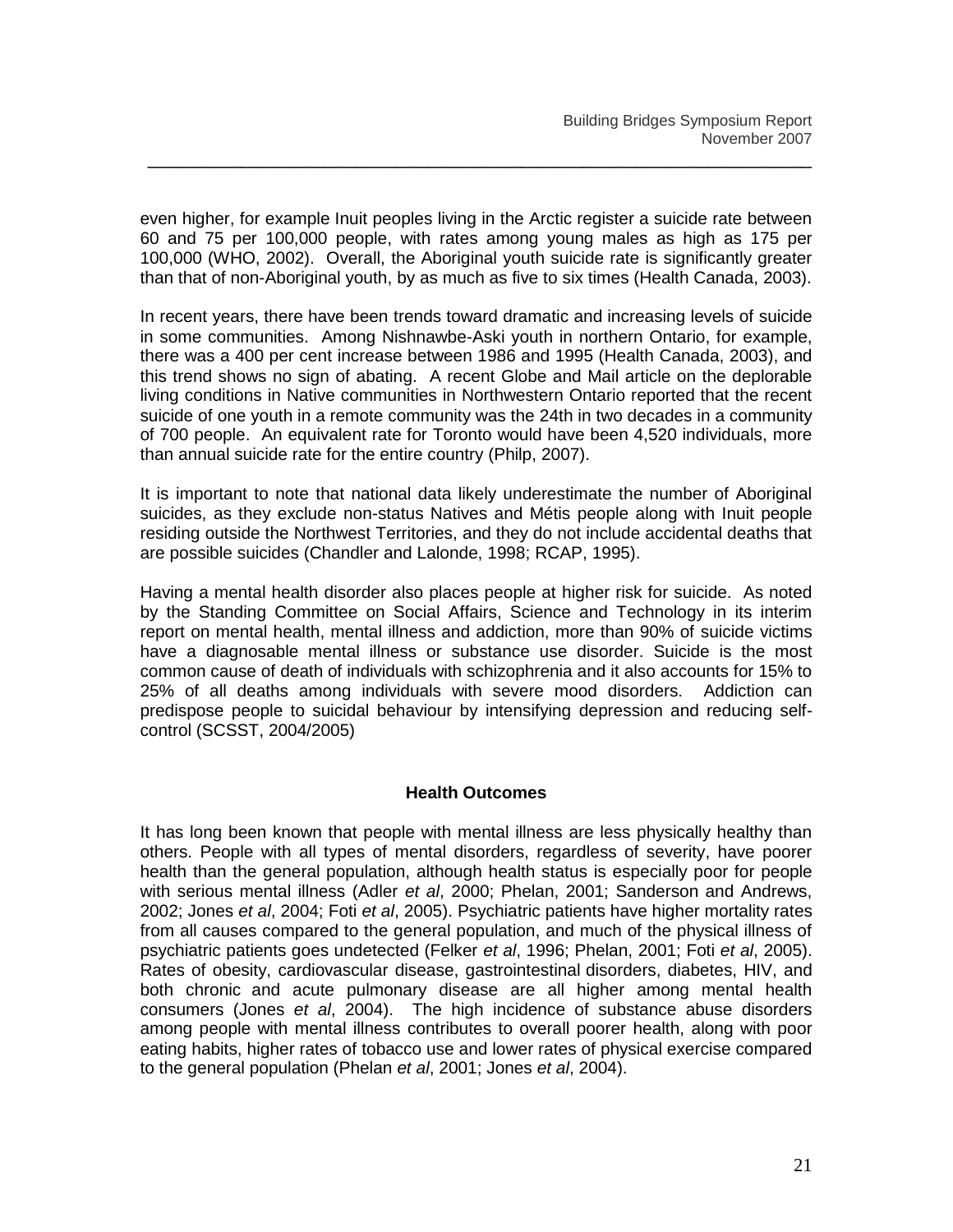The health status of Aboriginal people is also poor compared to other Canadians. Aboriginal people are at higher risk for illness and earlier death than the Canadian population as a whole (PHAC, 2002). The infant mortality rate is higher among Aboriginal people (INAC, 2005) and there are higher rates of respiratory problems and other infectious diseases among Aboriginal children, compared with non-Aboriginal children, mostly due to poor living conditions and inadequate housing (PHAC, 2002).

\_\_\_\_\_\_\_\_\_\_\_\_\_\_\_\_\_\_\_\_\_\_\_\_\_\_\_\_\_\_\_\_\_\_\_\_\_\_\_\_\_\_\_\_\_\_\_\_\_\_\_\_\_\_\_\_\_\_\_\_\_\_\_\_

The gap in life expectancy between First Nations and other Canadians is approximately seven years, and life expectancy is lowest for people living on reserves (INAC, 2004b). Aboriginal people are more likely than other Canadians to have disabilities involving hearing, sight and speech (INAC, 2004b). Chronic disease rates, particularly diabetes, but also cancer, heart disease, and arthritis, and rates of infectious disease, including tuberculosis and HIV/AIDS, are higher among Aboriginal people (SOGC, 2001).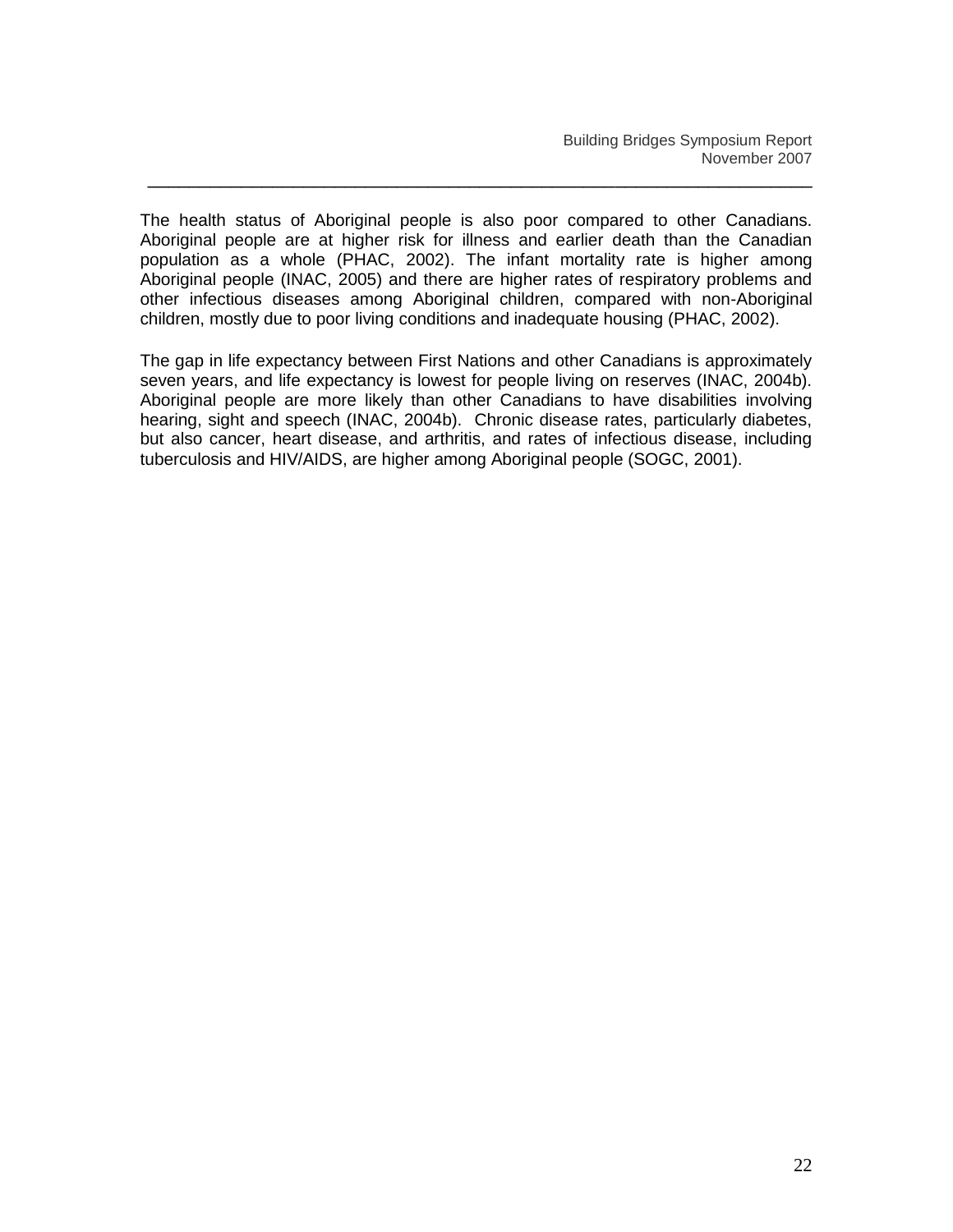## **REFERENCES**

- 1. *Adler, D.A., Bungay, K.M., Pharm. D., Cynn, J.A. and Kosinski, M. (March 2000) Patient-Based Health Status Assessments in an Outpatient Psychiatry Setting.*  Psychiatric Services*. 51:341-348,*
- 2. Adler, T. (October 16, 2005). *The impact of residential schooling on Aboriginal parents as first teachers.* Presentation at the Native Mental Health Conference, Symposium on Early Care and Education.
- 3. *Amnesty International (2004).* Stolen Sisters: A Human Rights Response to Discrimination and Violence against Indigenous Women in Canada*. AI Index: AMR 20/003/2004*
- 4. Anda RF, Felitti VJ, Walker J, Whitfield, CL, Bremner JD, Perry BD, Dube SR, Giles WH. (2006) The Enduring Effects of Abuse and Related Adverse Experiences in Childhood: A Convergence of Evidence from Neurobiology and Epidemiology. *European Archives of Psychiatry and Clinical Neurosciences*. 256(3):174-86
- 5. *Anda, R.F., Brown, D.W., Felitti, V.J., Bremner, J.D., Dube, S.R. & Giles, W.H. (May, 2007). Adverse childhood experiences and prescribed psychotropic medication in adulthood.* American Journal of Preventative Medicine. *32(5):389- 394.*
- 6. *Applebaum, P.S. (July, 2000). Law & Psychiatry: "I Vote. I Count": Mental Disability and the Right to Vote.* Psychiatric Services*. 51:849-863*
- 7. Arboleda-Florez, J.E. (2005) The Epidemiology of Mental Illness in Canada. *Canadian Public Policy* XXXI Supplement: 14-16.
- 8. Assembly of First Nations (updated) *History of Indian Residential Schools.* <http://www.afn.ca/residentialschools/history.html>
- 9. Badgley, R.F. (1984). *Sexual offences against children in Canada: Summary of the report of the committee on sexual offences against children in Canada against children and youths.* Ottawa: Minister of Supply and Services. Cat No. J-50/1984E.
- 10. Barron, H.H. (2004). *Culture, Capacity and Collaboration: Building on first principles in addressing First Nations communities in crisis*. Unpublished Manuscript.
- 11. Birnbaum, M. (March, 1961). Eugenic sterilization: a discussion of certain legal, medical, and moral aspects of present practices in our public mental institutions. *Journal of the American Medical Association.* 175(11):951-8.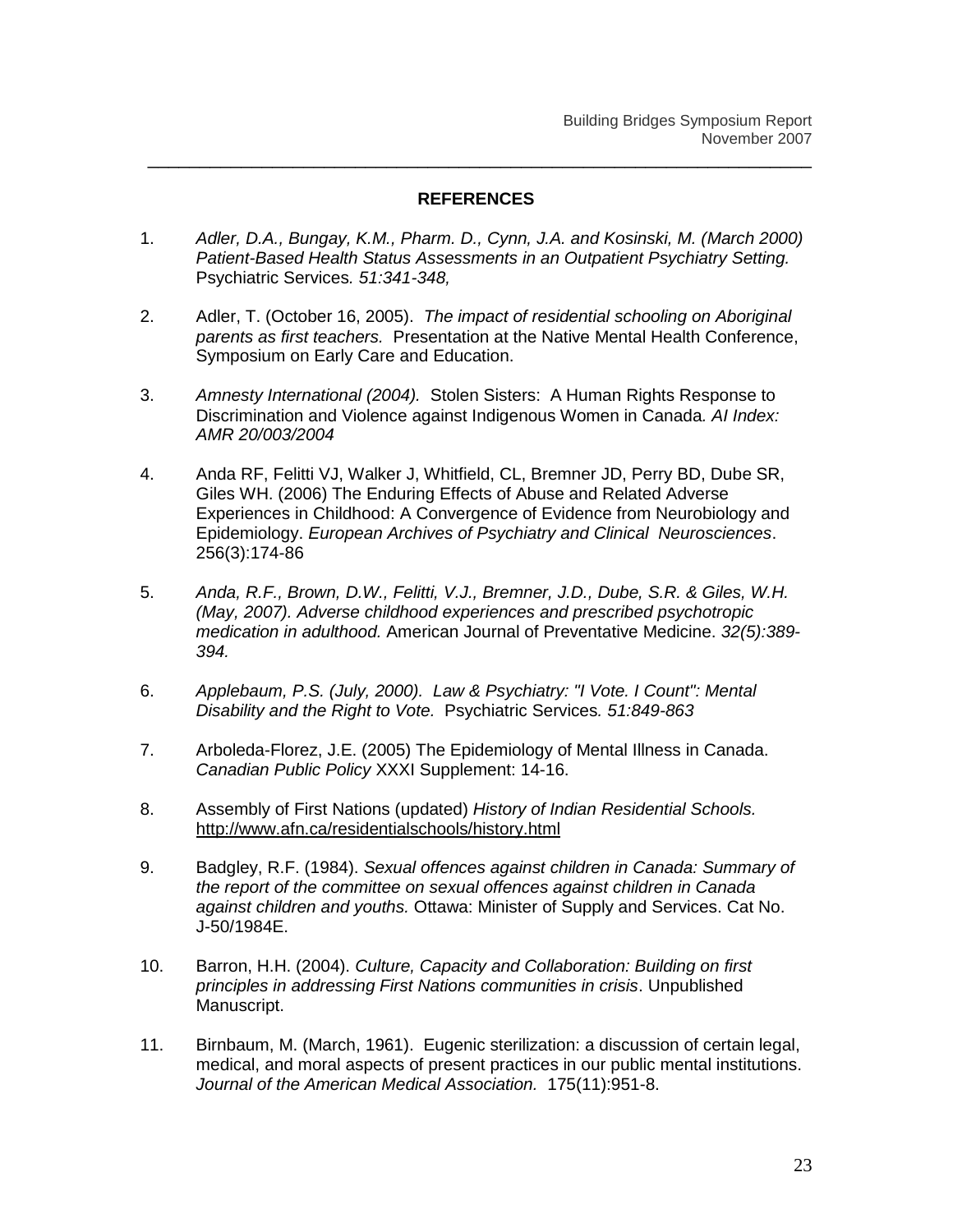- 12. Burich, N., Hodder, T. & Teesson, M. (2000) Lifetime prevalence of trauma among homeless people in Sydney. *Australian and New Zealand Journal of Psychiatry* 34 (6), 963–966.
- 13. Canadian Human Rights Commission (January, 2007). *Submission to the United Nations Committee on the Elimination of Racial Discrimination on the Seventeenth and Eighteenth Periodic Reports of Canada under the International Convention on the Elimination of All Forms of Racial Discrimination.*

- 14. Canadian Council on Social Development (March 2003). *Aboriginal Children in Poverty in Urban Communities: Social exclusion and the growing racialization of poverty in Canada.* Notes for Presentation to Subcommittee on Children and Youth at Risk of the Standing Committee on Human Resources Development and the Status of Persons with Disabilities. John Anderson, Canadian Council on Social Development.
- 15. *Canadian Mental Health Association (2007)* Employment and Mental Illness. *[http://www.cmha.ca/bins/content\\_page.asp?cid=3-109](http://www.cmha.ca/bins/content_page.asp?cid=3-109)*
- 16. *Canadian Psychiatric Association (August 22, 2007)* Mental Illness and Work. *<http://publications.cpa-apc.org/browse/documents/22>*
- 17. *Cascardi, M., Mueser, K.T., DeGiralomo, J. & Murrin, M. (1996). Physical aggression against psychiatric inpatients by family members and partners.*  Psychiatric Services. *47:531-533*
- 18. CBC Archives (1988, updated 2004) *Lifting restrictions on mental patients.* [http://archives.cbc.ca/IDC-1-73-1450-9559/politics\\_economy/voting\\_rights/clip7](http://archives.cbc.ca/IDC-1-73-1450-9559/politics_economy/voting_rights/clip7)
- 19. Centre for Social Justice (2007) *Aboriginal Issues*. <http://www.socialjustice.org/index.php?page=aboriginal-issues>
- 20. Centres for Disease Control (2006) *Adverse Childhood Experiences Study.*  <http://www.cdc.gov/nccdphp/ace/about.htm>
- 21. Chrisjohn, R., Young, S. & Maraun, M. (1997). *The Circle Game: Shadow and Substance in the Residential School Experience.* Theytus Books Ltd: B.C.
- 22. City of Toronto (January, 1999). *Taking Responsibility for Homelessness: An Action Plan for Toronto*. Report of the Mayor's Homelessness Action Task Force.
- 23. Canadian Public Health Agency. (1997) *Position Paper on Homelessness and Health.*
- 24. Chandler, M. & Lalonde, C. (1998). Cultural continuity as a hedge against suicide in Canada"s First Nations. *Transcultural Psychiatry*, 35(2), 191-219.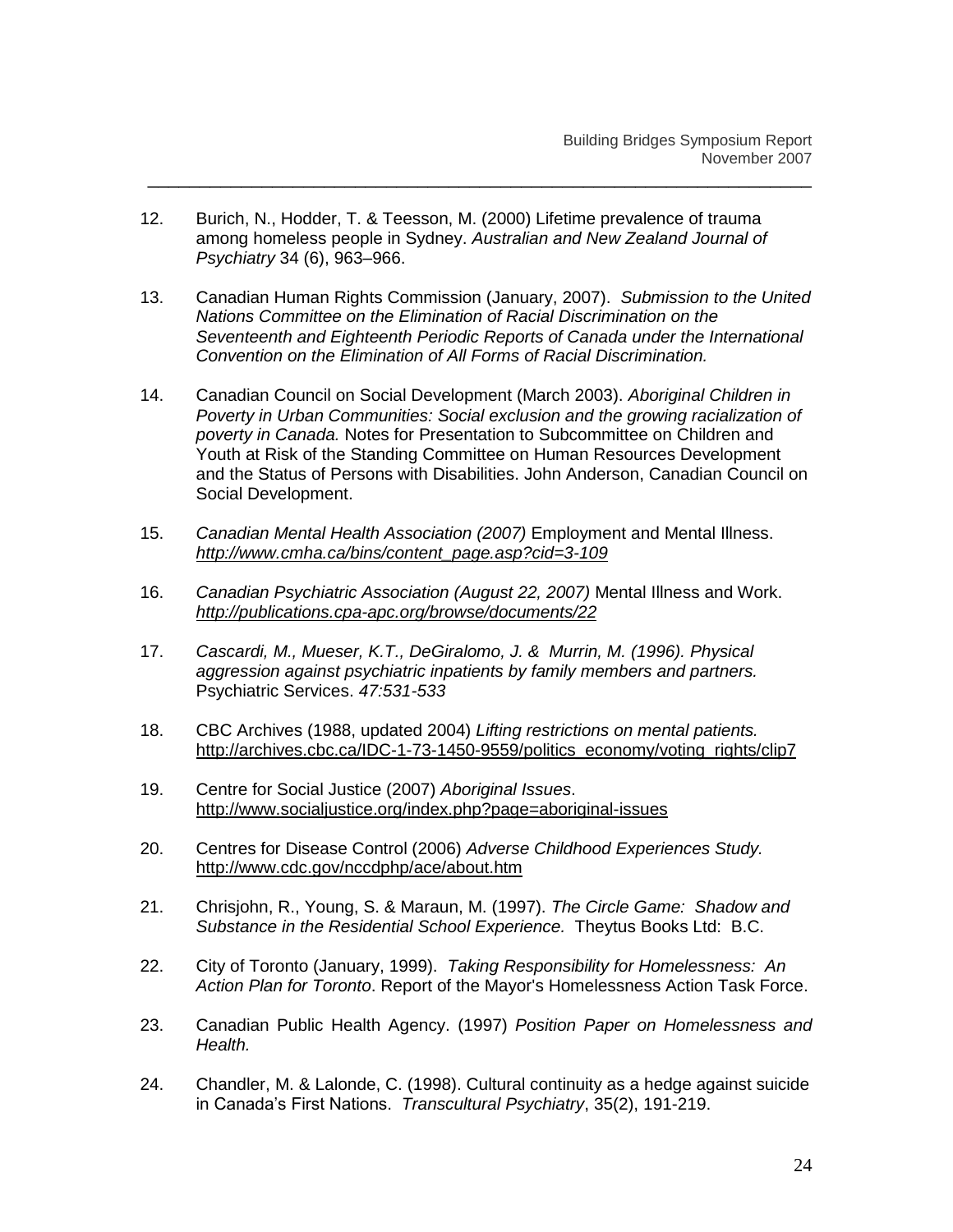25. Corrigan, P.W., Watson, A. C. & Ottati, V. (2003). From whence comes mental illness stigma? *International Journal of Social Psychiatry*. 49(2): 142-157.

- 26. Crowther, R. E., Marshall, M., Bond, G.R. & Huxley, P. (January , 2001) Helping people with severe mental illness to obtain work: systematic review. *British Medical Journal.* 322:204-208.
- 27. *Curie, C.G. (September 2005). Special Section on Seclusion and Restraint: Commentary: SAMHSA's Commitment to Eliminating the Use of Seclusion and Restraint.* Psychiatric Services*. 56:1139-1140*
- 28. Curry, B. and Howlett, K. (Aprll 24, 2007*). Tuberculosis took the lives of students for at least 40 years*. Globeandmail.com
- 29. Cusack, K.J., Frueh, B. C., Hiers, T.,Suffoletta-Maierle, S. & Bennett, S. (May 2003). Trauma within the Psychiatric Setting: A Preliminary Report. *Administration and Policy in Public Health*. 30(5): 453-460.
- 30. Daud, A., Skoglund, E., & Rydelius, P (2005) Children in families of torture victims: transgenerational transmission of parents' traumatic experiences to their children. *International Journal of Social Welfare* 14 (1), 23–32.
- 31. Department of Justice Canada. (2006a). *A Review of Research on Criminal Victimization and First Nations, Métis and Inuit Peoples 1990 to 2001.*  <http://justice-canada.net/en/ps/rs/rep/2006/rr06-vic1/table.html>
- 32. Department of Justice Canada (2006b) *Victims' Response to Trauma and Implications for Interventions: A Selected Review and Synthesis of the Literatur*e <http://section15.gc.ca/en/ps/rs/rep/2003/rr03vic-2/p2.html>
- 33. Deoliveira, C.A., Veitch Wolfe, V. & Bailey, H.N. (2004). *The effect of childhood maltreatment on the parent-child relationship: Project summary*. Centre for Research on Violence against Women and Children. University of Western Ontario: London, Ontario.
- 34. Drossman, D.A., Leserman, J., Nachman, G., Li, Z.M., Gluck, H., Toomey, M.C. & Mitchell, C.M. (December, 1990) Sexual and physical abuse in women with functional or organic gastrointestinal disorders. *Annals of Internal Medicine*. 113(11):828-833.
- 35. Dyer, O. (February, 1996). Canadian women compensated for sterilization. *British Medical Journal*. 312:330-331.
- 36. Eisenberg, L. (2000). Is psychiatry more mindful or brainer than it was a decade ago? *British Medical Journal*. 176: 1-5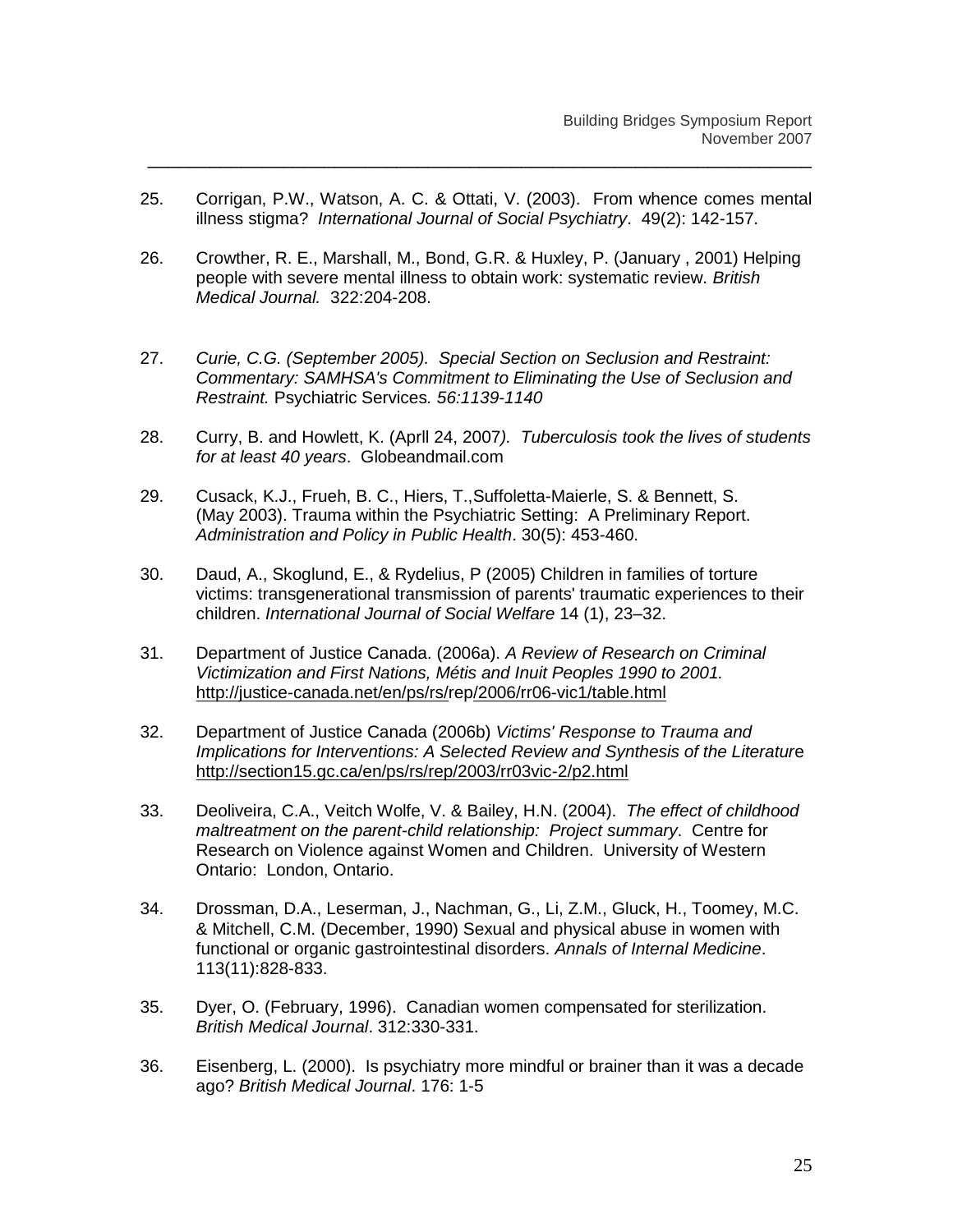- 37. *Felker, B., Yazel, J.J. & Short, D. (1996) Mortality and medical comorbidity among psychiatric patients: a review.* Psychiatric Services*. 47:1356-1363*
- 38. *Foti, M.E., Bartels, S.J., Merriman, M.P., Fletcher, K.E. & Ph.D. and Van Citters, A.D. (May, 2005) Medical Advance Care Planning for Persons With Serious Mental Illness.* Psychiatric Services*. 56:576-584*

- 39. Gladstone, G.L., Parker, G.B., Mitchell, P.B., Malhi, G.S., Wilhelm, K., F. & Austin, MP. (August, 2004) *American Journal of Psychiatry*. 161:1417-1425.
- 40. Gray, A. (2002). Stigma in psychiatry. *Journal of the Royal Society of Medicine*. 95:72-76.
- 41. Greenwald, R. (2002). The role of trauma in conduct disorder. *Journal of Aggression, Maltreatment, and Trauma. 6:* 5-23.
- 42. Hanki, P. (2003). *Preparing Our Future: Addressing Aboriginal Suicide and Alcohol Use.* Proceedings of the Annual Conference of the Native Mental Health Association of Canada.
- 43. Health Canada (2003). *Acting on What We Know: Preventing Youth Suicide in First Nations.* The Report of the Advisory Group. Ottawa: Health Canada.
- 44. Hwang, S. (January 23, 2001), Homelessness and Health. *Canadian Medical Association Journal* 164 (2):
- 45. Indian and Northern Affairs (2004a) *Backgrounder: The Residential School System.*
- 46. Indian and Northern Affairs Canada (2004b) *Social Development: Health and Social Indicators.*
- 47. Indian and Northern Affairs Canada (2005) *Some Fast Facts on the Funding of Aboriginal Programs, Backgrounder: Aboriginal People in Canada and the Federal Budget*
- 48. Indian and Northern Affairs Canada (October, 2006) *Fact Sheet: Social Development Programs.*
- 49. Jennings, A. (2004). *Models for Developing Trauma-Informed Behavioral Health Systems and Trauma-Specific Services*. Prepared for National Technical Assistance Centerfor State Mental Health Planning (NTAC), National Association of State Mental Health Program Directors (NASMHPD). Under contract with the Center for Mental Health Services (DMHS), Substance abuse and Mental Health Services Administration (SAMHSA), U.S. Department of Health and Human Services (HHS)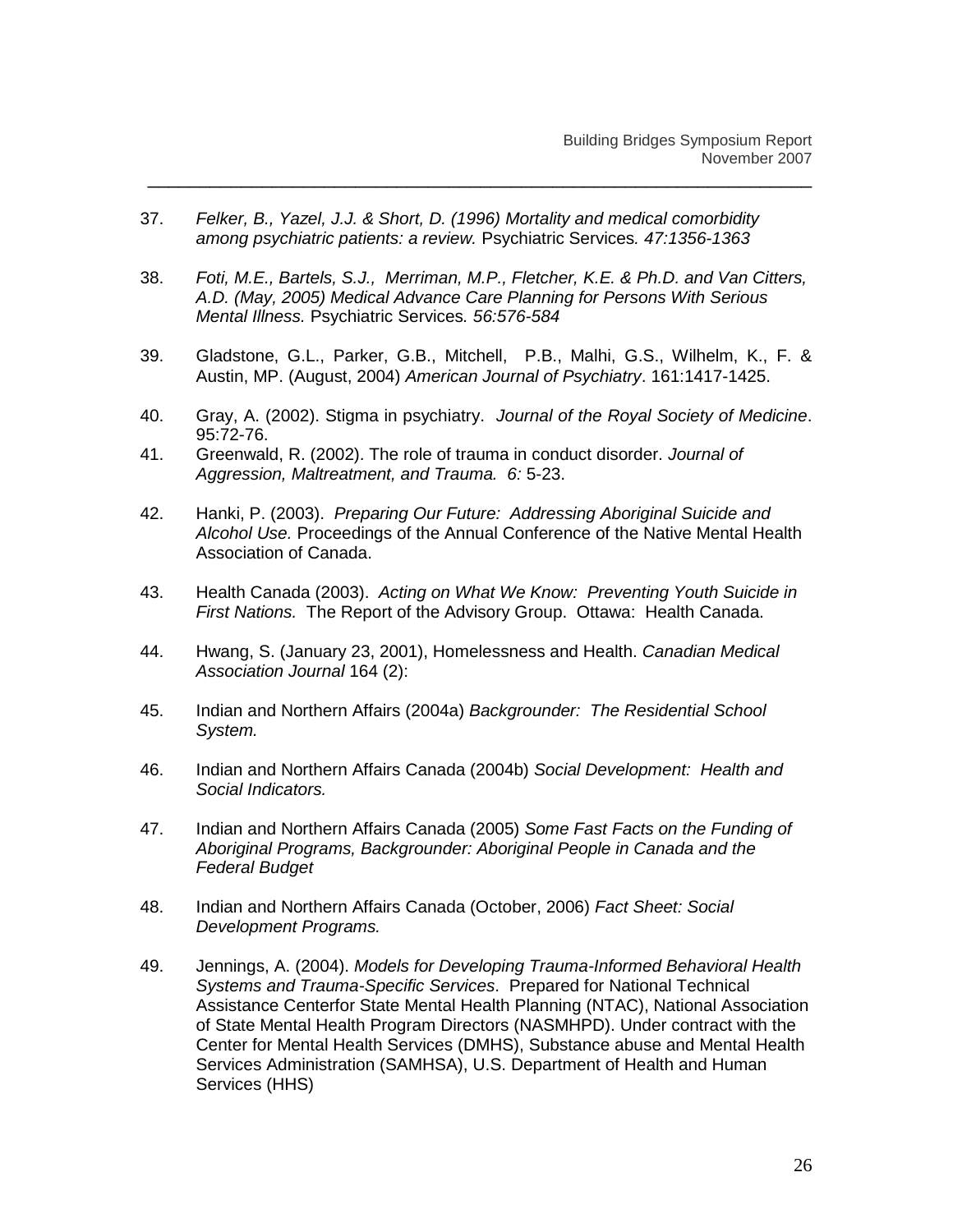50. *Jones, D.R., Macias, C., Barreira, P.J., Fisher, W.H., Hargreaves, W.A & and Harding, C.M. (November, 2004). Prevalence, Severity, and Co-occurrence of Chronic Physical Health Problems of Persons with Serious Mental Illness.*  Psychiatric Services. *55:1250-1257*

- 51. Kanapaux, W. (January, 2004) Guilty of Mental Illness. *Psychiatric Times*. Vol. XXI, Issue 1.
- 52. Katz, E. (February 2006). *Human Rights Abuses in Mental Institutions Common Worldwide, Perlin Says.* University of Virginia Law School Website. [http://www.law.virginia.edu/html/news/2006\\_spr/perlin.htm](http://www.law.virginia.edu/html/news/2006_spr/perlin.htm)
- 53. Kirby, M.J., Kirmayer, L., Hayton, B., Malus, M., Jimenez, V., Dufour, R., Quesney, C., Ternar, Y., Yu, T., & Ferrara, N. (1993). Suicide in Canadian Aboriginal populations: Emerging trends in research and intervention. *Culture and Mental Health Research Unit: Report No. 1*. <http://ww2.mcgill.ca/psychiatry/amh/workingpapers.shtml>
- 54. Kirmayer, L.J., MacDonald, M.E., Brass, G.M. (Eds.) (May 2000). The mental health of Indigenous People. *Cultural and Mental Health Research Team, Report No. 10.* Proceedings of the Advanced Study Institute: Mental Health of Indigenous People. McGill Summer Program in Social and Cultural Psychiatry and the Aboriginal Mental Health Research Team. McGill University: Montreal, Quebec.
- 55. Langlois, S. & Morrison, P. (2002) Suicide deaths and suicide attempts. *Health Reports*. 13(2):9-22. Statistics Canada Catalogue 83-003.
- 56. Leenaars, A.A. (Fall, 2000). Suicide Prevention in Canada: A history of a community approach. *Canadian Journal of Community Mental Health.* 19:2, 57- 73.
- 57. Levin, A. (September, 2005). People With Mental Illness More Often Crime Victims. *Psychiatric Services*. 40 (17): 16.
- 58. McCallum, D. (November 2006) Former Ombudsman of British Columbia commenting on her report *The Need to Know*, an investigation into allegations of abuse between 1950 to 1996, at the government-run Woodlands School for children with developmental disabilities and mental and behavioural disorders. (Phone interview with J. Adrian).
- 59. McNair, B.G., Highet, N.J., Hickie, I.B. & Davenport, T.A. (2002). Exploring the perspectives of people whose lives have been affected by depression. *Medical Journal of Australia*. 176: S69-S76.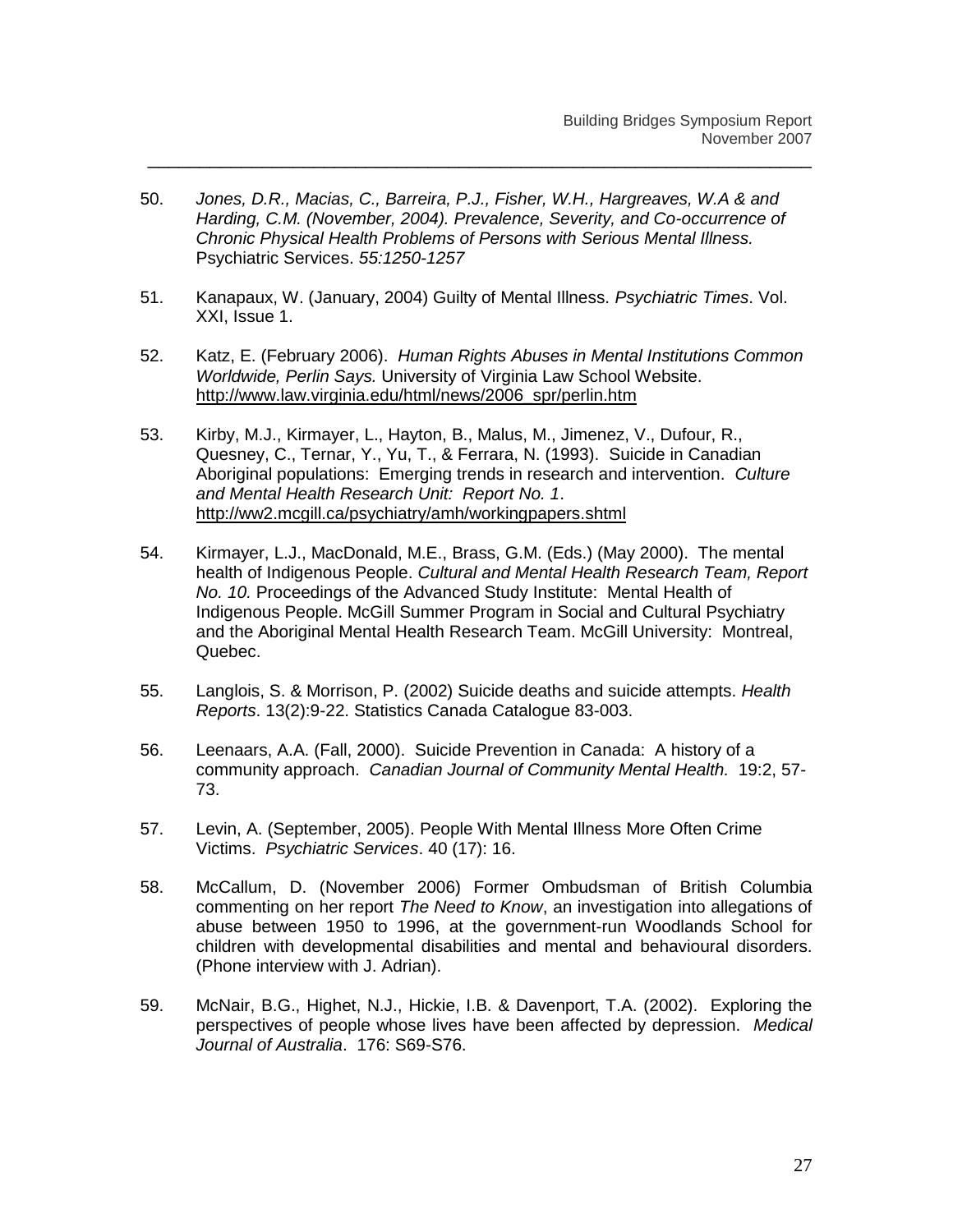60. Mechanic, D. (September, 2003). Policy Challenges in Improving Mental Health Services: Some Lessons from the Past. *Psychiatric Services*. 54: 1227-1232. David Mechanic, Ph.D.

- 61. Mendelson, M. (July, 2006) *Aboriginal Peoples and Post-Secondary Education in Canada*. Caledon Institute for Public Policy.
- 62. Metzner, R. (Spring 1993) The split between spirit and nature in western consciousness. *Noetic Sciences Review*, pp. 4-9
- 63. Miller, A. & Judd, A. (January 7, 2007). Sarah Crider was among 115 patients in the state's care who might have lived. *The Atlanta Journal-Constitution*.
- 64. National Alliance for Mental Health Illinois (June, 2006) Children"s News. [http://il.nami.org/children's\\_news.htm](http://il.nami.org/children)
- 65. Native Women"s Association of Canada (October, 2006) *Number of Aboriginal People in Canada's prisons growing: New Investments to Address Poverty and Secure Better Incomes Needed to Address Crisis National Organizations Say.* [www.afn.ca/cmslib/general/NAOs.pdf](http://www.afn.ca/cmslib/general/NAOs.pdf)
- 66. Nebraska Advocacy Services (2004). Copy of a Plaintiffs" Memorandum Brief in Support of Motion for Class Certification and Appointment of Class Counsel in the United States District Court for the District of Nebraska. [www.nebraskaadvocacyservices.org](http://www.nebraskaadvocacyservices.org/)
- 67. New York State Commission on Quality of Care and Advocacy for Persons with Disabilities (1979-1992). *Publications Mental Health Issues: Abuse and Neglect.*
- 68. Paediatrics and Child Health (February 2004). *Chlld Health Indicators*. 9, Number 2: 79
- 69. Phelan, M., Stradins, L. & Morrison, S. (February, 2001) Physical health of people with severe mental illness. *British Medical Journal.* 322:443-444.
- 70. Philp, M. (February 3, 2007) A slap in the face to every Canadian. *The Globe and Mail.*
- 71. Priest, R.G., Vize, C., Roberts, A., Roberts, M. & Tylee, A. (October, 1996). Lay people"s attitudes to treatment of depression: Results of opinion poll for Defeat Depression Campaign just before the launch. *British Medical Journal*. 313: 858- 859.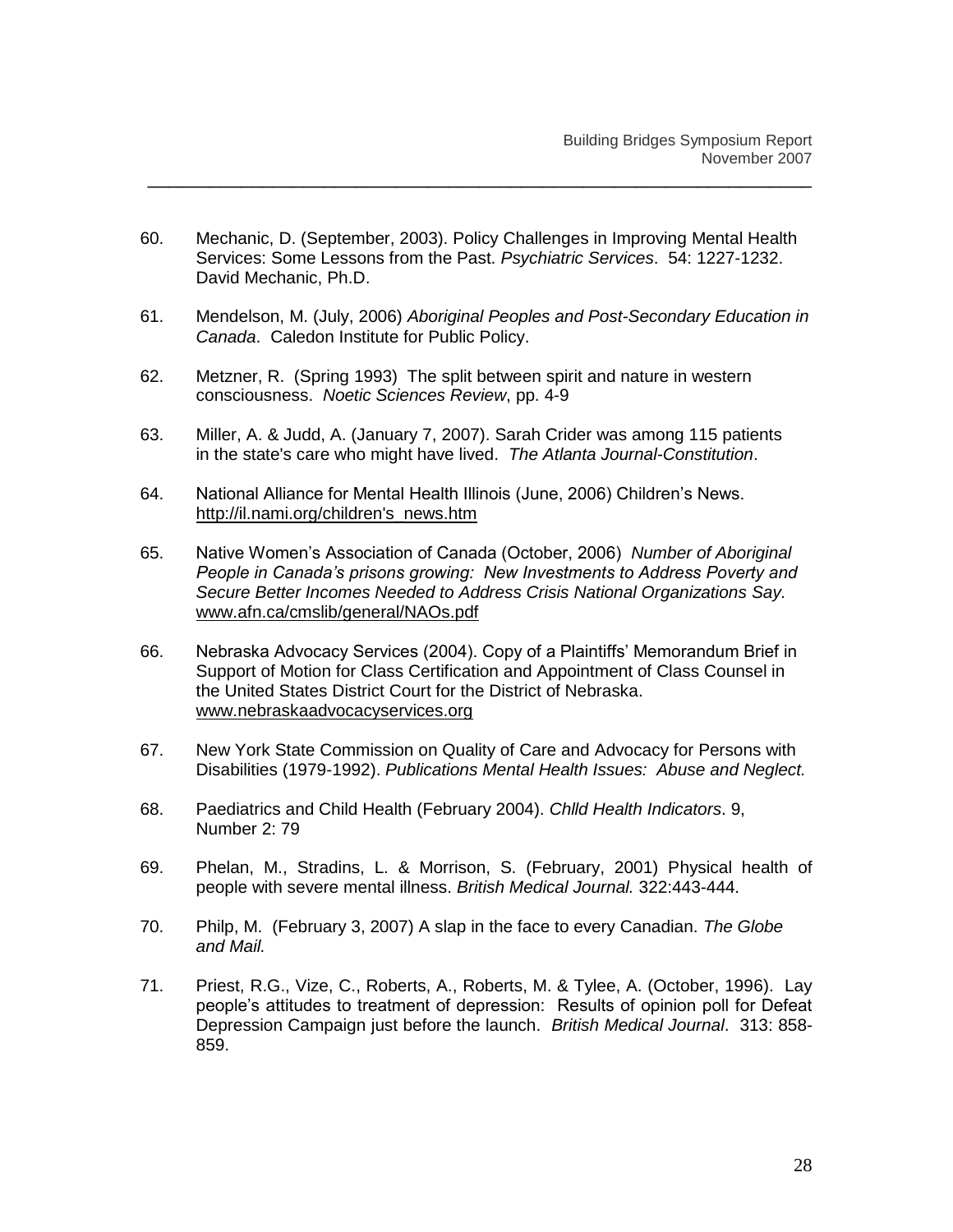72. Public Health Agency of Canada (2002) *Improving the Health of Canada's Aboriginal People* <http://www.phac-aspc.gc.ca/ph-sp/phdd/report/toward/back/impro.html>

- 73. Public Health Agency of Canada (2005a). *National Clearinghouse on Family Violence. Family Violence in Aboriginal Communities – An Aboriginal Perspective*. [http://www.phac-aspc.gc.ca/ncfv-cnivf/familyviolence/html/fvabor\\_e.html](http://www.phac-aspc.gc.ca/ncfv-cnivf/familyviolence/html/fvabor_e.html)
- 74. Public Health Agency of Canada (2005b) *National Clearinghouse on Family Violence: Abuse of Older Adults in Institutions*. [http://www.phac-aspc.gc.ca/ncfv](http://www.phac-aspc.gc.ca/ncfv-cnivf/familyviolence/html/ageinstitutions_e.html)[cnivf/familyviolence/html/ageinstitutions\\_e.html](http://www.phac-aspc.gc.ca/ncfv-cnivf/familyviolence/html/ageinstitutions_e.html)
- 75. Public Health Agency of Canada (2005c) *National Clearinghouse on Family Violence: Abuse and Neglect of Older Adults: A Discussion Paper Building from English Language Resources*  [http://www.phac-aspc.gc.ca/ncfv](http://www.phac-aspc.gc.ca/ncfv-cnivf/familyviolence/archives/html/1oldsetenglish.htm)[cnivf/familyviolence/archives/html/1oldsetenglish.htm](http://www.phac-aspc.gc.ca/ncfv-cnivf/familyviolence/archives/html/1oldsetenglish.htm)
- 76. Public Health Agency of Canada (2005d). *National Clearinghouse on Family Violence; Abuse of Children with Disabilities.*  [http://www.phac-aspc.gc.ca/ncfv-cnivf/familyviolence/html/nfntsdisabl\\_e.html](http://www.phac-aspc.gc.ca/ncfv-cnivf/familyviolence/html/nfntsdisabl_e.html)
- 77. Royal Commission on Aboriginal Peoples. (1991). *Volume One: Looking forward, looking back: Report of the Royal Commission on Aboriginal Peoples.*
- 78. Royal Commission on Aboriginal Peoples. (1995). *Choosing Life: Special Report on Suicide among Aboriginal People.* Ottawa: Canada.
- 79. *Sanderson, K. & Andrews, G. (January, 2002) Prevalence and Severity of Mental Health-Related Disability and Relationship to Diagnosis.* Psychiatric Services*. 53:80-86,*
- 80. Sandoff, R.L. (June, 2004). Book Review: From Child Sexual Abuse to Adult Sexual Risk: Trauma, Revictimization, and Intervention. (Eds: Linda J. Koenig, Ph.D., Lynda S. Doll, Ph.D., Ann O"Leary, Ph.D., and Willo Pequegnat, Ph.D. Washington, D.C., American Psychological Association, 2004.) *American Journal of Psychiatry* 161:1142-1143
- 81. Scambler, G. (1998) Stigma and disease: Changing paradigms. *The Lancet.* 352: 1054-1055.
- 82. St. Denis, V & Hampton, E. (November 15, 2002). *Literature Review on the Racism and the Effects on Aboriginal Education.* Prepared for the Minister"s Working Group on Education, Indian and Northern Affairs Canada.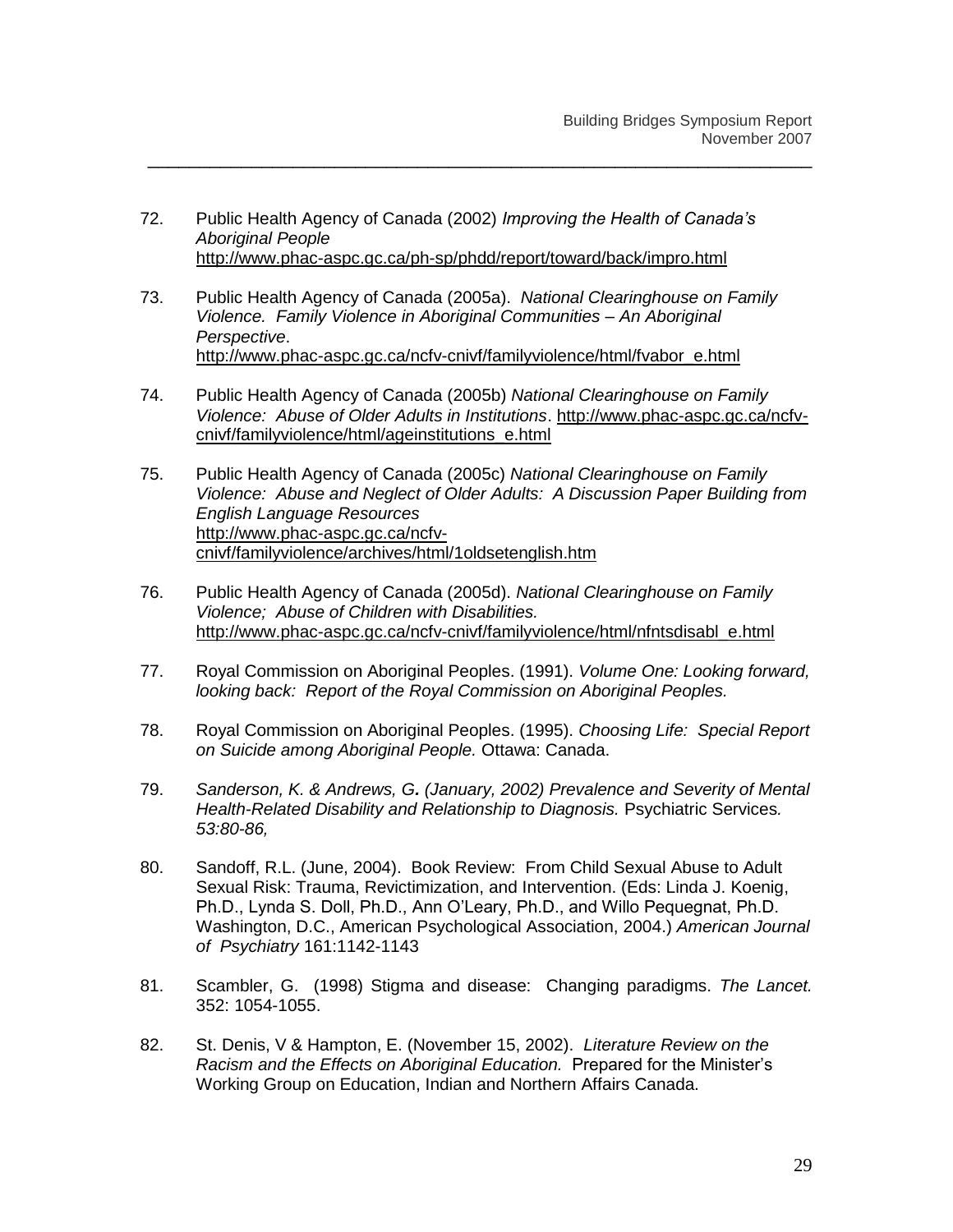83. *Schore, A. N. (2001) The effects of early relational trauma on right brain development, affect regulation and infant mental health.* Infant Mental Health Journal*. 22, 201-269.*

- 84. *Schizophrenia Society of Canada (November 2005)* Sub-standard treatment of mentally ill inmates is criminal: experts. Federal prisons ill-equipped to manage growing incarceration of mentally ill Canadians. *[www.schizophrenia.ca/mysql/pressReleaseNov4pdf](http://www.schizophrenia.ca/mysql/pressReleaseNov4pdf)*
- 85. *Shea, G. (October, 1999).* Institutional Child Abuse in Canada: Criminal Cases. *Prepared for the Law Commission of Canada.*
- 86. Smith, D.K., Leve, L.D. & Chamberlain, P. (November, 2006) Adolescent Girls' Offending and Health-Risking Sexual Behavior: The Predictive Role of Trauma. *Child Maltreatment*. 11(4):346-353.
- 87. Society of Obstetricians and Gynecologists of Canada. (January, 2001). *A Guide for Health Professionals Working with Aboriginal People: Health Issues Affecting Aboriginal People*. SOGC Policy Statement. No. 100
- 88. Statistics Canada (2001) Census Data http://www12.statcan.ca
- 89. *Statistics Canada (July 2005). Family violence in Canada: A statistical profile. <http://www.statcan.ca/Daily/English/050714/d050714a.htm>*
- 90. *Statistics Canada (June, 2006). Aboriginal people as victims and offenders. <http://www.statcan.ca/Daily/English/060606/d060606b.htm>*
- 91. Stuart, H. (2005) *Stigma and Work: A Discussion Paper*. Prepared for the Working Group mandated by CIPPH and IMNHA, CIHR.
- 92. Stuart, H.L. and Arboleda-Florez, J.E. (May, 2001) A Public Health Perspective on Violent Offenses Among Persons With Mental Illness. *Psychiatric Services*. 52:654-659**.**
- 93. Sturm, R., Gresenz-Roan, C., , Liccardo Pacula Liccardo, R &, Ph.D. and Wells, K.B. (November, 1999) Datapoints: Labor Force Participation by Persons With Mental Illness. *Psychiatric Services. 50:1407.*
- 94. Szasz, T. (December 2003). The psychiatric protection order for the "battered mental patient". *British Medical Journal.* 327:1449-1451.
- 95. Taft, C. & Mahr, J. (June 6, 2006). There"s failure at every level of care. *St. Louis Dispatch.*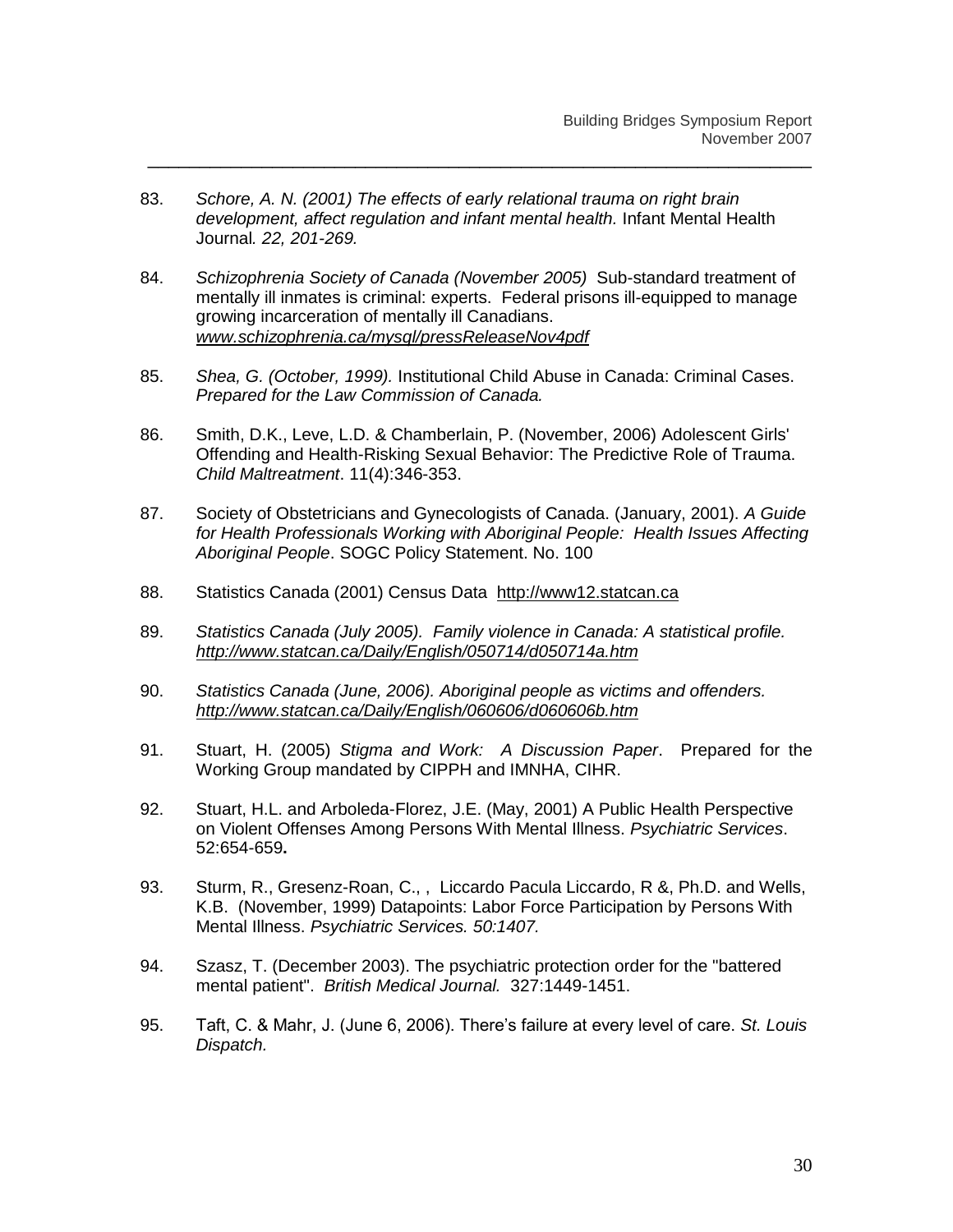96. Taylor, R. R. & Jason, L.A. (July 2002). Chronic fatigue, abuse-related traumatization, and psychiatric disorders in a community sample. *Social Science and Medicine.* 55(2):247-256.

- 97. The Standing Senate Committee on Social Affairs, Science and Technology (November, 2004) *Interim Report: Mental Health, Mental Illness and Addiction: Overview of Policies and Programs in Canada*
- 98. The Standing Senate Committee on Social Affairs, Science and Technology, (May 2006) *Out of the Shadows at Last: Transforming Mental Health, Mental Illness and Addiction Services in Canada.*
- 99. *The Correctional Investigator of Canada (October, 2006)* Report Finds Evidence of Systemic Discrimination Against Aboriginal Inmates in Canada"s Prisons: Ombudsman Critical of Correctional Service"s Treatment of Native Inmate **Population**
- 100. Thornton, R. (April, 1997) Aboriginal North American Population and Rates of Decline, ca. A.D. 1500-1900. *Current Anthropology*, Vol. 38, No. 2. pp. 310-315
- 101. Treasury Board of Canada Secretariat: *Canada's Performance 2005: The Government of Canada's Contribution* [http://www.tbs](http://www.tbs-sct.gc.ca/report/govrev/05/cp-rc10_e.asp)[sct.gc.ca/report/govrev/05/cp-rc10\\_e.asp](http://www.tbs-sct.gc.ca/report/govrev/05/cp-rc10_e.asp)
- 102. Tremblay, M. (November 2003) *The participation of Aboriginal Women in Canadian Electoral Democracy.* Electoral Insight: Elections Canada. [http://www.elections.ca/eca/eim/article\\_search/article.asp?id=26&lang=e&frmPag](http://www.elections.ca/eca/eim/article_search/article.asp?id=26&lang=e&frmPageSize=&textonly=false) [eSize=&textonly=false](http://www.elections.ca/eca/eim/article_search/article.asp?id=26&lang=e&frmPageSize=&textonly=false)
- 103. UNICEF (2004) Ensuring the Rights of Indigenous Children. *Innocenti Digest No.11.* New York: UNICEF.
- 104. Walsh, E., Moran, P., Scott, C., McKenzie, K., Burns, T., Creed, F., Tyrer, P., Murray, R.M. & Fahy, T. (2003) Prevalence of violent victimization in severe mental illness. *British Journal of Psychiatry*. 183: 233-238
- 105. Watson, A. & Corrigan, P. (December 2001). *The Impact of Stigma on Service Access and Participation.* Guideline for the Behavioral Health Recovery Management Project: Fayette Companies, Peoria, IL; Chestnut Health Systems, Bloomington, IL; the University of Chicago Center for Psychiatric Rehabilitation.
- 106. Weiss, E. (October 11, 1998) A Nation-wide Pattern of Death. *The Hartford Courant.*
- 107. Wesley-Esquimaux, C.C. & Smolewski, M. (2004) *Historic Trauma and Aboriginal Healing.* Prepared for the Aboriginal Healing Foundation. Canada.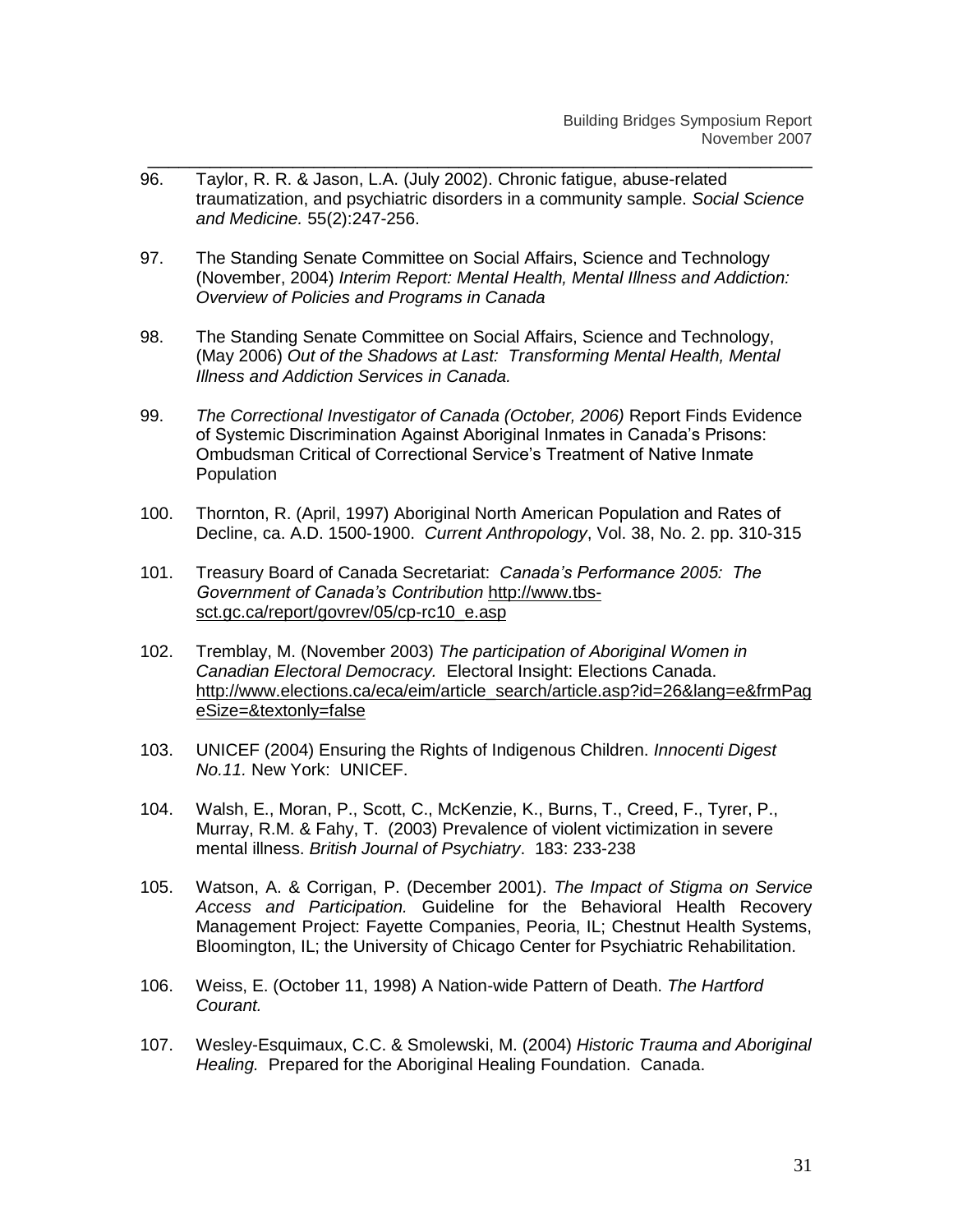- 108. Whitaker, R. (2002). *Mad in America: Bad Science, Bad Medicine, and the Enduring Mistreatment of the Mentally Ill.* Perseus Books: Cambridge, Massachusetts.
- 109. White, J. & Jodoin, N. (2004) *Aboriginal Youth: A Manual of Promising Suicide Prevention Strategies.* Centre for Suicide Prevention: Calgary, Alberta.
- 110. World Health Organizaton (2002). *World Report on Violence and Health.*  Geneva: WHO.
- 111. Wolfe, D.A., Jaffe, P.G. Jetté, J.L. & Poisson, S.E. (2002) *Child Abuse in Community Institutions and Organizations: Improving Public Understanding.*  Prepared for the Law Commission of Canada
- 112. *Yehuda, R., Schmeidler, J., Wainberg, M., Binder-Byrnes, K and Duvdevani, T. (September, 1998) Vulnerability to Posttraumatic Stress Disorder in Adult Offspring of Holocaust Survivors.* American Journal of Psychiatry*. 155:1163- 1171.*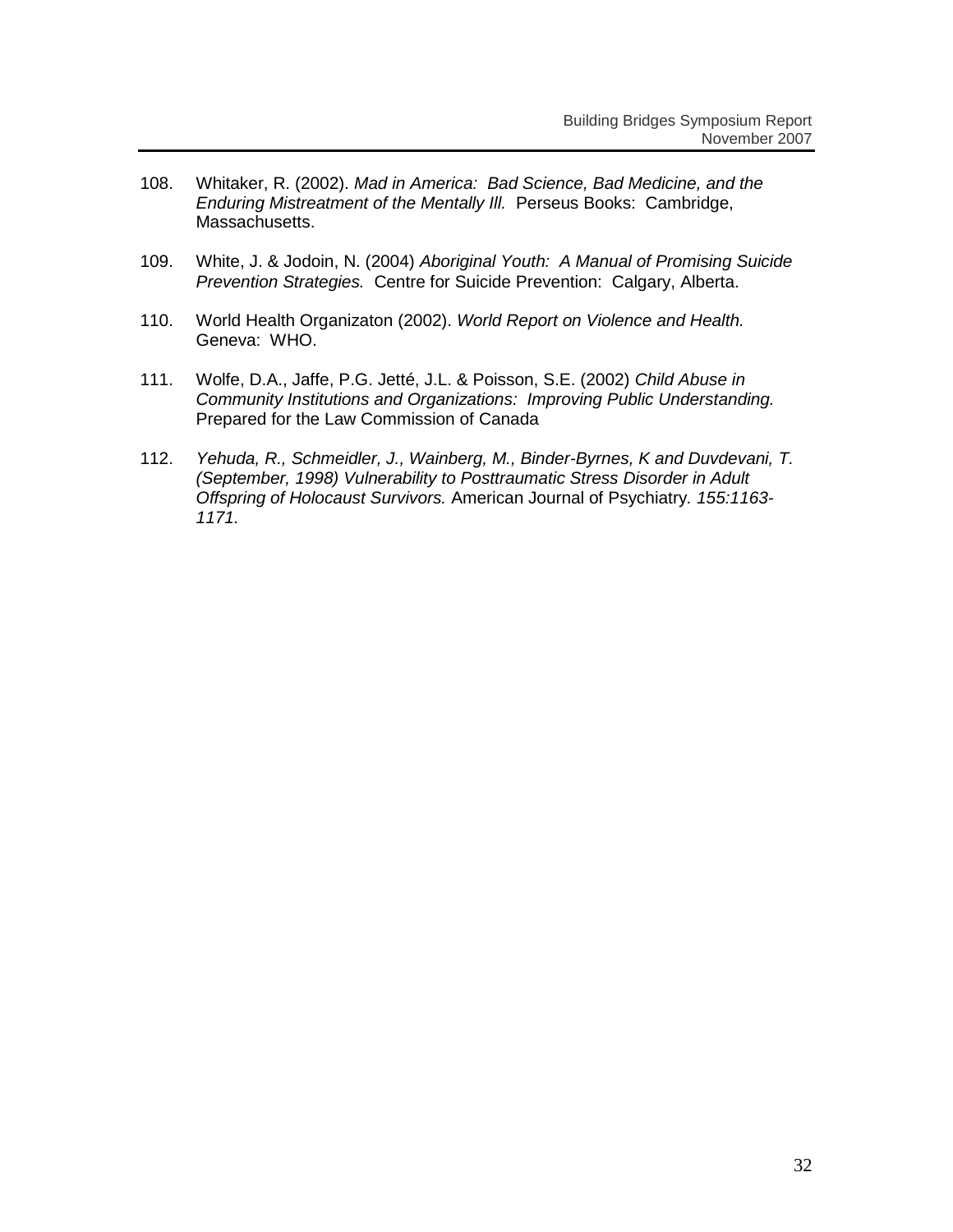#### **APPENDIX "B"**

\_\_\_\_\_\_\_\_\_\_\_\_\_\_\_\_\_\_\_\_\_\_\_\_\_\_\_\_\_\_\_\_\_\_\_\_\_\_\_\_\_\_\_\_\_\_\_\_\_\_\_\_\_\_\_\_\_\_\_\_\_\_\_\_

## **KEYNOTE ADDRESS**

Dr. Lorna Williams: Building Bridges: Hearts, Minds, Spirits. Together

Thank you for having the courage to invite me to open these days of meetings you are having, especially Bill, Phil and Mike. I'd like to thank the ancestors who used this as a meeting place to solve mutual problems, and to spend time together. I want to acknowledge them because their wisdom is on this land. I want to ask them for guidance because of the work we are collectively to do during these two days.

The work we do is never just about us but the people who came before us and those who will come after. We must come up with the best ideas we can for those who have been voiceless, invisible and without champions in our communities. Because of this we need powerful allies and I ask for their help this day.

The title I chose reflects that unless we can bring out resources together collectively we can"t build those bridges. I have been working in Aboriginal education for many years and much of it has been about creating opportunities and making space within educational institutions and other services for Aboriginal people.

My presentation is in 3 parts: 1) Stigma as we know it and have experienced it as Indigenous people in Canada; we need to understand how it enacts itself in daily life because it is very deep within society and affects daily relationships; 2) How we have approached counteracting stigma, and 3) What I have learned over the years.

1) Stigma

For about 200 years at the beginning of the exploration period when explorers from Europe were going out into the world and came upon Indigenous peoples" land, it was questionable as to whether the Indigenous people of Canada were human.

This is really important to consider because this question about our humanity continues to play itself out in our lives today and is part of the stigma we experience. It wasn"t until 1763 that it was decided that we were human. This affects every aspect of our lives in this country today.

In 1976 farmers burned Indigenous people because they wanted their land. They were not charged with a crime because they were able to prove that the Indigenous people were not human.

This manifests in the way language is used, and the way we are treated daily as substandard human beings with something defective and irregular about us because of our Indigenousness. It was thought that we are primitive people. Our primitiveness plays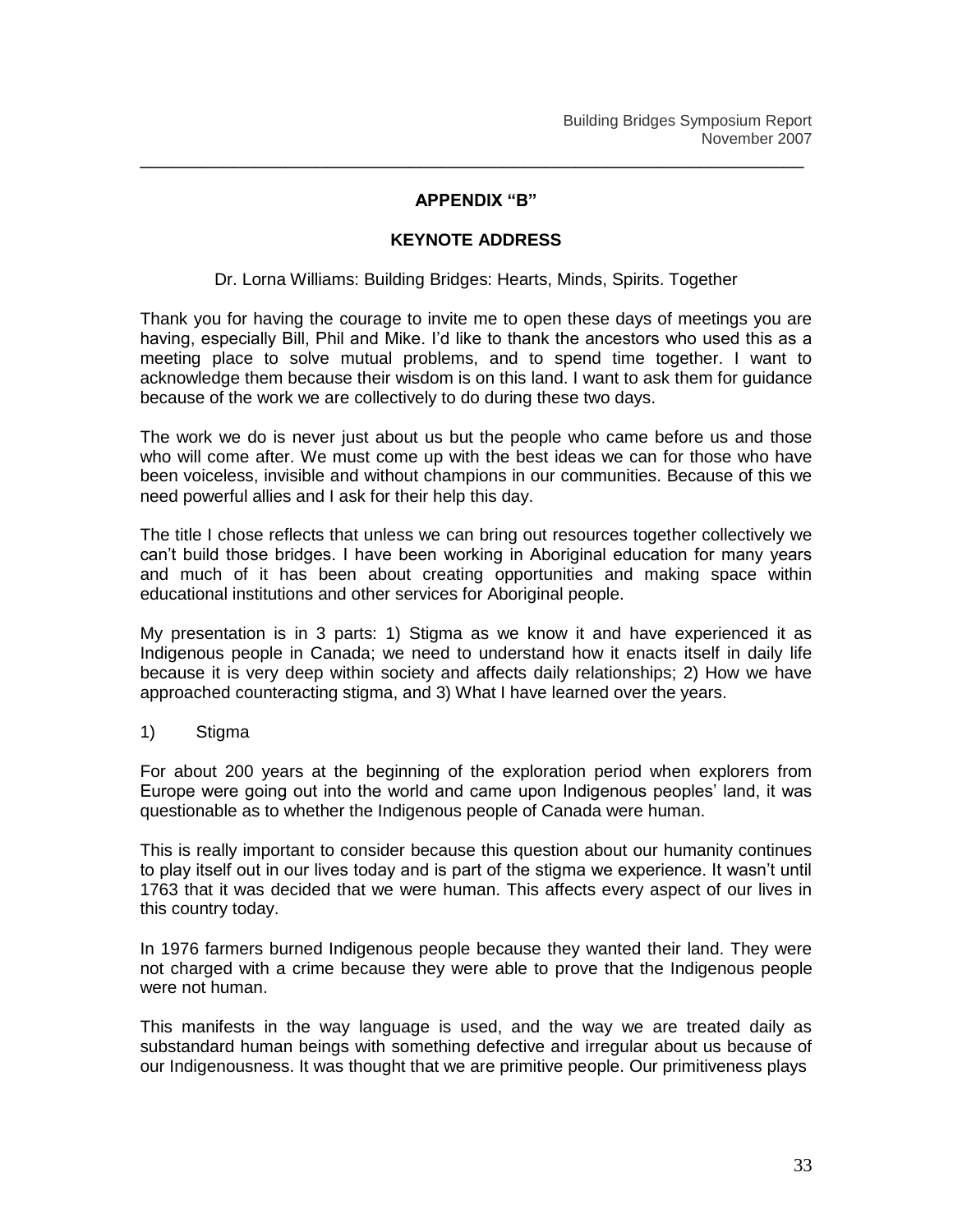out in thinking that our languages are not as sophisticated, rich, and descriptive as European languages. Most of our languages were oral until the last 30 years and because of this, people think that our languages are primitive.

I attended a lecture by a renowned linguist. She described some research into an Indigenous tribe in California and their understanding of time. This example points out the care we need to take in research because the language used as a base for the study was English. She used the English language and concept of time in order to look at the Indigenous language. Because people all over the world live time and understand time in very unique ways the very concept of time is different across cultures and all are valid but different. When the researcher"s base is understanding from an English perspective, the conclusion is always that there is something wrong with the Indigenous world because there is no understanding of the Indigenous world by the researcher.

The understanding of the world as experienced by people with mental challenges is also different.

So our relationships with people are guided by our understandings. Primitiveness in the modern world means something is not as sophisticated, doesn"t serve people well, and so we can get rid of it.

Our work to maintain and revitalize our languages suffers because of the idea that our languages are valueless to Canadians. Canadians forget that in adopting this land as theirs they also adopted the ways of living on this land which can only be understood through languages.

Our being "uncivilized" plays out in the mistaken idea that we don"t have governance structures that allow us to care for our land, our communities, ourselves. Our social governance was seen as valueless. But each nation had social governance systems built on generations of stories, ceremony, protocol and practice that were carefully protected.

From the beginning of our relationship with colonizers, our intelligence was questioned. It was thought that our intellectual capacity was less than white peoples. This idea that we had less intellectual intelligence plays itself out in the assessment tools we use, the interpretations we make, and the programs we design for children.

For example, when residential schools were being closed and Aboriginal children were being moved from federal to public schools in the 1960"s, they did assessments to prepare us to move over. Most of the children of our class of 45 students were deemed to be mentally retarded. The tests used were language based tests of verbal skills and comprehension. The children of my community tested very low on verbal scores and high on comprehension.

The children from the neighbouring white community had reverse scores. So the public school placed all the Aboriginal children in a separate modified class, ignoring the high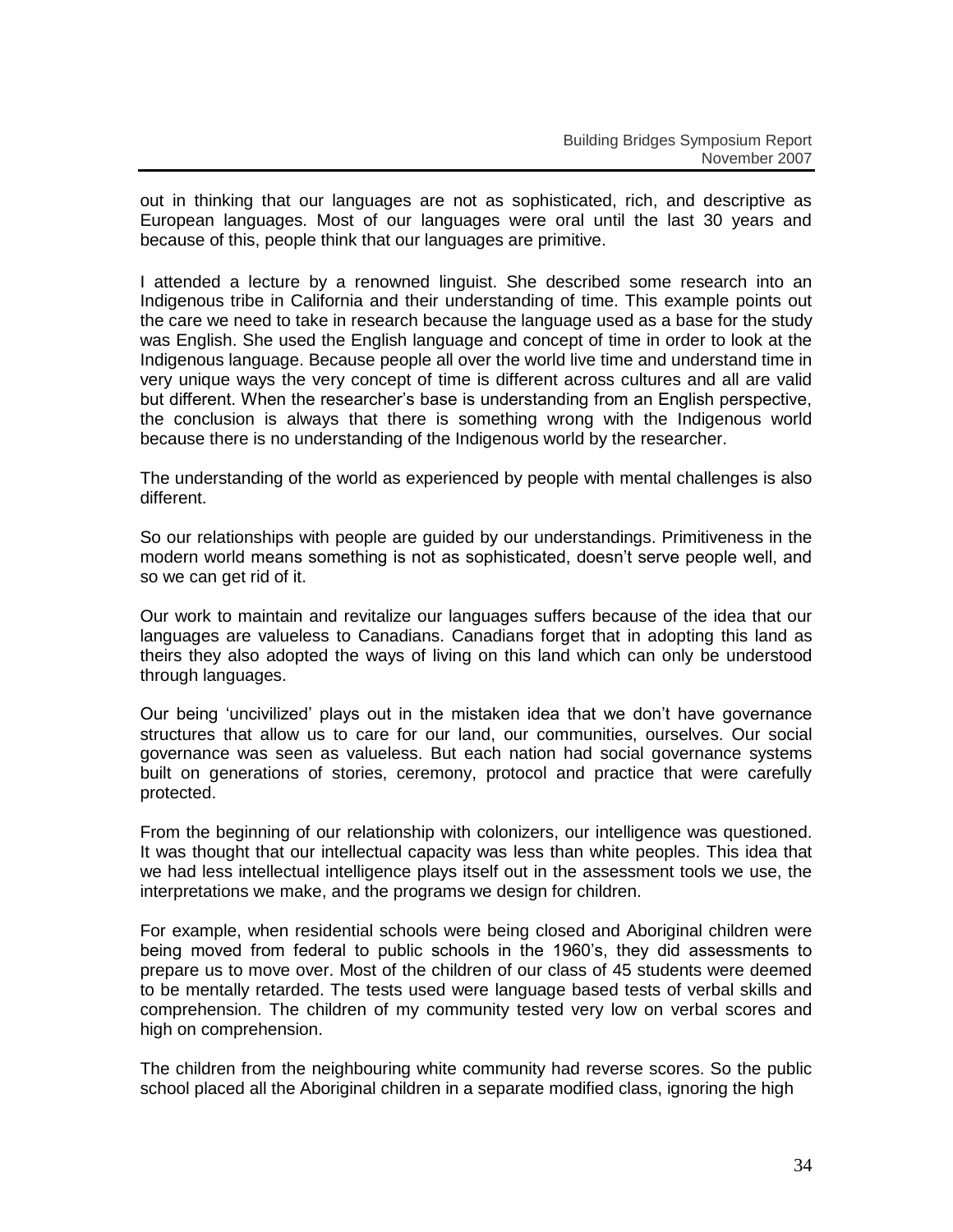comprehension scores which really meant that the children understood language on a very sophisticated level. Ten (10) years later the scores reversed. So the school system reversed any advantage the children had to be able to decode and use their intelligence to figure things out.

It was always thought, and you could see this in the relationship between the Federal government and those who lived on reserve, that we lacked the ability to set goals and the strategies to attain these goals. Thus, every aspect or our lives is controlled because the belief is that we can"t figure things out on our own.

The belief is that we are not normal. "Normal" is an important idea to keep in mind because everything in our world today revolves around the myth of normality. Every tool created revolves around the myth of a standard of normality which is used by every service for people.

Our people have never been seen as normal – there are normal and Aboriginal programs. In everything created we are always set apart. I would say that is what you are facing in your work with the mentally ill - they are not normal, not human because the highest capacity is considered to be the intellectual capacity which is connected to the myth of normal.

We continue to be wards of the state. We are immature and childlike and there is a need to fix and repair us. Because we are wards, our "parent" has to fix us, repair us, so we can stand shoulder to shoulder with other Canadians.

How to do this was the challenge. In the residential schools we had unlearn our language; we had to be removed from the land, our families, and especially from the older generation, the Elders of our community.

Traditionally, the Elders and children spend the most time together, especially in the most formative years.

So we had to be removed from the land, the community, and the older generation to another place. In the residential schools actually, instead of fixing and repairing, children existed between the layers, in limbo, removed from our foundation. What was created in the schools also was not of this world, it was an "unworld", a manufactured world. When spit back out, to make in the "real world" we neither fit in our communities or families or in the world outside our families and communities. This "fix" and "repair" took away the foundation and fabric of what makes a person.

In the school system, Aboriginal children have been categorized and labeled and I know it is the same with the mentally ill children when they enter the school system with a label, "inhuman".

In order to fix and repair we have to categorize. Aboriginal children in BC were over represented in every special education category, every single one.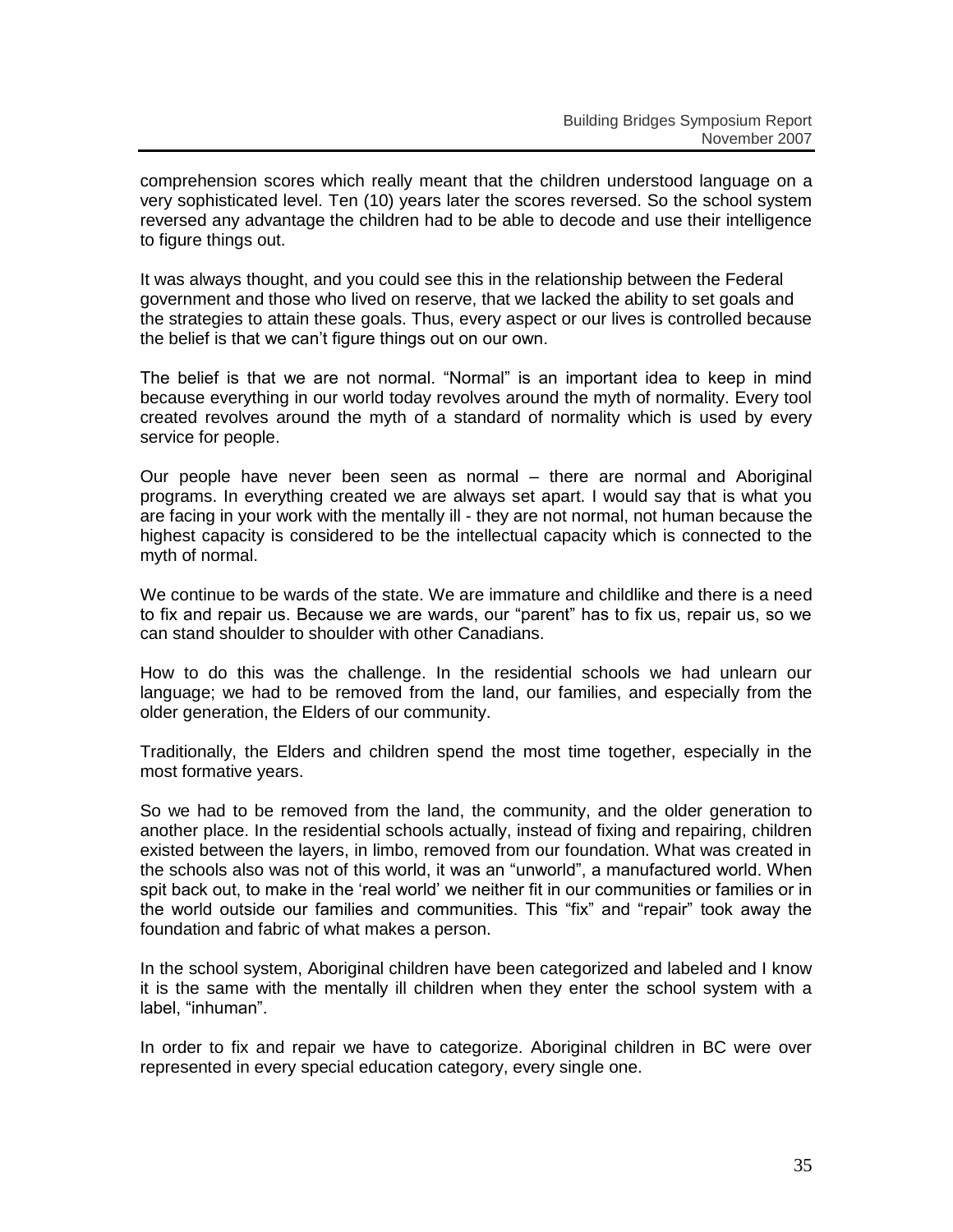The government decided they were going to remove some of the categories but to this day Aboriginal children are over represented in the category of "behaviour disordered". Because we don"t behave in the same way as normal regular children, we are labeled "disordered" and get access to funding and programs.

But those programs and that funding are not designed to meet the needs of the population because the templates that people have in their heads have not taken into account cultural differences and the effects of colonization. We are probably the most labeled and mislabeled group in Canada.

I was trying to develop some social service resources for the public schools in Vancouver where we have First Nations from every First Nation across Canada. Twenty years ago, our highest speaker group was Cree, with Indigenous groups from Central America, U.S.A, and around the world.

I wanted children to understand the richness and diversity of our cultures around the world. We couldn"t complete the project because we could not agree on a name that would describe who we are as a collective. We came up with 35 labels, the majority of which are adjectives; Aboriginal is an adjective, Indigenous is an adjective. You see this in the media when these words are written in lower case. So we can"t even in this country honour the people on whose land we coexist.

The way that the notion of stigma plays itself out is through blame. Parents of Aboriginal children are usually blamed; for not reading to child in the evening, for homework not being done, for not having lunch, for not understanding Canadian history. The community is blamed for not supporting whatever the school is trying to do. The children are blamed because they don"t engage, pay attention, use language the way other children do.

Rejection of the knowledge of Indigenous people was evident in every social service agency until about ten (10) years ago. Indigenous knowledge has been devalued in society. This plays itself out in the exclusion of Aboriginal children during the natural course of going to school. Their stories are excluded from history books, from dramas, from performances in theatre. Why– because they are not the right colour; the darker they are the more we know they could never play a prominent role in a school drama because they aren"t quite the right colour.

They are excluded in the life that makes school a place of belonging; excluded throughout the entire extra curricular activities.

For many decades, Aboriginal children were secluded, separated from others. Mentally ill children also become separated from the ordinary course of life. Yet they need to be part of the community in order for them to be accepted.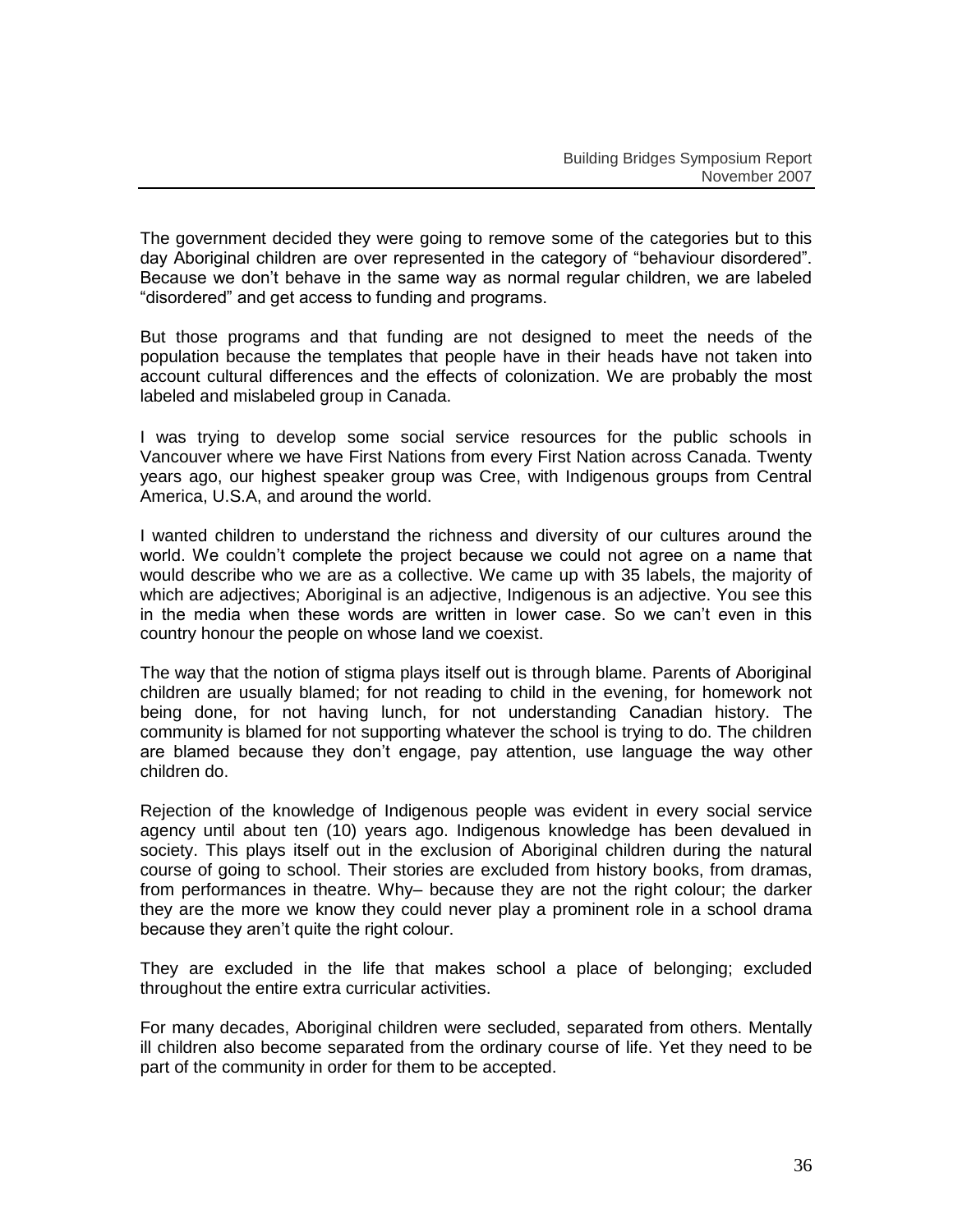Closeting means invisibility. In order to exist you deny who you are to the rest of society. If aboriginal children were fair enough they could deny their heritage. So children who were accepted in schools denied their identity. At some point, this catches up with them. Invisibility in plain sight; Aboriginal children became invisible in plain sight.

\_\_\_\_\_\_\_\_\_\_\_\_\_\_\_\_\_\_\_\_\_\_\_\_\_\_\_\_\_\_\_\_\_\_\_\_\_\_\_\_\_\_\_\_\_\_\_\_\_\_\_\_\_\_\_\_\_\_\_\_\_\_\_\_

At some point during the 12 weeks we spend together in my course at U. Vic, the students tell me that they have never been on a reserve. Even when they lived across the street from one, they never visited it. Parents encouraged their kids to avoid the reserve, so children growing up nearby never met an Aboriginal child.

Until very recently, most Canadians would say the same.

During the constitutional talks, when we were trying to educate Canadians, this is probably what we heard most "why don"t I know this history?"

It plays itself out in daily life for Aboriginal people in this country. If I go to a store nobody sees me unless they think I"m going to steal something. If a white person comes to stand next to me, they see that person.

You can imagine what this does to young people who are not quite sure yet who they are. A parent who just moved to Victoria was telling me about the experiences her children were having in stores. It's a good thing the mother was able to mediate to her children that it had nothing to do with them.

There was a sense of loss of "who I am" when children were sent from home to residential school where there was no confirmation of who they were. In order to be successful in school, many children have to reject their identity as an Indigenous person, lose their values, worldview, and the philosophy that makes them who they are.

In schools there are two types of Aboriginal children who make it: 1) those who have rejected their identity and have adopted a middle class identity; 2) children who have a powerful sense of their Aboriginal identity. They can exist knowing that they are negotiating always two worlds. Because of their strength and knowledge they can do this.

The children who struggle are children who have neither, and lack role models they can adopt. This results in loss of self-care and self-love. In my language this called "usantsut" which means to throw oneself away, to separate oneself from the community. In my community, people watch for those who separate themselves from others, from the natural flow of the community. When this happens, a person or group intervenes.

There is a loss of a stabilizing centre – the self-knowledge, the self connection to the land, because it is the land that defines who we are, our responsibility to ourselves, our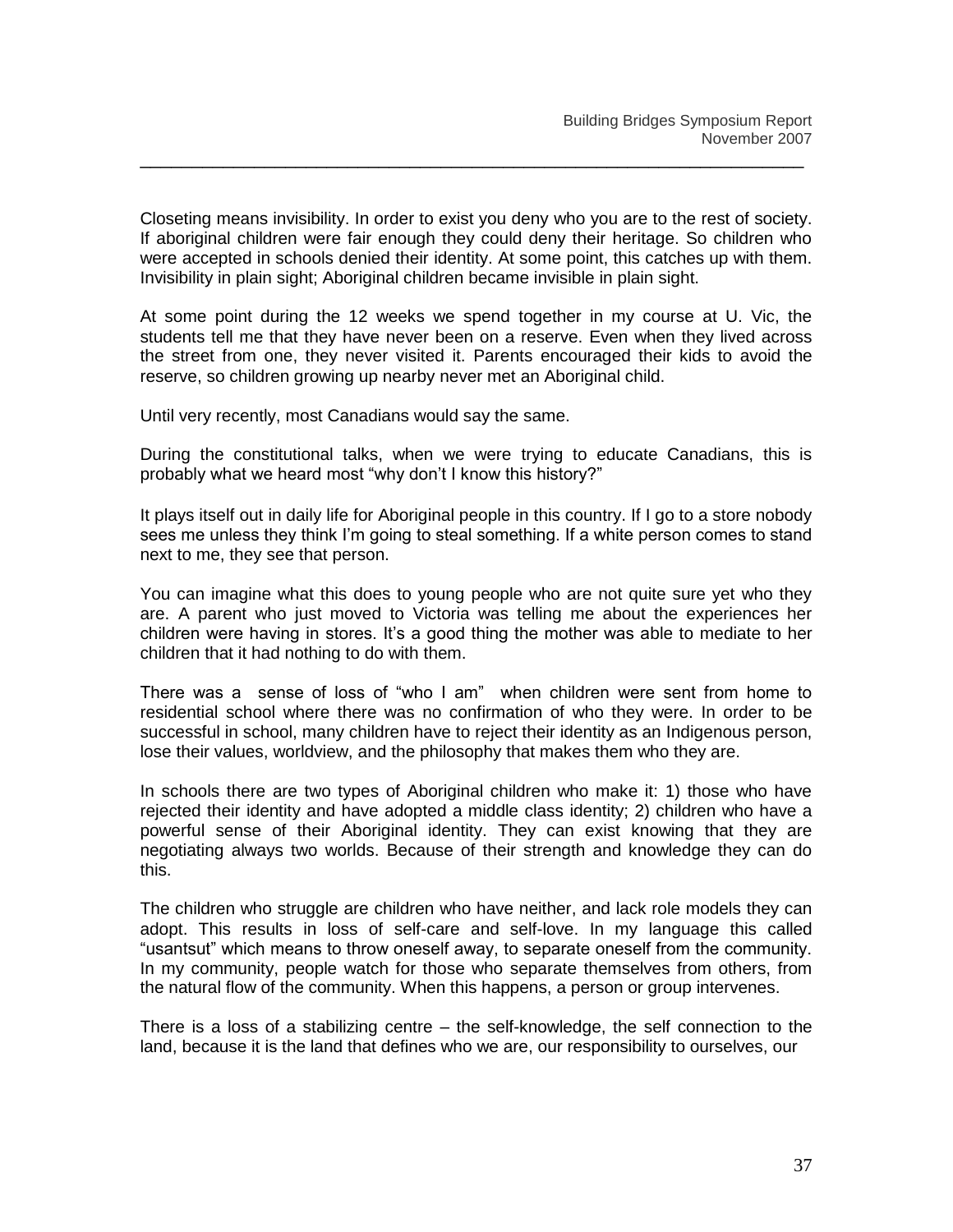family, the earth, and to the Creator. The loss of purpose and meaning to life results in loss of self care, hope, and optimism.

\_\_\_\_\_\_\_\_\_\_\_\_\_\_\_\_\_\_\_\_\_\_\_\_\_\_\_\_\_\_\_\_\_\_\_\_\_\_\_\_\_\_\_\_\_\_\_\_\_\_\_\_\_\_\_\_\_\_\_\_\_\_\_\_

Luckily there are many people who have been able to withstand this because of the care, love, and continued support of the Ancestors, Elders, and community members.

2) Indigenous Knowledge and Wisdom

To overcome this we need to understand Indigenous knowledge and wisdom. This is important because it was devalued and it is a lived experience that comes from a shared experience in communities, not codified in texts but in ceremonies and in the knowledge that is passed down from generation to generation.

Because it isn"t codified in the same way as mainstream, people think it does not exist. To reclaim it we need to share it with others and talk about it ourselves.

I see this in communities across this country; when they focus their attention on restoring, reclaiming the Indigenous knowledge they have, it provides them with direction, meaning, and purpose.

We need to understand the effects of colonization, oppression, and suppression. In order for us to build bridges so we can work with existing institutions, we need to teach these sources of knowledge to service providers.

Because people with mental illness have been oppressed, suppressed, depressed, colonized and devalued, you need to understand what that experience is like so a bridge can be built from that to the wider community.

For us to self determine, we need to understand the contradictions that exist in our lives, who we are today in the modern world and the traditional world. Those two worlds must be clear to us in every waking moment, in every decision we make. It is very difficult to define what is western and what is Indigenous. There is a value system that has evolved that informs the institutions we have created and our relationships that are based on a western worldview – that of consumerism. In contrast, there is an Indigenous worldview.

We also need to understand the oppressor/oppressed relationship in order to build bridges. It isn"t only that the oppressor is the colonizer and the Indigenous are the oppressed, because when people are oppressed they become oppressors themselves because that is what they have lived, that is their model.

If we are not brave enough to understand and consider this in the work we do, we run the risk of becoming the oppressor.

We need to create processes of acknowledging the losses we have experienced, the anger, the shame, the guilt that result from historic and inter-generational trauma. Unless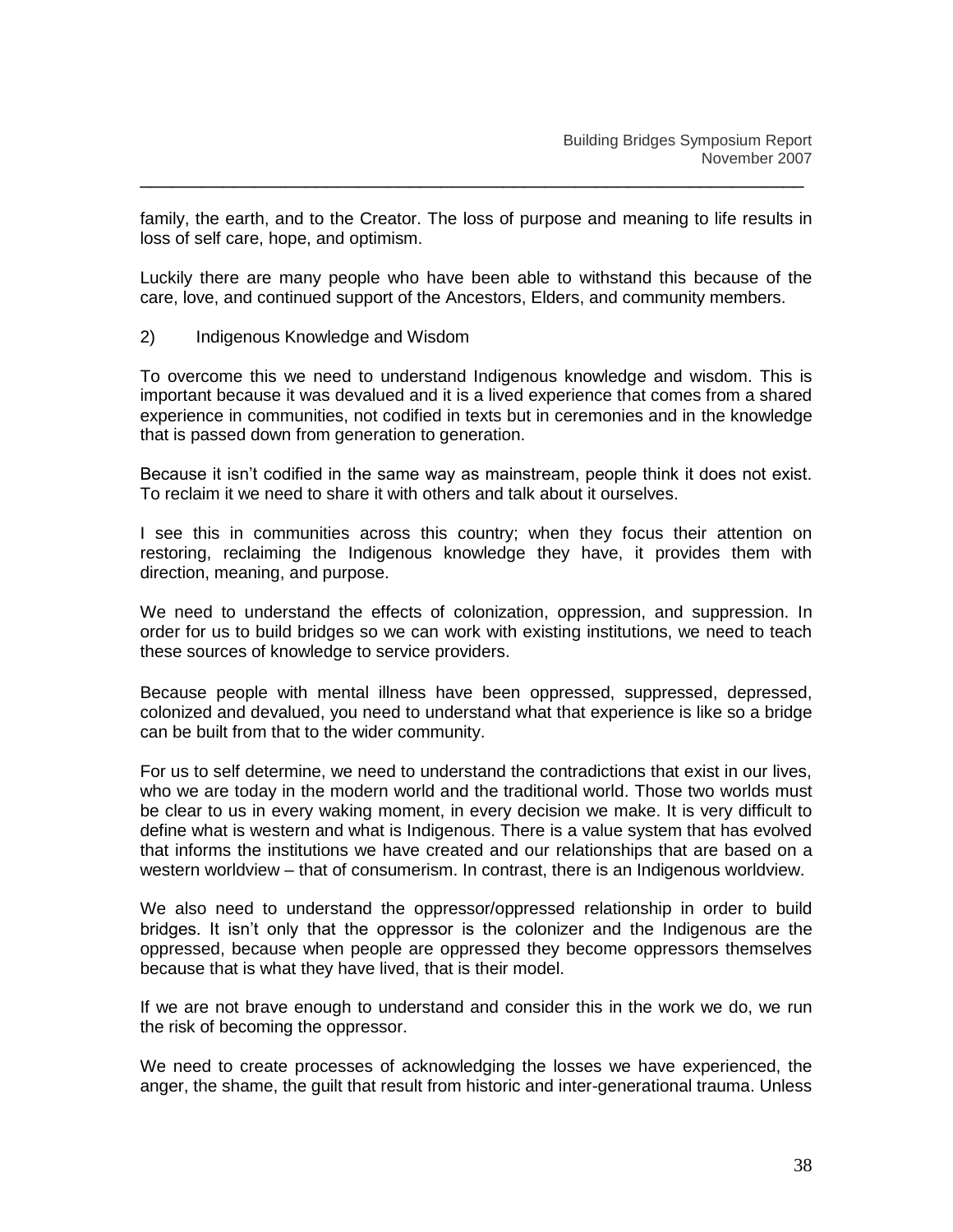we find ways of resolving these in our relationships, our work places and our bridges will be rickety. At the same time we need to find ways of celebrating, in the ways they exist in our lives today, our strengths, resilience, giftedness, sense of self hood, feelings of competence and community belonging.

\_\_\_\_\_\_\_\_\_\_\_\_\_\_\_\_\_\_\_\_\_\_\_\_\_\_\_\_\_\_\_\_\_\_\_\_\_\_\_\_\_\_\_\_\_\_\_\_\_\_\_\_\_\_\_\_\_\_\_\_\_\_\_\_

It is the same for people who have mental illnesses. They are resilient, they have created ways of living life in the ways they can live life.

If we don"t do this, we are not valuing people. We need to see that each person comes into our midst and into the world with gifts for the world. It is not only Aboriginal people who need to celebrate these, we all do.

I was reading an article on people missing work because of their sense of being devalued in the work place and feeling hurt, loss, and pain.

Both of these processes involve the individual, the family, and the community. You need to mobilize everybody to do this work.

In your work with people with mental illness you are building bridges between two worlds. This must be done shoulder to shoulder; one group cannot do this for the other group. When someone builds our bridges they collapse. It is only when we are all part of the building process that we can cross in both directions; walking equally, shoulder to shoulder, hand to hand. This requires introducing one world to the other.

We try to do this through learning, through doing – when people are doing something purposeful and meaningful together. Learning through service - all people need to feel they make a difference on this planet and we do this by being in service to one another.

Ceremonies are extremely important, not only in Indigenous communities but in every community, because ceremonies acknowledge our meaningful existence with one another. They are an acknowledgement that we are part of a larger whole, a world beyond our immediate world. They are an acknowledgement of our world as a whole world, physical cognitive, spiritual, and emotional; in ceremony all of those are unified.

All prayer is - is an ability to open one"s self to openness and communion with others. We all need this to feel a connectedness to one another.

It is extremely important that we learn from each other, from each generation; generations need to be connected, parents need children, and aunts need nieces etc. The more we can create opportunities to reconnect generations, it leads to wellness. We learned when they forcibly abducted children what happens to communities when they become generation-less. We can do this by sharing knowledge, humour, fun, play and food together and making group decisions.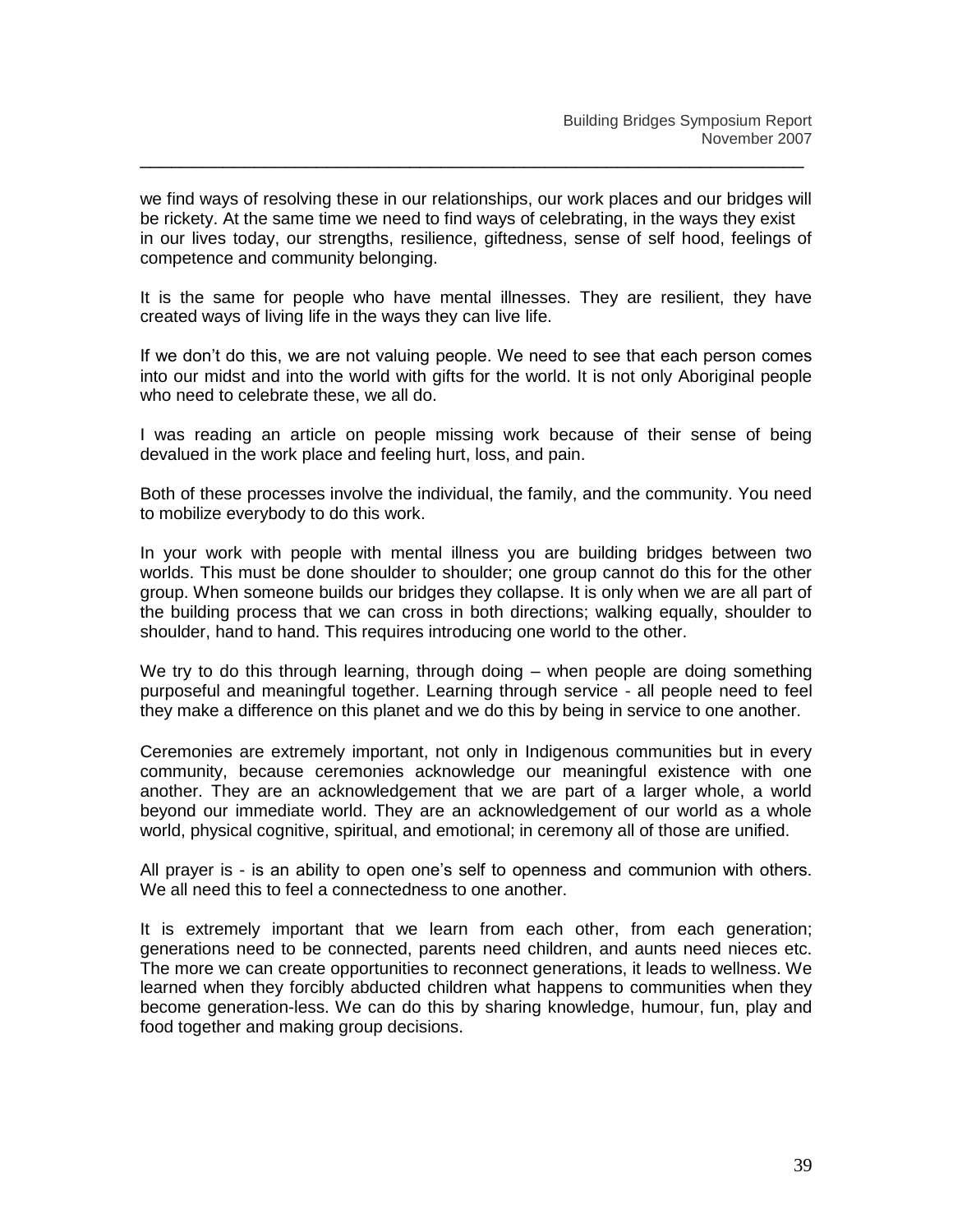#### 3) What I Have Learned

Lil"wat principles of teaching/learning are important for forging a way of working together, building community.

\_\_\_\_\_\_\_\_\_\_\_\_\_\_\_\_\_\_\_\_\_\_\_\_\_\_\_\_\_\_\_\_\_\_\_\_\_\_\_\_\_\_\_\_\_\_\_\_\_\_\_\_\_\_\_\_\_\_\_\_\_\_\_\_

What I have learned about making space is that for people with mental illness to have a place in our communities", space for them needs to be created in service provider institutions. My sense is that many of you support people with mental illness outside the service providers. People with mental illness need to participate in general society; so space needs to be made for them.

Aboriginal people also need space made for them in law, medicine and social services.

When we are trying to bring a defined group into a service institution, the expectation always is that the money has to come from somewhere else otherwise we can"t offer service.

So you need to imbed services in the normal course of doing things.

People say it isn"t moral or ethical to provide special funds for special interest groups because there are other groups. Targeted programs may have money to serve a group because of the underlying belief that they are not normal. When they offer money for that group, what often happens is that the group doesn"t get served because the program is under staffed and doesn"t really meet the needs of the people. Targeted services remove people from the course of life and the focus is on accountability, not on the purpose of the funding and the person who needs the service gets lost.

To deal with this you need inclusive planning and decision-making.

There has been lots of research about us and why we don"t make it in school and most of it is useless because we haven"t been involved. The methods used don"t tell our stories; the ethics don"t really protect our knowledge; the protocols used confound doing research; the questions asked also block knowledge acquisition; and finally, the knowledge gathered is available only to a select few. To create change you need real information exchange.

For example, we weren"t taken seriously until we showed the numbers of Aboriginal youth graduating from high school. But when you examine the stats of those grads, the percentage able to go from high school is still the same, 5%, even though there has been an increase in the number of grads.

Leadership needs to be able to affect the kind and quality of decisions to be made. Leaders must understand the stories of the people to be served. The middle management and the support staff are probably the most powerful people in